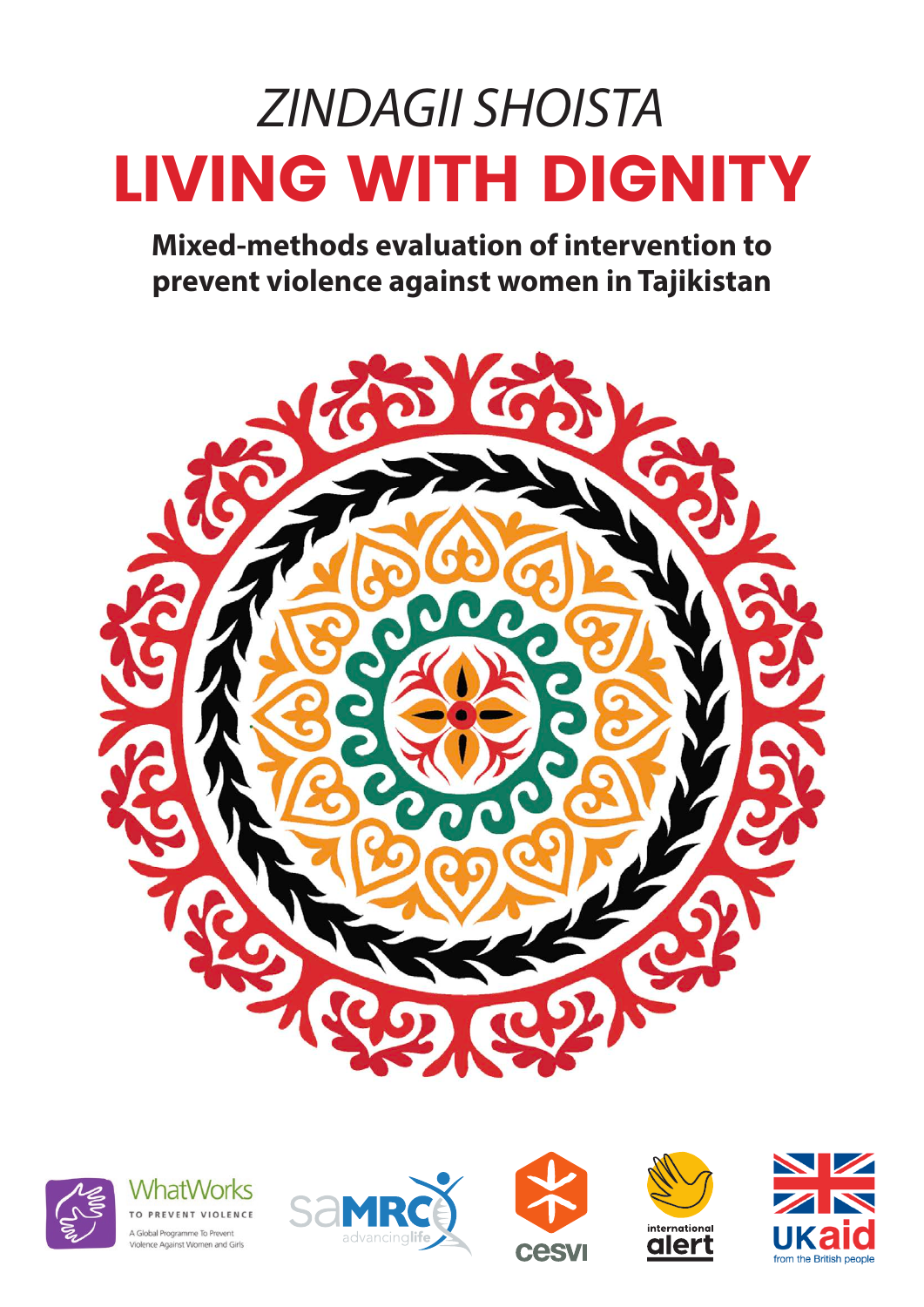### Funding statement

This document is an output from What Works to Prevent Violence against Women and Girls, a Global Programme which is funded by UK Aid from the UK Department for International Development (DFID) for the benefit of developing countries. The funds were managed by the South African Medical Research Council (SAMRC). However, the views expressed and information contained in it are not necessarily those of or endorsed by DFID, which can accept no responsibility for such views or information or for any reliance placed on them.

### Acknowledgements

This report was written by Subhiya Mastonshoeva, Shahribonu Shonasimova, Parvina Gulyamova, Rachel Jewkes, Nwabisa Shai, Esnat Chirwa and Henri Myrttinen. We would first and foremost like to thank the Zindagii Shoista participants for embarking on this journey with us and sharing their time and life stories. We would also like to thank the dedicated staff of our partner organisations ATO, Farodis and Zanoni Sharq for their tireless commitment to this project, as well as our colleagues in our respective institutions and across the What Works consortium for their support.

### Conflict of interest

The authors have no conflict of interest.

Layout by www.NickPurserDesign.com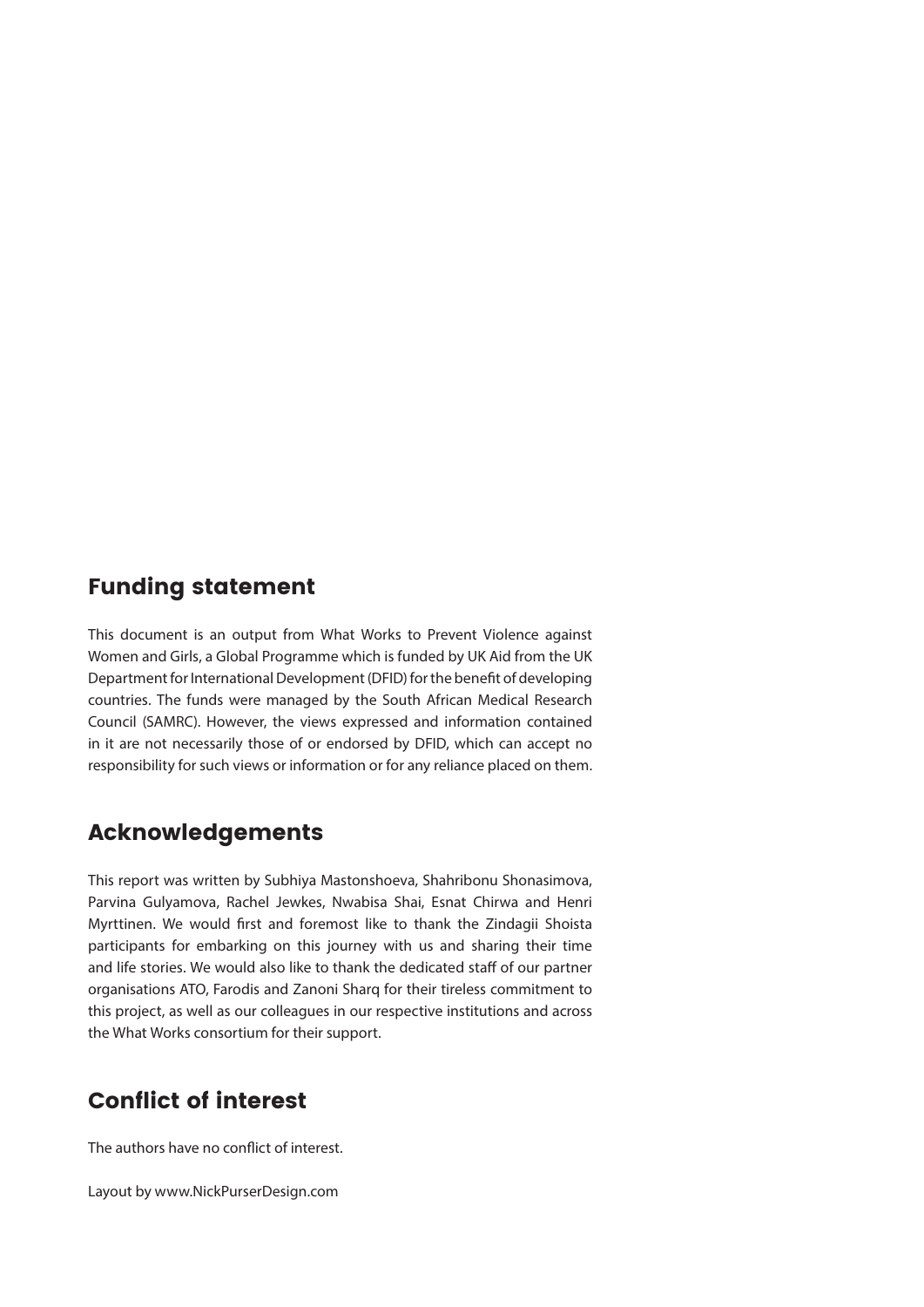# **CONTENTS**

| <b>Tajik terms and abbreviations</b><br>4 |                                                          |    |  |  |  |  |
|-------------------------------------------|----------------------------------------------------------|----|--|--|--|--|
| <b>Executive summary</b><br>5             |                                                          |    |  |  |  |  |
|                                           | <b>1. Introduction</b>                                   | 7  |  |  |  |  |
|                                           | 2. Methods                                               | 10 |  |  |  |  |
|                                           | <b>Setting</b>                                           | 10 |  |  |  |  |
|                                           | <b>Participants</b>                                      | 10 |  |  |  |  |
|                                           | The Zindagii Shoista intervention and its implementation | 10 |  |  |  |  |
|                                           | <b>Evaluation design and data collection</b>             | 15 |  |  |  |  |
|                                           | <b>Ethics</b>                                            | 19 |  |  |  |  |
|                                           | Analysis of the data                                     | 19 |  |  |  |  |
|                                           | <b>3. Results</b>                                        | 21 |  |  |  |  |
|                                           | Social and demographic characteristics                   | 21 |  |  |  |  |
|                                           | IPV perpetration or experience                           | 21 |  |  |  |  |
|                                           | Socio-economic status (SES)                              | 24 |  |  |  |  |
|                                           | <b>Mental health outcomes</b>                            | 26 |  |  |  |  |
|                                           | <b>Gender attitudes and relationships</b>                | 28 |  |  |  |  |
|                                           | <b>Everyday change indicators</b>                        | 30 |  |  |  |  |

### **4. Discussion 38 and 38 and 38 and 38 and 38 and 38 and 38 and 38 and 38 and 38 and 38 and 38 and 38 and 38 and 38 and 38 and 38 and 38 and 38 and 38 and 38 and 38 and 38 and 38 and 38 and 38 and 38 and 38 and 38 and 38 a**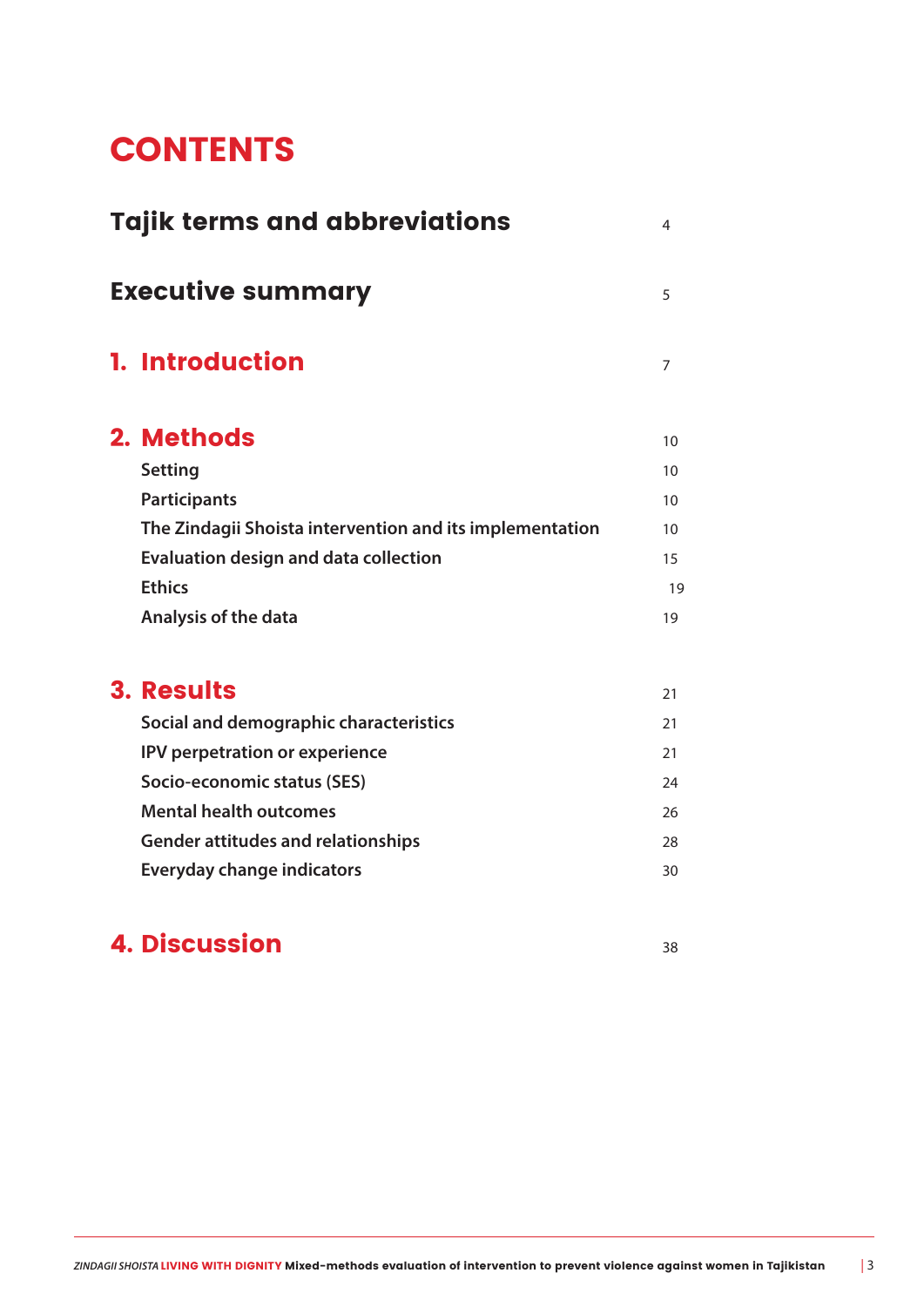## **Tajik terms and abbreviations**

### *Tajik terms*

|       | <b>Hashar</b> Communally organised voluntary work  |
|-------|----------------------------------------------------|
| Kelin | Daughter-in-law                                    |
|       | <b>Mahalla</b> Local council                       |
| Nikoh | Traditional, Islamic marriage (often unregistered) |

#### *Abbreviations*

| <b>DFID</b>  | UK Department for International Development |
|--------------|---------------------------------------------|
| DV           | Domestic violence                           |
| FGD          | Focus group discussion                      |
| IDI          | In-depth interview                          |
| IGA          | Income-generating activities                |
| <b>IPV</b>   | Intimate partner violence                   |
| M&E          | Monitoring and evaluation                   |
| <b>NGO</b>   | Non-governmental organisation               |
| <b>SAMRC</b> | South African Medical Research Council      |
| <b>SES</b>   | Socio-economic status                       |
| <b>WHO</b>   | World Health Organization                   |
| <b>VAWG</b>  | Violence against women and girls            |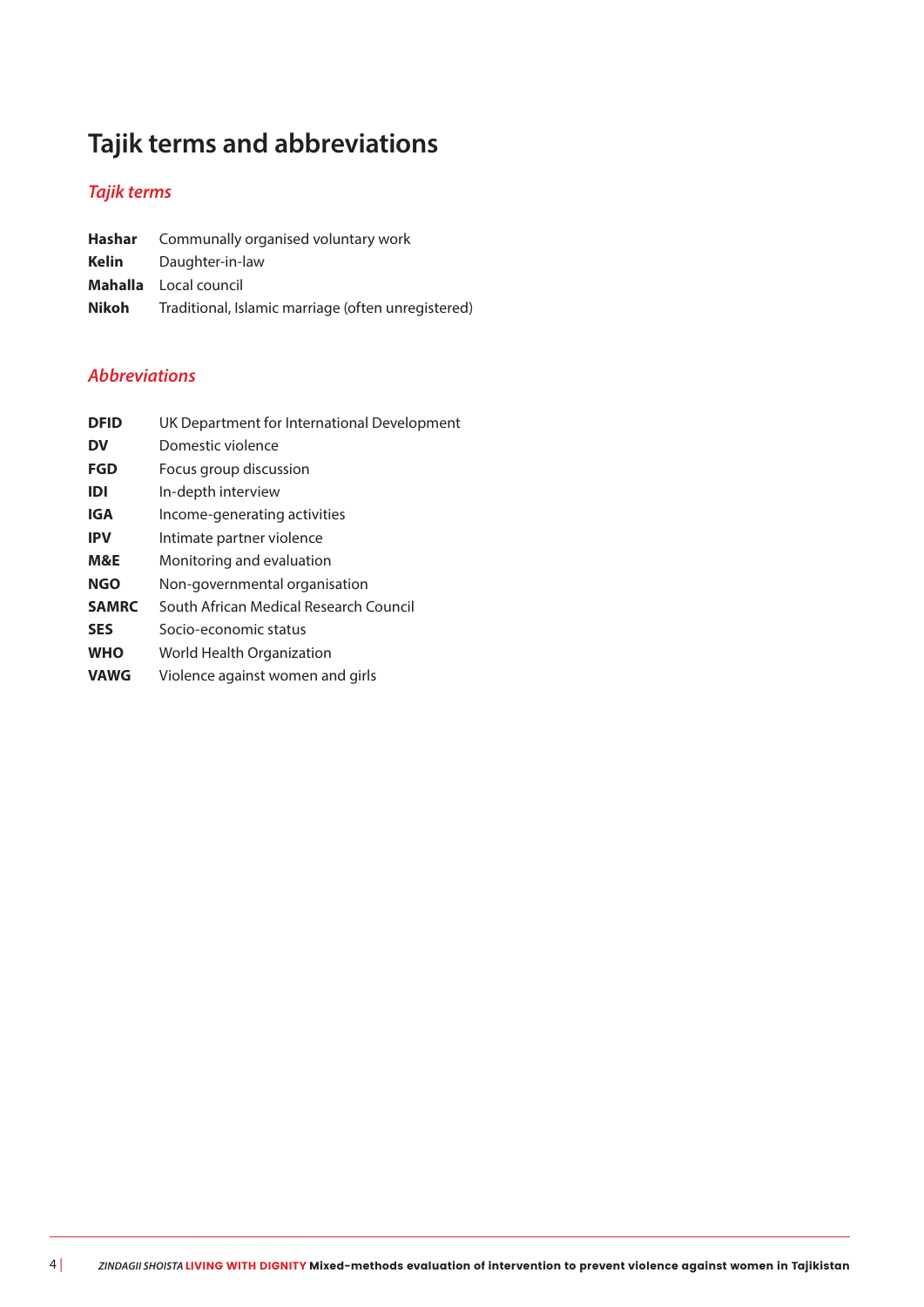# Executive summary

The Zindagii Shoista (Living with Dignity) project was implemented by International Alert, Cesvi and three local partners – ATO, Farodis and Zanoni Sharq – in four villages in Tajikistan with 80 families. It aimed to reduce violence against women and girls (VAWG) through a combination of gender norm, behavioural change and incomegenerating activities (IGA) over a period of 15 months. Following a formative research phase, the intervention combined gendered relationship-strengthening activities, adapted from the Stepping Stones and Creating Futures interventions to the Tajik context, and a new curriculum to teach income-generating skills.

#### *The evaluation found:*

VAWG reduced by approximately half. There was also greatly improved mental and physical health, family relations and socioeconomic status.

### **Methods**

The evaluation used a mixed-methods approach, combining quantitative and qualitative data collection in a modified interrupted time series design involving three data points, at baseline (pre-intervention), eight months and 15 months. The research was conducted in four villages in two districts of Tajikistan, and 20 families were recruited from each village. Interviews were conducted with a standard questionnaire with 236 participants at baseline (134 women and 102 men), 242 at midline (153 women and 89 men) and 249 at end-line (156 women and 93 men).

Following an initial qualitative formative research phase, with an extensive literature review and qualitative interviews (16 focus group discussions (FGDs) and 24 in-depth interviews (IDIs)), a framework was developed for qualitative baseline, midline and end-line studies to complement the quantitative research. This consisted of 21 IDIs and eight FGDs with participants, as well as two FGDs with facilitators for the baseline; 25 IDIs and eight FGDs with participants at the eight-month midline; and 25 IDIs and eight FGDs with participants, as well as two FGDs with facilitators at the 15-month end-line.

The study also had an additional component with women living with disabilities and captured their experiences of VAWG through 14 interviews. As part of the qualitative research, participants were asked to develop their own indicators for change in the project, and these were used as a further research tool. Cesvi and International Alert also conducted close to a hundred monitoring visits to the sites over the course of the project.

### **Results**

Participants' ages ranged from 18 to 65 years old. At baseline, 68.6% of women and 76.5% of men were currently married. Of the respondents at baseline, 48.5% of women reported having ever experienced and 32.3% of men had ever perpetrated physical or sexual intimate partner violence (IPV), 47.7% of women reported having experienced and 33.3% of men had perpetrated physical or sexual IPV in the past 12 months. In terms of experience of emotional violence, at baseline, 64.5% of women reported having experienced and 44.8% of men had perpetrated emotional IPV in the past 12 months. Women and men reported frequent quarrelling with their spouses (41.8% and 21.6% respectively) at baseline. Younger women in particular reported highly controlling behaviour and violence from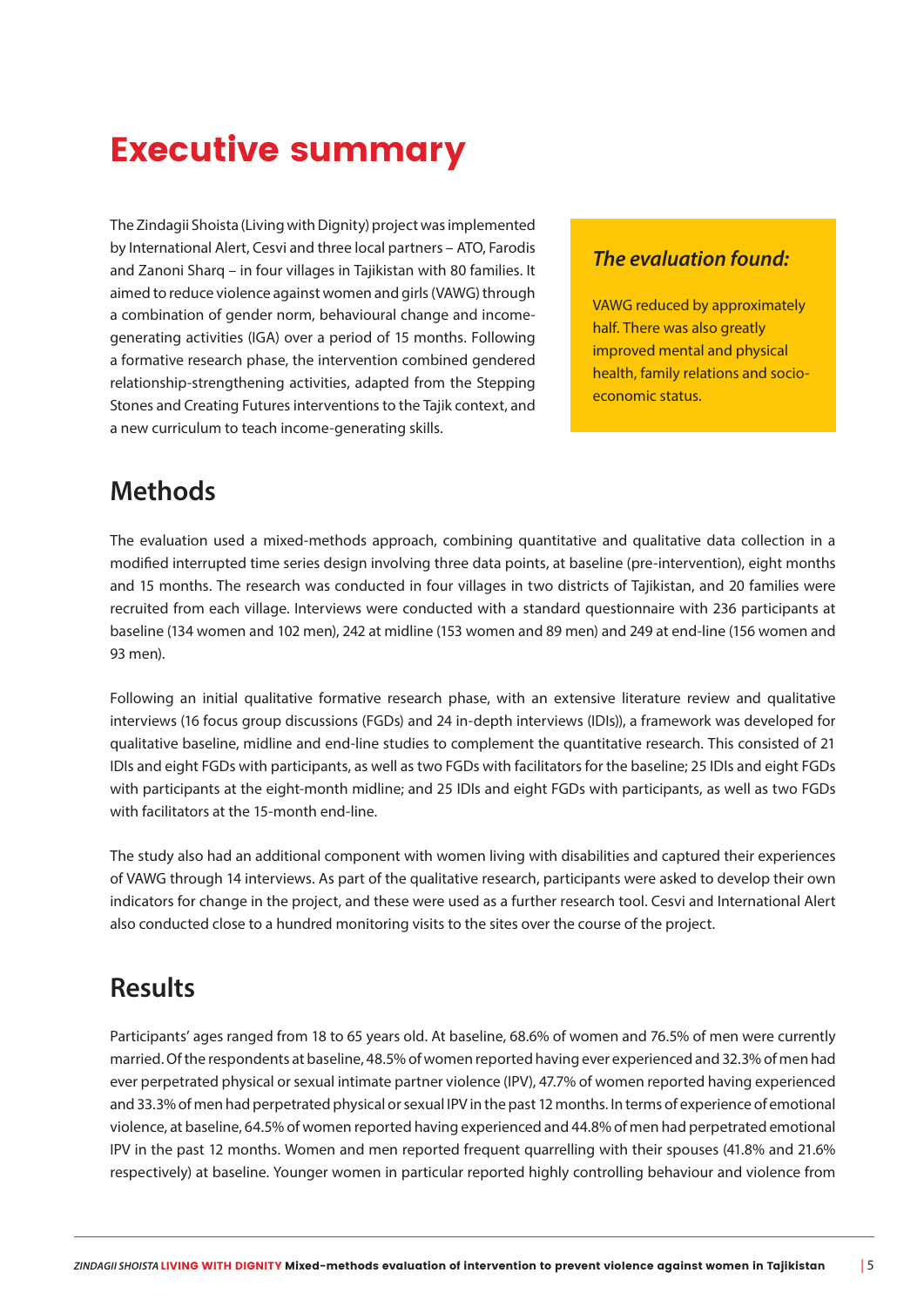their mother-in-law, in addition to their husband. At baseline, 42.1% of women reported experiencing and 28.7% of men reported perpetrating severe, repeated physical or sexual IPV.

These comparatively high figures should be viewed in the context of the scope of the research: this is not a population-based, representative sample. Rather, it is a comparatively small and purposefully selected group of respondents, specifically chosen by local implementing partners because they were families known to be facing socio-economic challenges and/or known to face issues around domestic violence (DV).

In response to the intervention, significant positive changes were found in all indicators of violence, relationship dynamics, mental health and socio-economic status (SES). A statistically significant reduction was found in all forms of IPV reported by men (perpetration) and women (experience). Overall, the number of women reporting emotional, physical or sexual IPV over the past 12 months halved – although it still remained at 33.1%. Severe emotional, sexual or physical IPV was reported by 64.5% of women at baseline. This fell to 12.2% of women at end-line.

Economically, the families were mostly living in precarious conditions. Only 17.9% of women and 44.1% of men had earned money in the month prior to the baseline interview, and 6.7% of women and 14.7% of men had saved money in that month. In the four weeks prior to the interview, 61.9% of women and 57.8% of men had borrowed money for food and there was considerable food insecurity, in particular for women. Post-intervention, the proportion of women earning money increased approximately four-fold to 78.9%. Food and financial insecurity dropped, with the percentage of people reporting borrowing food or money in the past month reducing by 60% for women and 18% for men respectively.

Mental health was poor at baseline, with a mean depression score (CES-D) of 28.5 for women and 17.9 for men (the normal cut point 21+ is depressed and 16+ moderately depressed). About 12.5% of women and 4.9% of men had thought of suicide in the month prior to the interview. By end-line, women and men showed a significant change for the better in all health measures, for example, the depression score at end-line had roughly halved (to 15.1 for women and 6.0 for men). All measures for relationships in the family improved for women, including gender attitudes, perceived social norms on gender, women's relationship with their husband and mother-in-law, women's involvement in decision-making, and quarrelling. The same changes were reported by men, except for their alcohol use and perception of women's involvement in decision-making, where changes were not significant.

The findings are, to our knowledge, unique for both Tajikistan and the Central Asia region. This is the first study in this region in which research has examined how combining social norm change and economic empowerment can influence the complex dynamics that lead to various forms of DV and IPV against women and girls. The findings are highly promising for both reducing VAWG and improving mental health and economic security.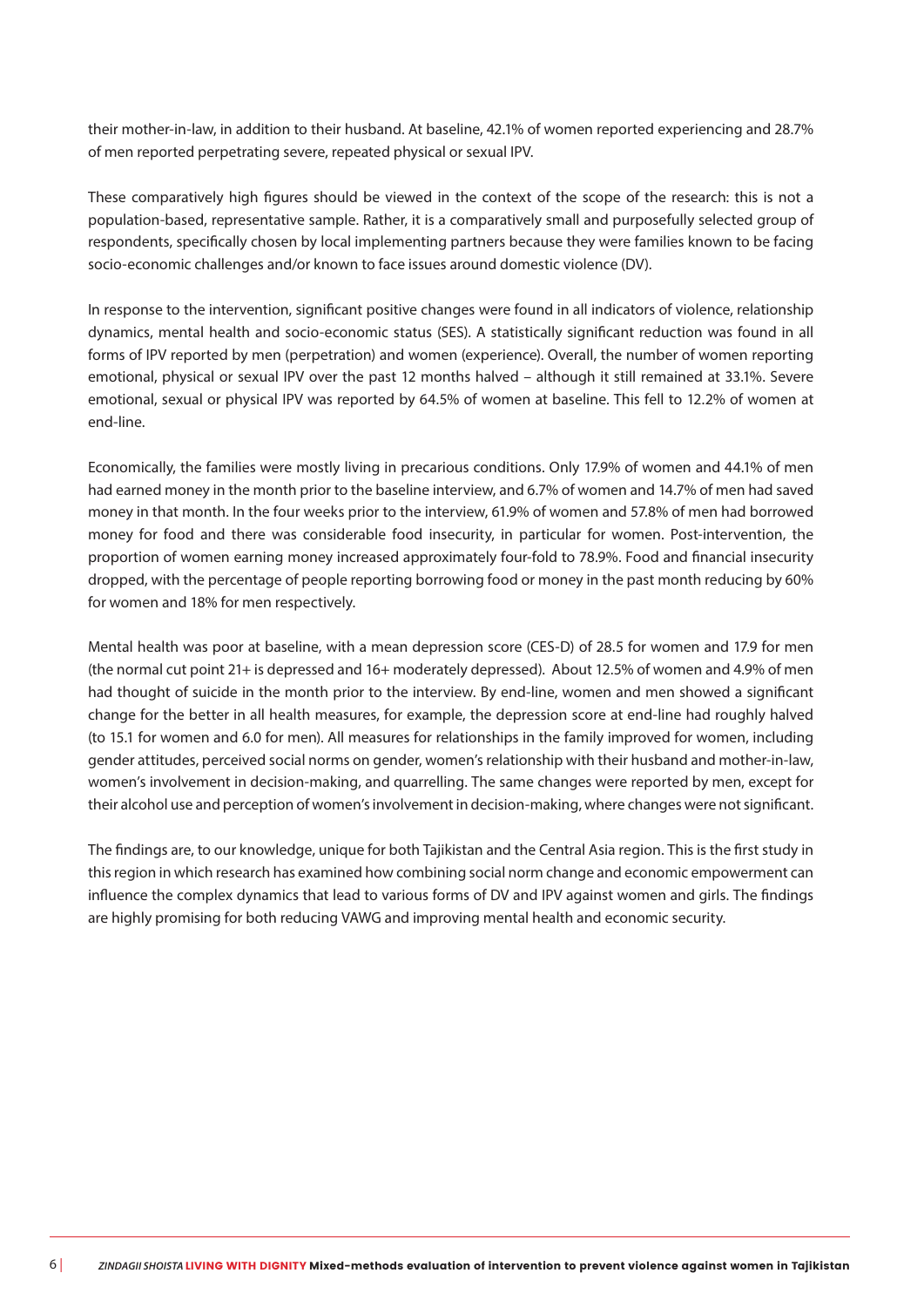# 1. Introduction

*Zindagii Shoista* (Living with Dignity) was developed to prevent VAWG in Tajikistan. It combined attitudinal and gender norm change components with life skills and IGAs. The intervention was implemented over 15 months in four villages – two in the north (Penjikent district) and two in the south of the country (Jomi district) by International Alert, Cesvi and three local partner organisations: ATO, Farodis and Zanoni Sharq. The project and study were part of the global DFID-funded 'What Works to Prevent VAWG?' consortium coordinated by the South African Medical Research Council (SAMRC), Social Development Direct (SDD) and the London School of Hygiene and Tropical Medicine (LSHTM).

Country-wide figures for the levels of VAWG in Tajikistan are absent, but available research has shown that levels of physical, sexual, emotional and economic violence are high. In 1999, the World Health Organization (WHO) conducted a survey, with data collected in four districts. It found that half of women (50%) had experienced physical DV from their husband and/or in-laws, and almost half (47%) had experienced sexual violence from their husband.1 A 2009 household survey in Khatlon region, where two of the project villages are located, which used the WHO Multi-Country Study of Domestic Violence methodology, found that 40.5% of women had ever experienced physical violence and 9.8% had done so in the previous year.2 Emotional abuse had been experienced by 37.3% in the previous year and 40.3% of women had ever experienced marital rape.<sup>3</sup> Other cited figures from the 2012 Tajikistan Demographic and Health Survey include the prevalence levels for lifetime physical violence only experienced by women at "about one in five", but as with other figures this may reflect underreporting.<sup>4</sup>

In Tajikistan, as in many countries in Central and South Asia, the family unit is not a husband/wife dyad but includes a more complex grouping of in-laws who often exploit, and are violent towards, younger daughters-in-law. Young married women are especially vulnerable to violence from their intimate partner, but also from other members of their husband's family, whose home they usually move into, such as their parents and siblings-in-law.5

Tajikistan is a land-locked Central Asian country of approximately 8.7 million inhabitants, who are overwhelmingly (98%) Muslim, 85% of whom are Sunni. Ethnically, the population is 79.9% Tajik and 15.3% Uzbek as well as other minorities.6 From 1885, Tajikistan was part of the Russian Empire, and between 1921 and 1991 it was part of the Union of Soviet Socialist Republics (USSR), a historical legacy that is still influential decades later. Soon after Tajikistan gained independence, political and regional tensions boiled over into a civil war, which lasted from 1992 to 1997. This has had long-term impacts, in particular in the south of the country, where two of the project villages in Jomi district are located. Women who were of school age at the time were often unable to attend school due

<sup>1.</sup> WHO, Violence Against Women. Report on the 1999 WHO Pilot Survey in Tajikistan, EUR/00/5019784, Copenhagen: WHO Regional Office for Europe, 2000

<sup>2.</sup> Two of the Zindagii Shoista project's villages were in Khatlon region to which Jomi district belongs, but these two villages were not covered by the PDV study: PDV, End-of-Phase Appraisal. Final Report, PDV: Bad Homburg/Dushanbe, unpublished, 2011.

<sup>3.</sup> PDV, Op. cit., 2011, cited in A. Erich, From 'programme transplants' to 'local approaches': The prevention of domestic violence against women in Tajikistan, unpublished PhD thesis, Universität Hamburg, 2015

<sup>4.</sup> TjDHS, Tajikistan Demographic and Health Survey 2012, Dushanbe/Calverton: Statistical Agency under the President of the Republic of Tajikistan/ Ministry of Health/Measure DHS, 2013, p.13

<sup>5.</sup> A. Erich, Op. cit., 2015; R. Haarr, Wife abuse in Tajikistan, Feminist Criminology, 2(3), 2007, pp.254–70; R. Haarr, Suicidality among battered women in Tajikistan, Violence Against Women, 16(7), 2010, pp.764–88; C. Harris, Control and subversion: Gender relations in Tajikistan, London: Pluto Press, 2004; C. Harris, Muslim youth – Tensions and transitions in Tajikistan, Boulder: Westview Press, 2006; S. Mastonshoeva, U. Ibragimov and H. Myrttinen, Zindagii Shoista: Living with dignity – Research findings of the formative research, Dushanbe: International Alert and Cesvi/Pretoria: MRC, 2016, https://www.international-alert.org/publications/zindagii-shoista-living-dignity

<sup>6.</sup> US Library of Congress, Library of Congress Federal Research Division, Country Profile: Tajikistan 2007, Washington DC: US Library of Congress, 2007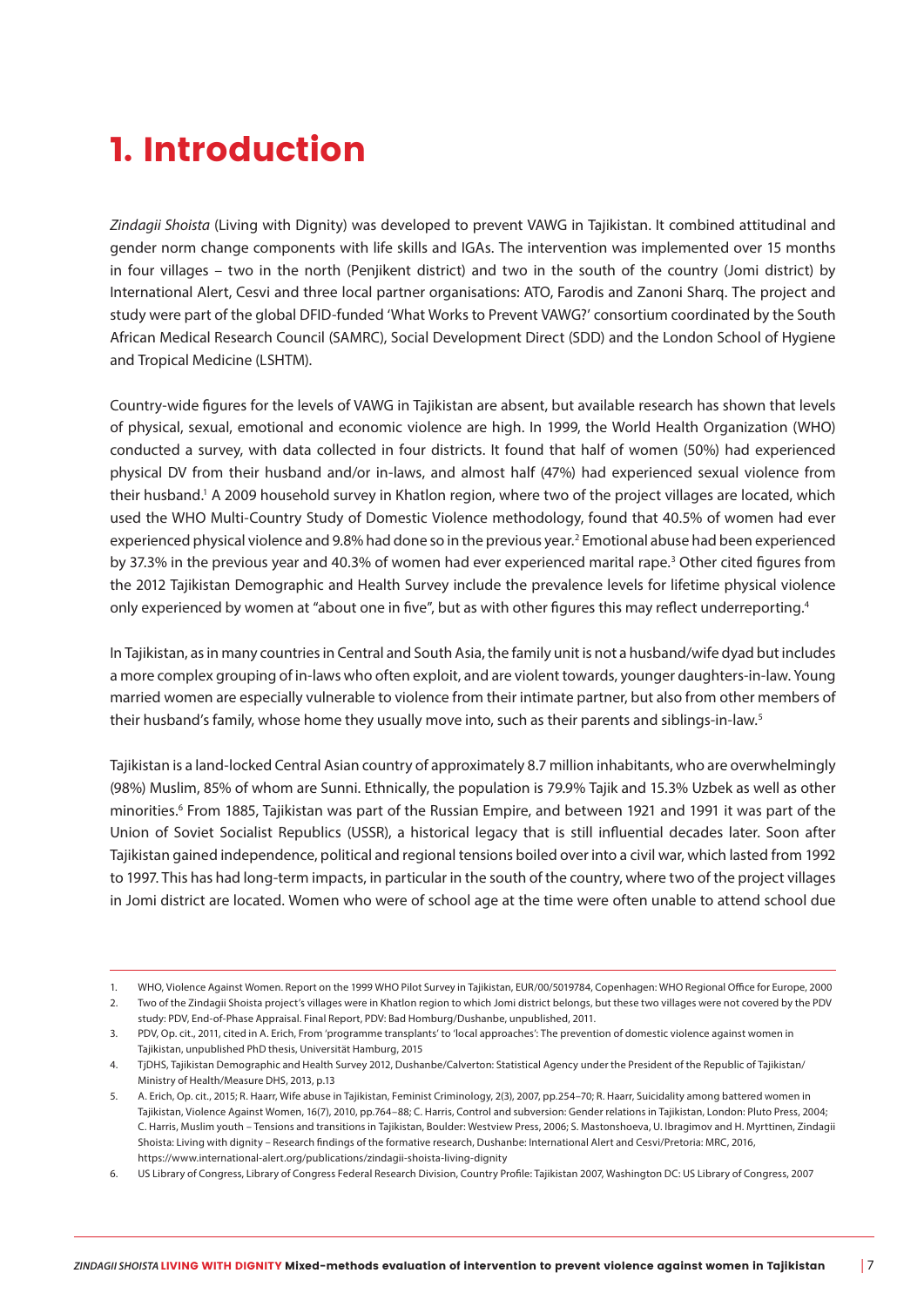to security concerns, leading to high levels of illiteracy and innumeracy. In addition, some families married off underage girls during this period in an attempt to protect them, often ending in abusive relationships.7 Tajikistan's economy is highly dependent on remittances, mostly from male labour migrants working in Russia. On the basis of per capita income, Tajikistan is a low-income country and poverty is particularly entrenched in rural areas.<sup>8</sup>

Gender norms, roles, expectations and performances, as much as gendered power dynamics, are not static. In Tajikistan, the historical background, cultural influences and socio-economic realities have shaped and continue to shape these factors. While there are important regional and individual differences overall within the country, Tajik society tends to be marked by patriarchal norms and the primacy of older people over younger ones. Particularly in rural areas, families are not dyadic. Several families often live in one compound, most commonly the sons with their wives and families, under the tutelage of the sons' parents. While gender roles were more egalitarian under Soviet rule, for example in terms of women's participation in the labour force, dominant gender norms were not necessarily as progressive as they are sometimes cast in retrospect in Tajik discourse. Resistance to the official Soviet project of promoting partial gender equality was at times portrayed as a form of nationalist resistance.<sup>9</sup> Nonetheless, at least one study does show lower rates for women ever having experienced VAWG and IPV among those who were adults in the Soviet era compared to those who became adults post-independence.<sup>10</sup> As in other post-Soviet countries, Tajikistan has seen a move towards neo-patriarchal norms post-independence, in part fuelled by outside influences, such as more conservative readings of Islam.<sup>11</sup>

The Constitution of the Republic of Tajikistan grants equal rights to citizens, both men and women. This was strengthened in 2005 by a law on state guarantees of equal rights for men and women and equal opportunities and the development of a state gender policy.<sup>12</sup> As a result of international pressure and advocacy of Tajik civil society, the Tajik government adopted the Law on Prevention of Domestic Violence in 2013 and developed an Action Plan for the implementation of the law for 2014–2023.

Following adoption of the law, two additional articles were introduced to the Code on Administrative Offences, punishing violations pertaining to the Domestic Violence law and the conditions established by restraining orders, and provisions were put in place requiring the police to undertake measures for the prevention of DV.<sup>13</sup> In May 2016, in connection with the reporting process of the Tajik government at the UN Human Rights Council, Tajik authorities initiated the establishment of a working group to review insertion of a specific provision related to DV in the Criminal Code, thus taking an important step in its criminalisation.

The majority of the new legislation and policy development on DV prevention has been focused only on spousal abuse, and not on other potential perpetrators in the extended family. However, the law on prevention of DV does cover couples living in unregistered marriages by specifically referring to joint households and the fact of living together, but the law does not safeguard potential victims living in polygamous relationships – which are

<sup>7.</sup> S. Roche, Domesticating youth: The youth bulge in post-civil war Tajikistan, Doctor of Philosophy, Martin Luther University, 2010; WHO, Violence against women, Report on the 1999 WHO Pilot Survey in Tajikistan, 2000

<sup>8.</sup> F. Bliss and S. Neumann, Entwicklungsplanung und Bevölkerungsbeteiligung in Zentralasien. Die Beispiele Kirgisische Republik und Tadschikistan, Beiträge zur Partizipationsdiskussion, Bd. 2, Institut für Entwicklung und Frieden (INEF), Universität Duisburg-Essen, Institut für Entwicklungsethnologie und angewandte Sozialforschung e.V., Bonn PAS Verlag, 2014, p.40

<sup>9.</sup> R. Haarr, Op. cit., 2007; C. Harris, Op. cit., 2004; C. Harris, Op. cit., 2006

<sup>10.</sup> A. Erich, Op. cit., 2015

<sup>11.</sup> Ibid.

<sup>12.</sup> Constitution (Basic Law) of the Republic of Tajikistan, http://www.president.tj/en/taxonomy/term/5/28

<sup>13.</sup> Code on Administrative Offences – addition of Articles 93.1 (Violation of the legislative provisions of the Republic of Tajikistan on the prevention of violence in the family) and 93.2 (violation of the terms of a restraining order)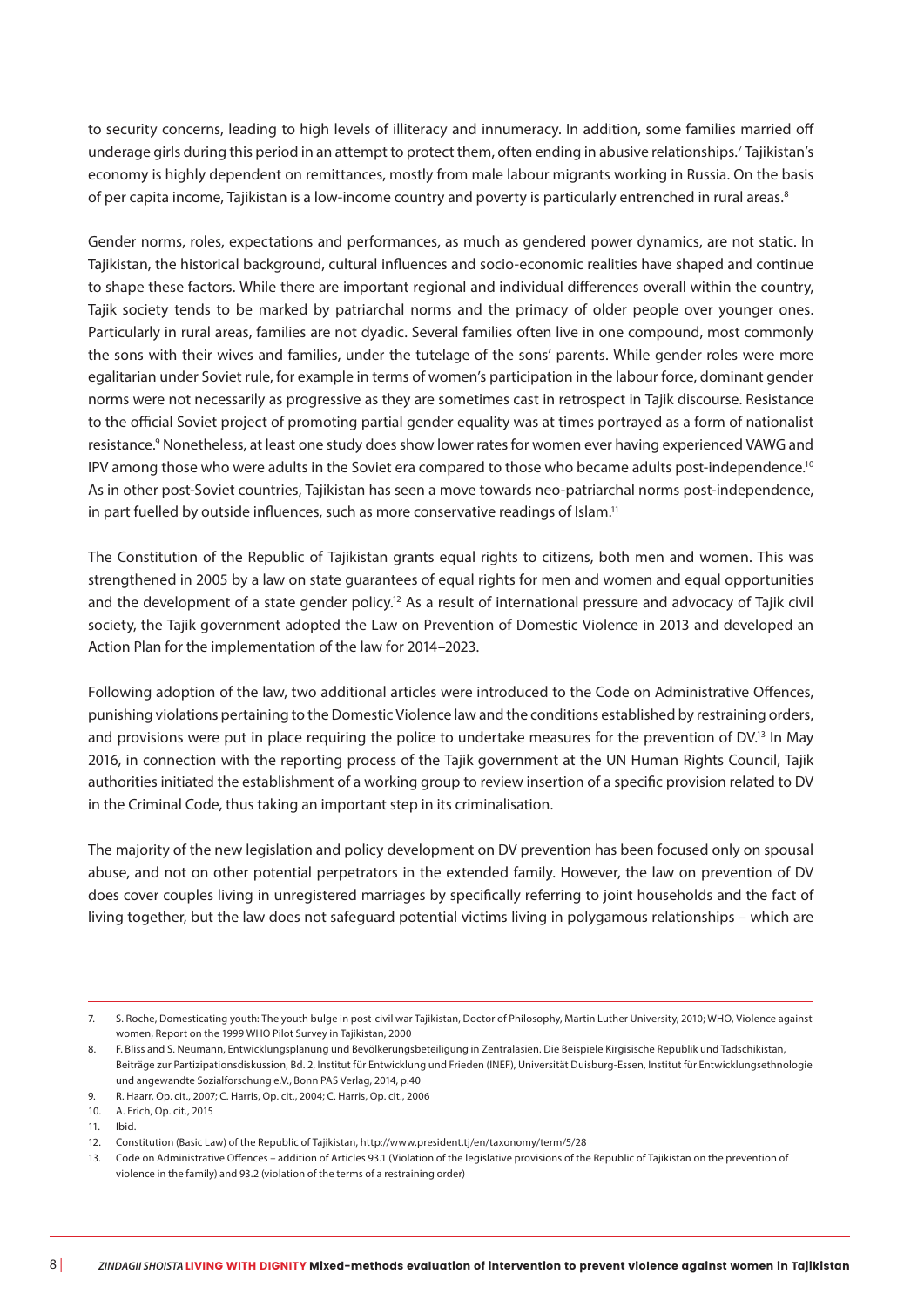de jure illegal but de facto common.14 Notwithstanding positive developments in law-making, the pre-marital mandatory medical check-ups implemented since 2015 have also exacerbated VAWG. These include tests of the bride's virginity, which is traditionally of high importance in Tajik society.15 Such testing has torn families apart in the country, and in some cases has also resulted in suicide. According to the official data, 400 women committed suicide between 2011 and 2013. These figures are probably an underestimate, but research points to young women being the most vulnerable group in this respect.<sup>16</sup> These findings were echoed in the formative research conducted within the Zindagii Shoista project,<sup>17</sup> which formed the basis for our intervention on VAWG.

Despite the positive developments in policy and legislative processes, domestic abuse and VAWG remain an acute problem in the country. Acceptance of violence and controlling behaviour remains high, often linked to norms and expectations held by many men and women alike around protecting family honour that is linked to younger women's behaviour.<sup>18</sup> Women in early, polygamous and unregistered marriages are particularly vulnerable to DV. The official legal marriage age in Tajikistan is 18.19 However, in special cases, adolescents may marry at 17, and families may also marry off underage daughters in unregistered marriages through religious ceremonies (*nikoh*). These marriages bypass the official registration processes and make the girls more vulnerable to violence.<sup>20</sup> UNICEF reports that, in 2017, 12% of girls were married by 18 years of age in Tajikistan.<sup>21</sup> Divorces are relatively common, and, while they carry little stigma for the man, divorced women are often socially stigmatised, extremely vulnerable and regarded as a burden, even by their own natal families. Sometimes divorced women are forced into unregistered or polygamous marriages, which increases their risk of becoming victims of DV.22 After marriage, many women cohabit with their husband's family, and if he is a migrant worker, a common phenomenon in Tajikistan, he may send remittances to his mother rather than his wife. Research shows that women who are financially dependent on their in-laws are at a significantly higher risk of abuse.<sup>23</sup>

In response to these dynamics and drawing on the findings of the formative research, Zindagii Shoista focused on extended families rather than only married couples, and combined gender norm change approaches with IGAs. The project is novel in many ways for both Tajikistan and the greater Central Asia region, due to its family-centred approach, its combination of economic and social norm/behaviour change elements, and its focus not only on IPV but also on in-law violence.

- 18. A. Erich, Op. cit., 2015; S. Mastonshoeva et al, Op. cit., 2016
- 19. Tajikistan raises legal age for women to marry, Radio Free Europe/Radio Liberty, 26 July 2010,
- https://www.rferl.org/a/Tajikistan\_Raises\_Legal\_Age\_For\_Women\_To\_Marry/2110273.html

<sup>14.</sup> UN CEDAW, Concluding observations on the combined fourth and fifth periodic reports of Tajikistan, 29 October 2013, 17b *"the lack of a specific definition of family in the existing legislation . . . may leave out of its scope women in de facto polygamous relations, which are quite widespread, in particular in rural and remote areas"*, http://tbinternet.ohchr.org/\_layouts/treatybodyexternal/Download.aspx?symbolno=CEDAW%2fC%2fTJK%2fCO%2f4- 5&Lang=en

<sup>15.</sup> Tajikistan marriage laws: 'Virginity' tests, medical exams proposed to reduce birth defects, AIDS and other illnesses, International Business Times, 14 May 2015, http://www.ibtimes.com/tajikistan-marriage-laws-virginity-tests-medical-exams-proposed-reduce-birth-defects-1922989

<sup>16.</sup> UNICEF, Study of prevalence and dynamics of suicide among children and young people (12–24 years of age) in Sughd Region, Tajikistan, Dushanbe: United Nations Children's Fund, 2013

<sup>17.</sup> S. Mastonshoeva et al, Op. cit., 2016

<sup>20.</sup> Nota Bene, International Partnership for Human Rights, Helsinki Foundation for Human Rights, 'He left his footprint on my life' – Domestic violence in Tajikistan: Time to right the wrongs, March 2017

<sup>21.</sup> Child marriage around the world: Tajikistan, Girls Not Brides, https://www.girlsnotbrides.org/child-marriage/tajikistan/#stats-references. Child marriage prevalence is the percentage of women aged 20–24 who were married or in union before they were 18 years old (UNICEF, State of the World's Children, 2017).

<sup>22.</sup> Nota Bene et al, Op. cit., 2017

<sup>23.</sup> A. Erich, Op. cit., 2015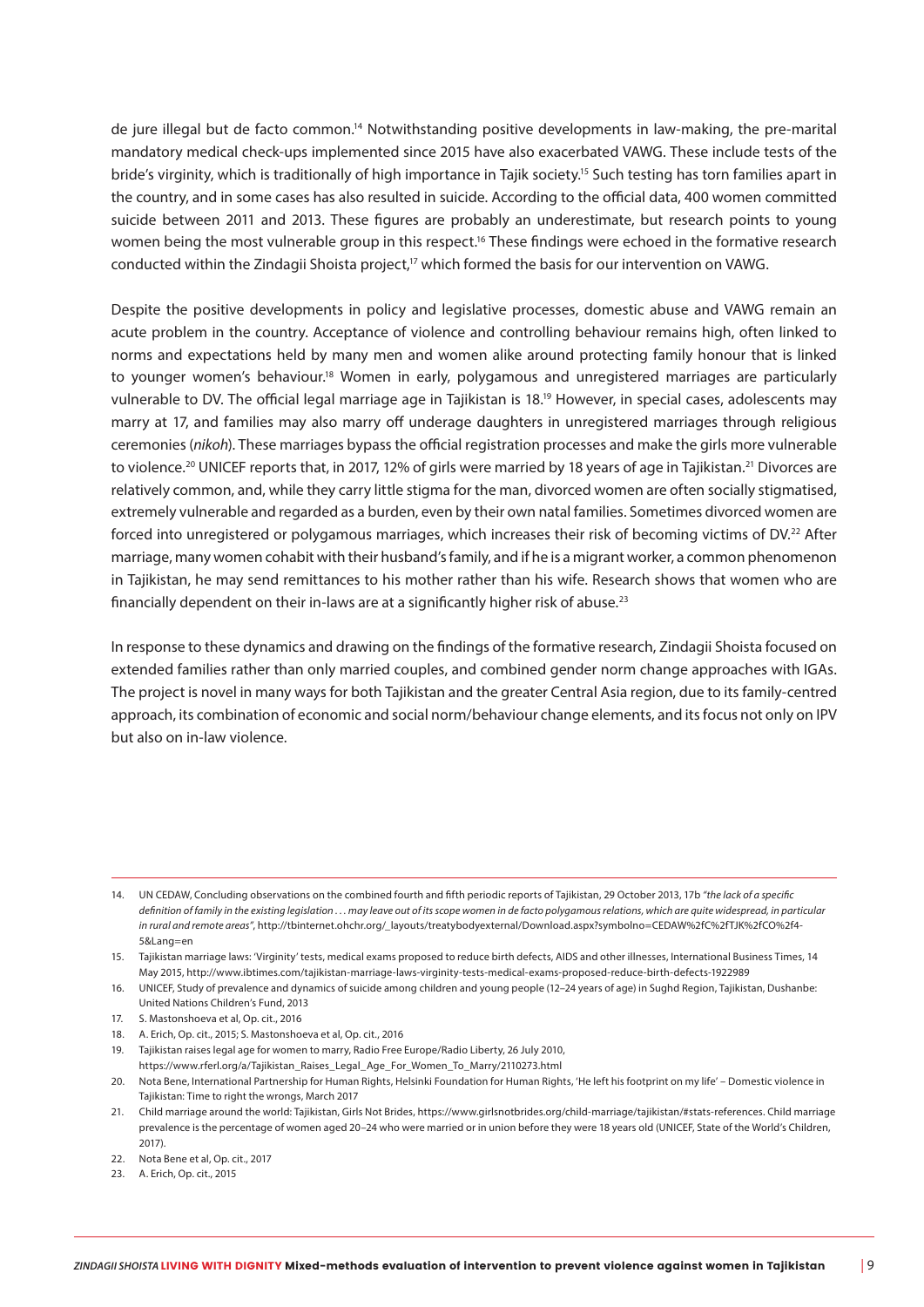# 2. Methods

### **Setting**

The evaluation of the Zindagii Shoista intervention was undertaken in the four target villages, two of which are in the northern district of Penjikent and two are in the southern district of Jomi. In both districts, one village is situated close to the district capital and one further away. The logic for choosing the four villages was to allow for a comparison between two areas with different regional dynamics (northern mountainous region vs. southern plains region), as well as different ethnic compositions (predominantly ethnic Uzbek and Tajik respectively), and by comparing for proximity to an urban centre.

The selected villages have a comparatively low standard of living and limited economic opportunities with a high level of external migration, and they consist of different nationalities or ethnic groups. In addition, there is a high level of divorce and withdrawal of girls from school and early marriage.

### **Participants**

In total, 80 families (20 in each village) were selected with an intention to involve 40 men and 40 women in chosen families per village, amounting to 320 in total. The study population included younger and older women and younger and older men from project target families participating in the intervention. One of the main selection criteria for involving families in the intervention was that they should have been known locally to have difficulties. In particular, many of those selected were families where it was known that there were women, particularly young daughters-in-law, facing IPV as well as violence from in-laws.

### **The Zindagii Shoista intervention and its implementation**

The intervention was based on previous evidence that has highlighted the effectiveness of combining gendertransformative norms with economic empowerment and changes in gender relations and behaviour in target families as a potentially successful violence-prevention approach.<sup>24</sup> (See Figure 1.) The approach used Tajik adaptations of the Stepping Stones<sup>25</sup> and Creating Futures<sup>26</sup> programmes. While such approaches have been evaluated with respect to working with women, and to a degree with men, the broader approach chosen for Tajikistan that is based on the extended family rather than a husband/wife dyad<sup>27</sup> had not been tested previously.

<sup>24.</sup> E. Fulu and A. Kerr-Wilson, What works to prevent violence against women and girls evidence reviews, Paper 2: Interventions to prevent violence against women and girls, Pretoria: SAMRC, 2015; R. Jewkes et al, Stepping Stones and Creating Futures intervention: Shortened interrupted time series evaluation of a behavioural and structural health promotion and violence prevention intervention for young people in informal settlements in Durban, South Africa, BMC Public Health, 14(1325), 2014; A. Gibbs et al, A global comprehensive review of economic interventions to prevent intimate partner violence and HIV risk behaviours, Global Health Action, 10(Suppl 2), 2017, e1290427-e1290427

<sup>25.</sup> http://www.steppingstonesfeedback.org/

<sup>26.</sup> What Works to Prevent Violence, Creating Futures – Facilitator Manual, https://www.whatworks.co.za/resources/item/487-creating-futures-facilitatormanual. The manuals were translated into both Tajik and Uzbek.

<sup>27.</sup> J. Falkingham and A. Baschieri, Gender and poverty: How misleading is the unitary model of household resources? An illustration from Tajikistan, Global Social Policy, 9(1), 2009, pp.43–62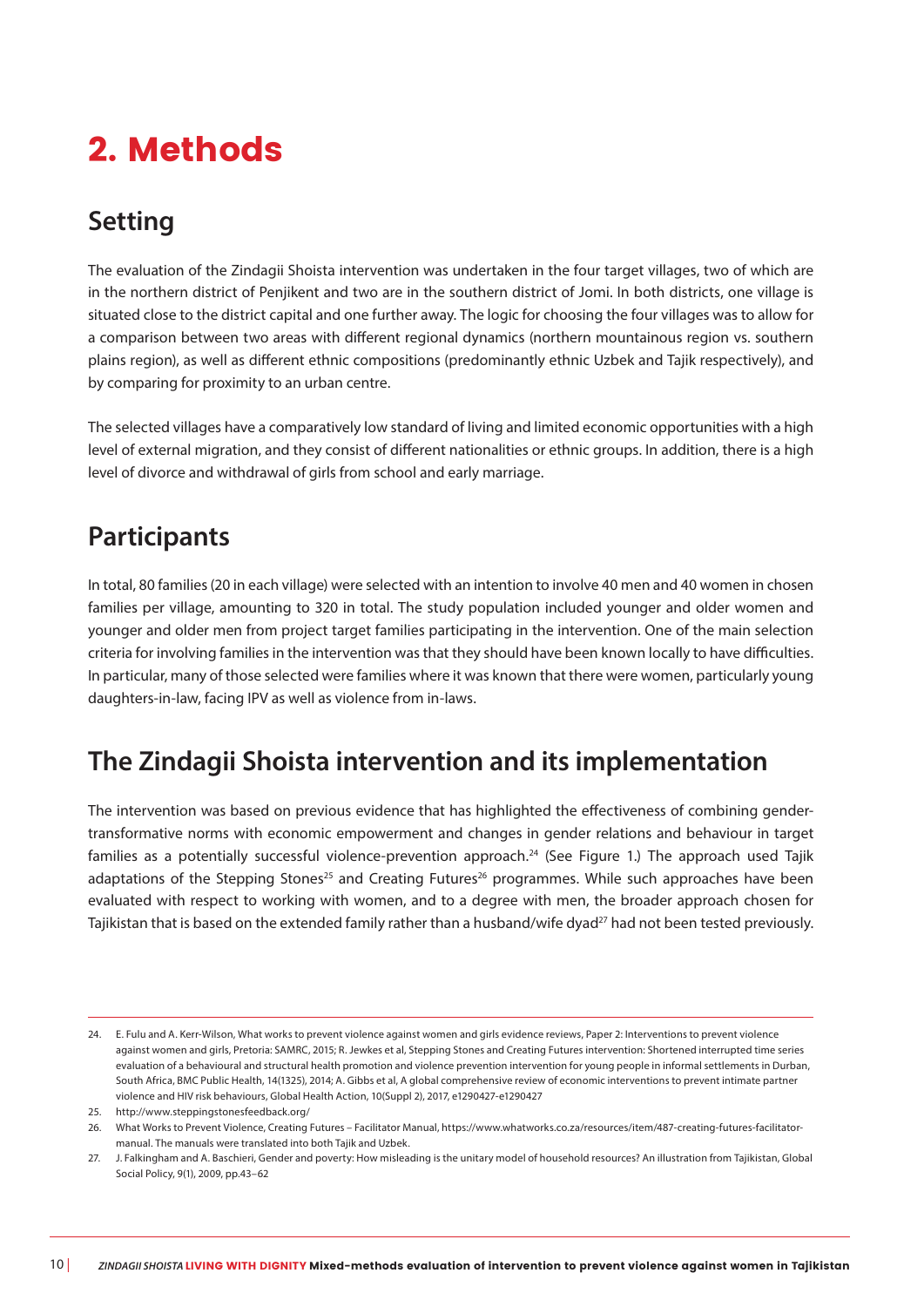#### **Figure 1:** Zindagii Shoista project components



The gender empowerment intervention promoted critical reflection on gender relations, the impact and origins of violence, the social value of men and women in the home, and communication skills, and drew on these skill sets to enhance family relationships. Combining economic and social components, the Zindagii Shoista methodology is fully described in an intervention manual.<sup>28</sup>

Following the Zindagii Shoista gender workshops, the focus of the economic empowerment activities was on the creation of small family-led enterprises, where young women (i.e. young wives/daughters-in-law) of families have an active role and involvement in the operative structure of the family IGAs. In the economic empowerment component of the project, the target families were supported in improving their economic situation through a package that consists of four components:

- 1. provision of knowledge on small business development through a structured training programme;
- 2. distribution of resources (such as construction materials for a greenhouse, animals such as cows or hens, equipment and tools for a bakery, sewing machines) as incentives to start family-led IGAs, individually or in networks/groups of common interest;
- 3. provision of expertise in economic/business establishment and development, and household money management through business assistants; and
- 4. provision of specific technical assistance for the various IGAs.

<sup>28.</sup> Zindagii Shoista: Living with dignity – Workshop manual, https://www.international-alert.org/publications/zindagii-shoista-living-dignity-workshop-manual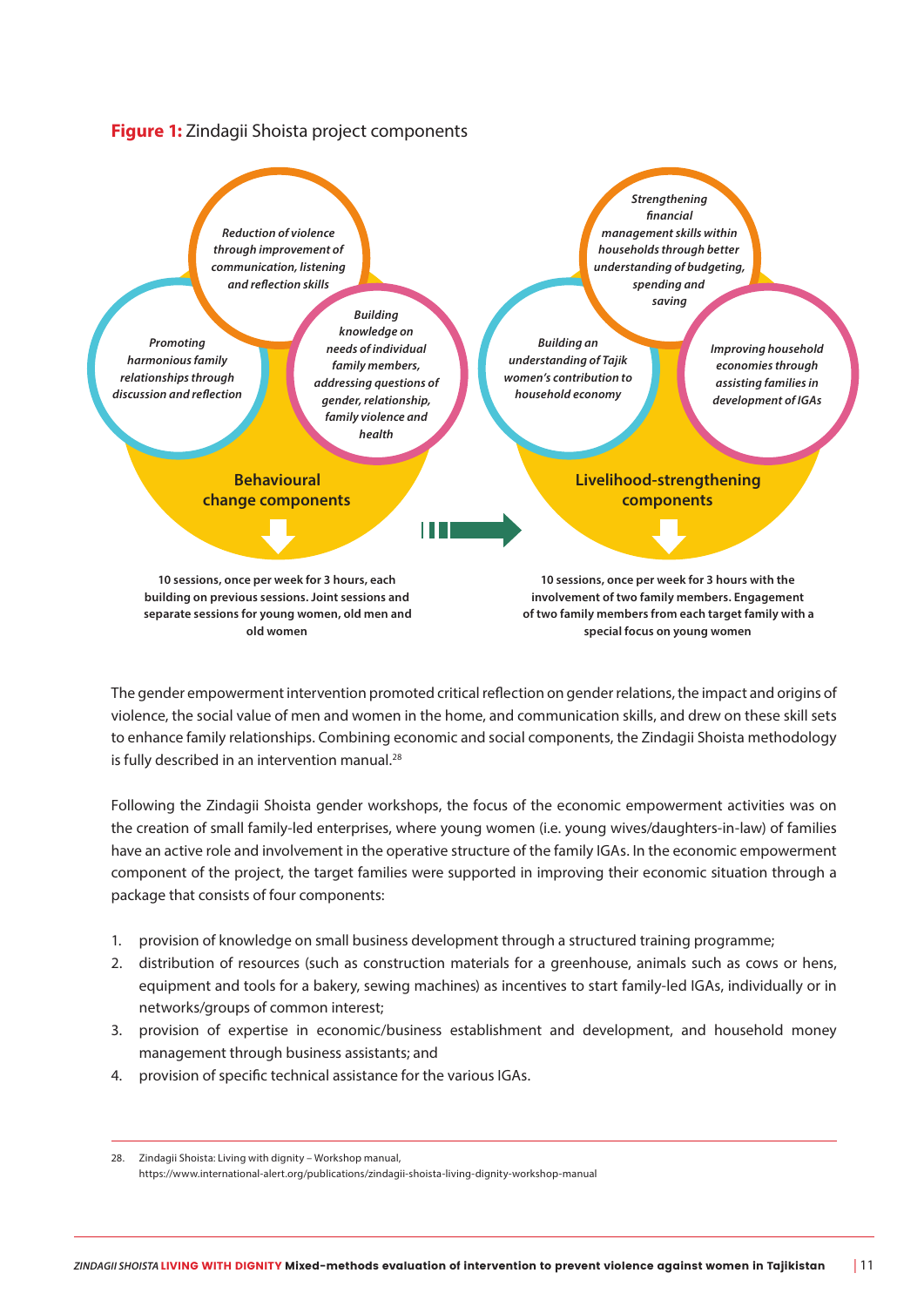The Zindagii Shoista workshops were based on participatory learning approaches in which participants have their knowledge affirmed and are able to discuss and decide things for themselves, rather than just receiving lectures. Each session was designed to build on previous sessions. The workshops were conducted by trained facilitators who were drawn from the local non-governmental organisation (NGO) partners. Selection of facilitators, business assistants and technical assistants was conducted together with local NGO partners. Facilitators were selected based on a set of criteria including previous experience with interventions on DV prevention or similar initiatives, understanding of the local context and language, and having good facilitation skills. In addition, the project staff were chosen as individuals who were trusted locally by the target communities, which would enable them to gain access to families and facilitate discussions on sensitive topics. Business and technical assistants were chosen as individuals with previous experience of establishing IGAs, household money management, marketing and promotion, some form of technical specialisation (agriculture, tailoring, etc.), as well as an understanding of the business environment (legislation, business concepts, etc.) and having good facilitation skills.

Members of the participant families were divided into four groups for the intervention: older men, older women, younger men and younger women, with approximately 15–20 people in a group. The female facilitators ran the women's groups and the male facilitators the men's groups. All groups came together periodically for joint discussions to share what they had been learning and discussing. All sessions were approximately three hours long and were conducted over 20 weeks in the houses of target families.<sup>29</sup>

#### *Box 1: Outline of Zindagii Shoista*

#### **Phase one:**

Ten sessions that aim to help promote better communication within families and reduce violence through addressing questions of gender, relationships, family conflict, violence, communication and relationship skills in target villages.

#### *The social sessions covered:*

- development of skills of listening and analysis of communication and cooperation;
- exploring images and realities of the ideal man and woman – how these are shaped by the actions of all of us and the implications for the individuals concerned;
- marriage and relationships;
- health and changes that occur in our bodies as we go through life;
- violence in relationships and sources of support and help; and
- exploring new skills to change the ways in which we behave.

#### **Phase two:**

#### *Three sessions on 'livelihood strengthening' covering:*

- Tajik women's contribution to household economics through paid and unpaid activities;
- strengthening financial management skills within households: budgeting, spending, saving;
- preparedness to face crises; and
- how to have a more fulfilled life.

#### *Seven IGA sessions covering:*

- introduction to IGAs;
- how to start an IGA:
- market assessment;
- IGA's viability evaluation;
- planning activities and budgeting;
- drafting and review of business plans; and
- additional tips about marketing, networking, contracting.

29. Running the workshops in participants' homes is not always going to be a possible or even recommended option, but in this case it allowed for participants to feel literally more at home and relaxed than they would have in more official settings, e.g. schools or public administration buildings, and participants were eager to invite the other session participants to their homes.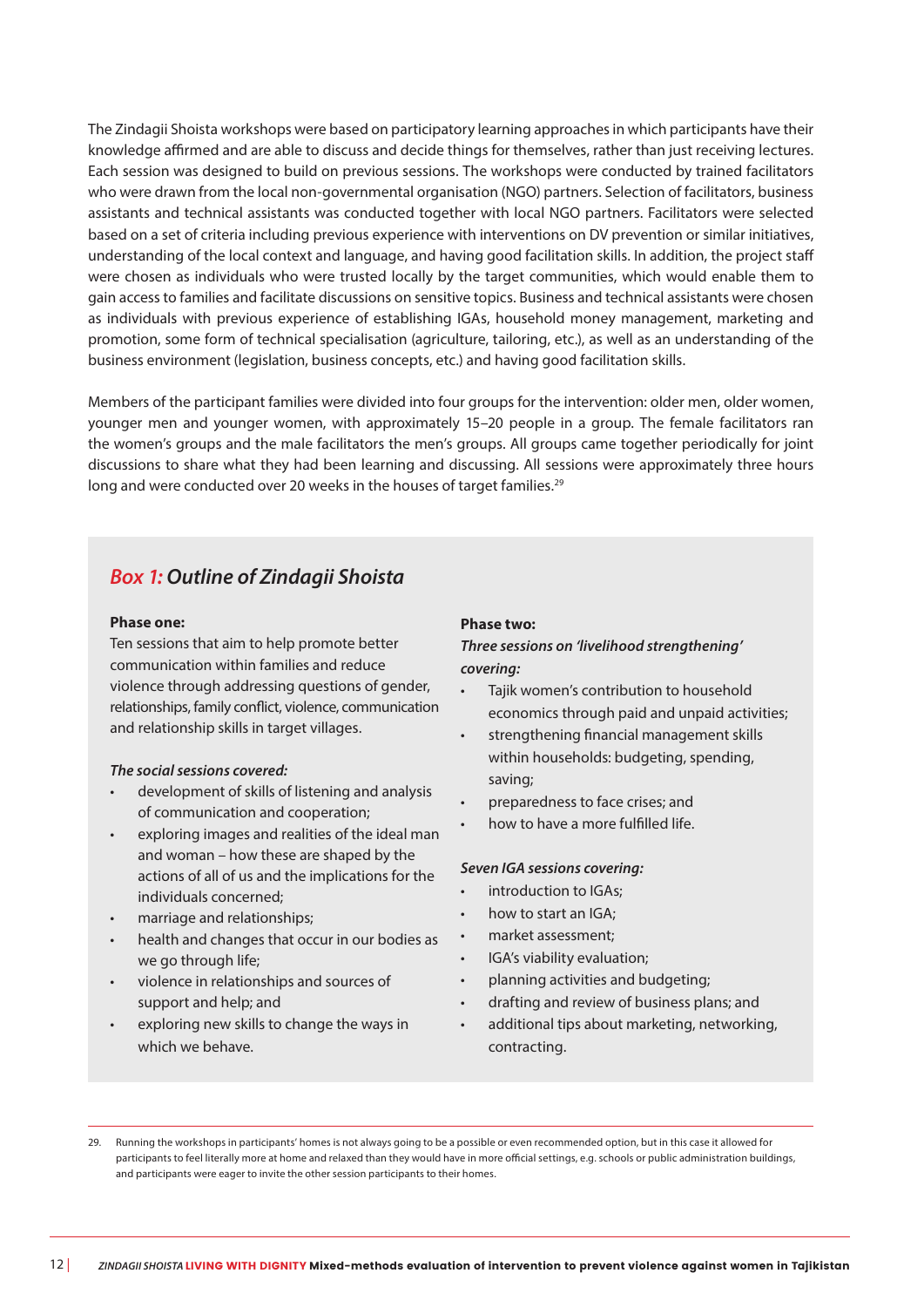#### *Training facilitators*

All facilitators of the gender empowerment sessions were first given a chance to experience the sessions as participants. Following this, they went through the sessions again, teaching them to their colleagues to build their expertise. In order to train facilitators for the IGA intervention, a two-day gender-sensitisation training was conducted, mainly to build the capacity of male facilitators implementing the Stepping Stones-based part of the intervention, as well as business assistants implementing the IGA sections. The training aimed to ensure that facilitators and business assistants fully understood the gender-transformative aims of the intervention and how to implement this in a gender-sensitive manner.

Following this, a further 10-day training was conducted on livelihoods, economic empowerment and business development training for facilitators and business assistants. Facilitators and business assistants went through the economic empowerment sessions as if they were participants and tested the respective parts of the adapted methodology.

#### *Implementation of the IGA*

Business assistants supported target families in their daily activities in relation to IGA management, providing technical support to the families in business planning and budgeting, while facilitators monitored the effects of the new IGAs on the domestic dynamics within the family. Two facilitators (one male and one female) and one business assistant worked with families in each of the target areas. In order to support and assist business assistants in their daily tasks, weekly meetings were organised and the sessions were observed by Cesvi staff.

Facilitators and business assistants assessed in-depth the economic situation of the families, focusing on women's contribution in the household, identifying their needs and potential; they analysed the families' management of income and expenditure, and any productive activities in which the families were involved. The facilitators/ business assistants then introduced participants to the main results of the socio-economic and market surveys of the village/district that were conducted during the inception phase and presented the more promising business ideas. The choice of IGA was also influenced by participants' preferences and matched with the talents, skills and individual interests of family members. It was tested when participants did the practical exercise of market assessment in order to find out the viability of running their IGAs and to help them make decisions about them. During the planning process to start an IGA, they also learned skills to adequately budget for it, and understand the costs and pricing of the products.

Using a participatory approach, the target families chose the economic activity they wanted to establish. The strategy chosen by the project was, first, to distribute grants not in cash, but as resources (such as raw materials, small machinery and tools) in order to effectively allocate available financial resources and avoid inappropriate or uncontrolled use of cash grants by target families. Secondly, the project aimed to involve the target families in all stages of the IGA through a cost-sharing approach, requiring them to make their own contribution (regardless of the size of this contribution, which could be labour, local construction materials, and the like) to start and implement their IGA in order to reinforce their engagement with the new activity and their sense of ownership. The importance of this contribution did not lie in its size, as these contributions were not often very large in financial terms, but in its meaning, which indicated family investment in the IGA.

The families in the target areas established 80 IGAs: two bakeries; seven tailoring activities; three beekeeping; 45 cattle breeding; seven renting of plastic tables/kitchen utensils; five poultry; and 11 greenhouses. Families ran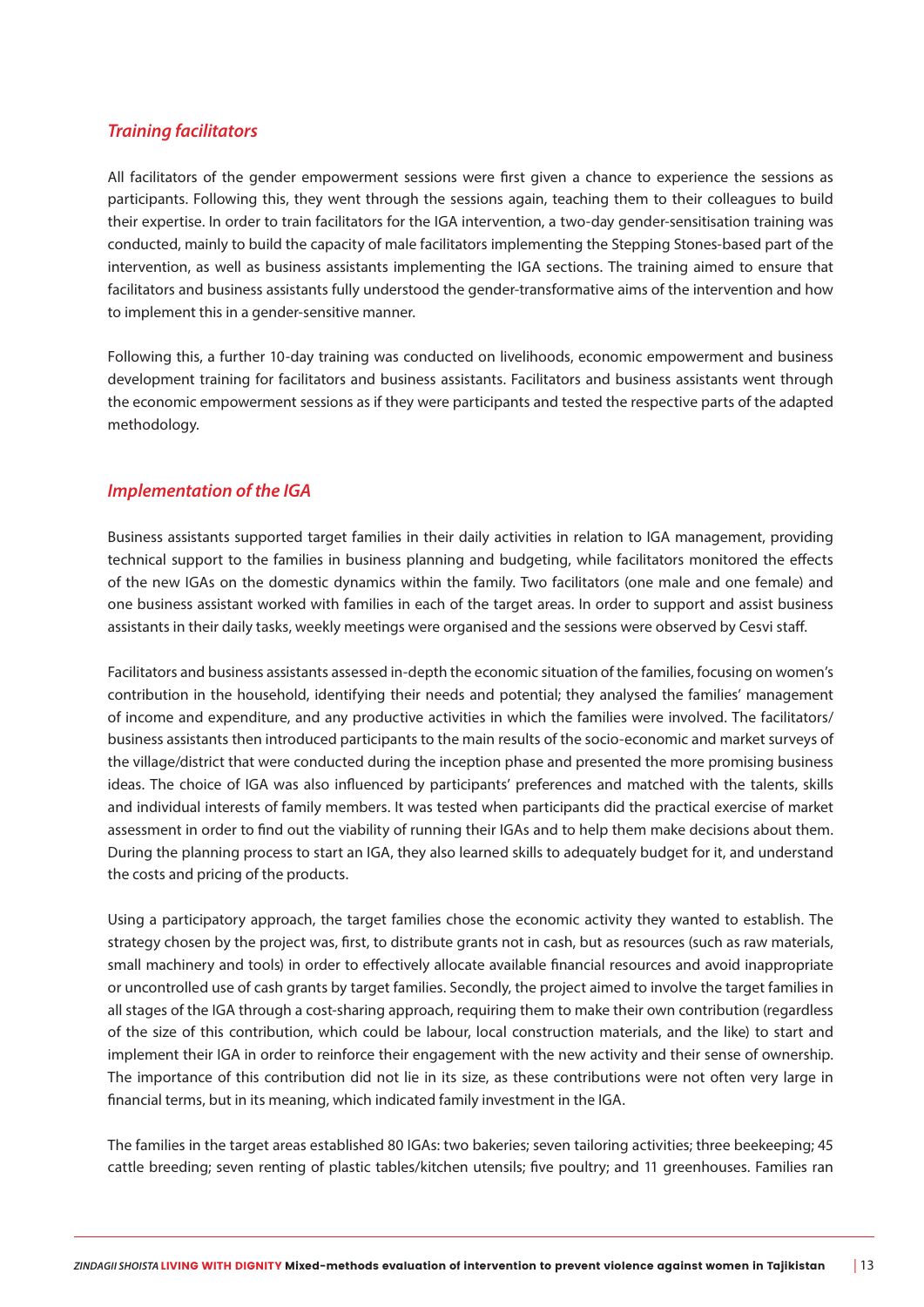their IGAs for an average 9.7 months with monthly revenue of US\$56. In less than one year, 14 families who bred animals increased the number of their animals due to a new-born calf (others had cows in calf that had not yet delivered) and four families purchased additional animals; one of the target families who owned a greenhouse expanded their business by building a second greenhouse; a networking in groups of common interest (dairy products) within the same economic sector was established in one of the target areas.

#### *Monitoring*

During the implementation of the IGAs, the work was closely monitored by staff from Cesvi in Dushanbe, who visited the villages every week. During the visits, Cesvi staff monitored the family dynamics, through physical observation, and the management of IGAs by family members in order to identify needs and provide necessary support. Cesvi staff had almost weekly meetings with local partners' facilitators and business and technical assistants to identify needs, plan the coming activities and work on difficult cases.

Table 1 indicates the types of small enterprises, number of families, average monthly revenue and duration of activity. The average revenue of each family differed depending on how the IGA was managed.

Some families faced difficulties in running an IGA. There was a sharp fall of revenue due to new government regulation restricting the holding of ceremonies (such as funerals, circumcisions, celebration of birthdays and some types of wedding ceremonies), which were events that provided the potential for income from renting plastic tables/chairs and kitchen utensils. Poultry farming and egg production was challenging. Several animals died due to inadequate care and in one case revenue was low because the young woman did not have time to run the IGA due to being overloaded by household tasks. Families had been warned by the business assistants of the difficulties of poultry farming but some had insisted on this as their IGA.



#### **Table 1:** Families' choice of IGAs, their earnings and duration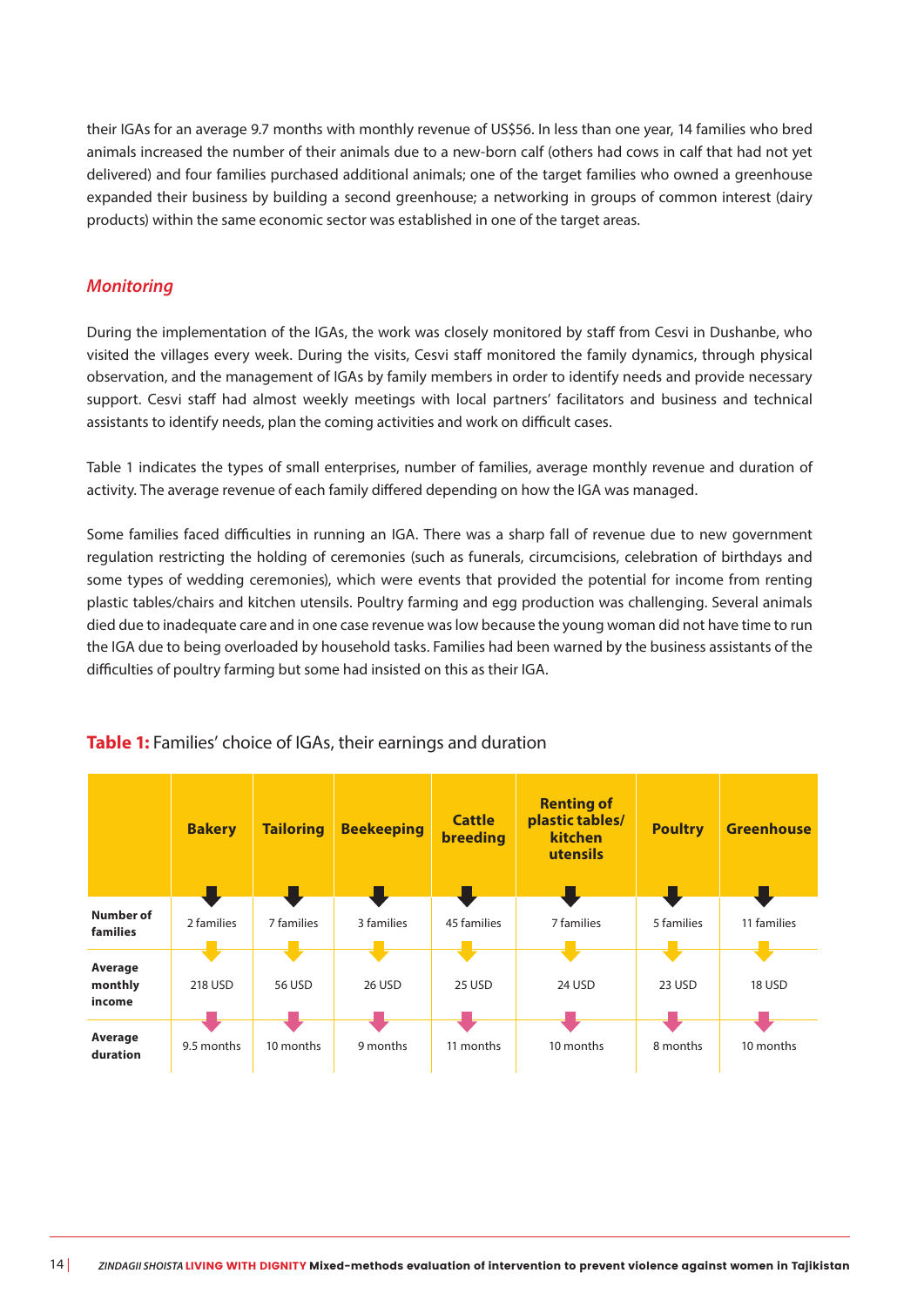### **Evaluation design and data collection**

The evaluation used both qualitative and quantitative methods to obtain a deeper understanding of VAWG and economic conditions in the four target villages, as well as to assess the effectiveness of the intervention. A summary of the number of interviews conducted at each stage in the research is presented in Table 2. All data was collected in the four target villages where the project was implemented.

|                                    | <b>Formative</b><br>research<br>(prior to<br>intervention) | <b>Baseline</b><br>(Immediately prior to<br>intervention)                                      | <b>Midline</b><br>(eight months)<br>after beginning of<br>intervention) | <b>End-line</b><br>(15 months after<br>beginning of<br>intervention)                    | <b>Ongoing</b><br>monitoring                                                                                  | <b>Disabilities</b><br>research<br>(12 months after<br>beginning of<br>intervention) |
|------------------------------------|------------------------------------------------------------|------------------------------------------------------------------------------------------------|-------------------------------------------------------------------------|-----------------------------------------------------------------------------------------|---------------------------------------------------------------------------------------------------------------|--------------------------------------------------------------------------------------|
| Qualitative data<br>collection     | $\cdot$ 16 FGDs<br>$\cdot$ 24 IDIs                         | • 24 participant IDIs<br>· eight participant<br><b>FGDs</b><br>• two FGDs with<br>facilitators | • 24 participant IDIs<br>• eight participant<br>FGDs                    | • 27 participant IDIs<br>• eight participant<br>FGDs<br>• two FGDs with<br>facilitators | • Everyday change<br>indicators<br>developed with<br>participants<br>$\cdot$ Approx. 100<br>monitoring visits | 14 IDIs (eight<br>in first round,<br>six follow-up<br>interviews in<br>second round) |
| collection<br>Quantitative<br>data | N/A                                                        | 236 surveyed<br>participants, 134<br>women and 102 men                                         | 242 surveyed<br>participants, 153<br>women and 89 men                   | 249 surveyed<br>participants, 156<br>women and 93 men                                   | N/A                                                                                                           | N/A                                                                                  |

#### **Table 2:** Research and monitoring accompanying Zindagii Shoista

#### *Quantitative research*

The quantitative study was a modified interrupted time series with three data points: baseline pre-intervention, eight months and 15 months. There was no external comparison arm. Data collection was conducted through the administration of questionnaires used during the baseline, midline and end-line evaluations. The data was collected in September 2016, May 2017 and December 2017. The sample size was 236 participants at baseline (134 women and 102 men), 242 at midline (153 women and 89 men) and 249 at end-line (156 women and 93 men).

The participants in the research were interviewed using a standard questionnaire administered by an interviewer. The questions covered the socio-economic situation of respondents, family relations, gender attitudes, experiences of violence, physical and mental health, as well as hopes for the future. (See Table 3.) It was based on similar questionnaires used across the 'What Works' Programme, and tested for the Tajik context. The standardised questionnaire allows for the collected data to be compared across the various contexts in which the 'What Works' projects have been implemented. Separate questionnaires were used for women and men, with the differences between the two referring to experiences of violence (including perpetration for men) and gender attitudes to controlling the behaviour of women. The questionnaires were translated into Tajik and Uzbek languages.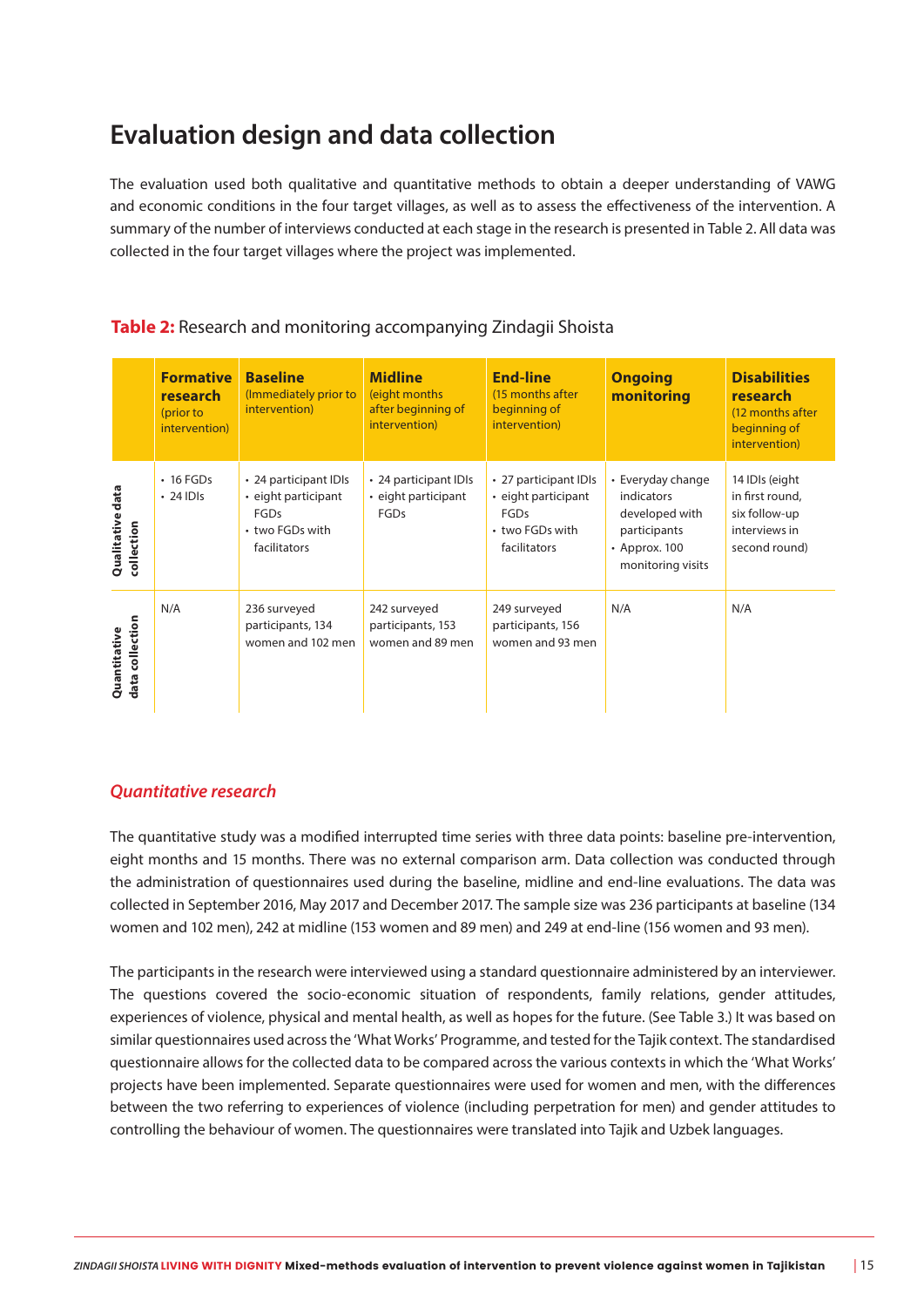### **Table 3:** Content of the questionnaire

| <b>Construct</b>                                           | <b>Measure</b>                                                                                            | <b>Typical items</b>                                                                                                                                                                                              | <b>Origin</b>                                                                            |
|------------------------------------------------------------|-----------------------------------------------------------------------------------------------------------|-------------------------------------------------------------------------------------------------------------------------------------------------------------------------------------------------------------------|------------------------------------------------------------------------------------------|
| Severe food<br>insecurity                                  | Household members<br>experiencing a lack of food in the<br>previous four weeks (3 items)                  | In the past 4 weeks, how often was there no food<br>to eat of any kind in your house because of a lack<br>of money? Severely food insecure was defined as<br>replying 'often' to 1 or more of the three questions | Coates et al (2007)<br>Household Food Insecurity<br>Access Scale (HFIAS)                 |
| Income-seeking<br>effort scale                             | Effort trying to get a job or earn<br>money by selling or making things<br>in the last 3 months (7 items) | Typical item: how often have you Searched<br>newspapers for jobs                                                                                                                                                  | Barker G, et al (2011)<br><b>IMAGES study</b><br>questionnaire.                          |
| <b>Stress due to not</b><br>having work or<br>enough money | 4 item scale with questions<br>about stress related to current<br>work situation                          | 'I am frequently stressed or depressed because of'<br>not having enough work or enough income;                                                                                                                    | Barker G, et al (2011)<br><b>IMAGES study</b>                                            |
| <b>Unemployment</b><br>shame                               | 4 item measure of shame and<br>despondency                                                                | Typical item: I sometimes feel ashamed to face my<br>family because I am out of work                                                                                                                              | Barker G, et al (2011)<br><b>IMAGES study</b>                                            |
| <b>Depression</b>                                          | CES-D scale (used as a<br>continuous variable)                                                            | Typical item: During the past week I felt I could not<br>cheer myself up even with the help of family and<br>friends scored high = more depression                                                                | Radloff 1977                                                                             |
| Hope                                                       | Scale of 6 items                                                                                          | Typical item: I can think of many ways to get out of<br>a difficult situation                                                                                                                                     |                                                                                          |
| <b>Disability</b>                                          | Disability due to a health<br>problem or injury (6 items)                                                 | Typical item: Do you have difficulty walking or<br>climbing steps?                                                                                                                                                | <b>Washington Group Scale</b>                                                            |
| <b>Suicidal thoughts</b>                                   | Single item on suicidality in last<br>4 weeks                                                             | In the past four weeks, has the thought of ending<br>your life been in your mind?                                                                                                                                 |                                                                                          |
| Self-rated health                                          | Single item with five responses<br>categories                                                             | In general, would you describe your overall health<br>as excellent, good, fair, poor or very poor                                                                                                                 |                                                                                          |
| Individual gender<br>atitudes                              | 22 items with Likert responses:<br>strongly agree, agree, disagree<br>and strongly disagree               | Typical item: I think that the daughters-in-law in my<br>family must always obey their mother-in-law                                                                                                              | Jewkes et al (2003) lightly<br>adapted for the Tajik context<br>after formative research |
| <b>Community gender</b><br>atitudes (social<br>norms)      | 22 items with Likert responses:<br>strongly agree, agree, disagree<br>and strongly                        | Typical item: In this community many people think<br>that if a wife does something wrong her husband<br>has the right to punish her                                                                               | Jewkes et al (2003) lightly<br>adapted for the Tajik contect<br>after formative research |
| Wife's relationship<br>with her husband                    | 4 items, statements with Likert<br>responses                                                              | Typical item: My husband is a kind person                                                                                                                                                                         |                                                                                          |
| Man's relationship<br>with his wife                        | 5 items summed: statements<br>with Likert responses                                                       | Typical item: My wife does everything she can do<br>to support me                                                                                                                                                 |                                                                                          |
| <b>Women's mother-in-</b><br>law cruelty                   | 3 items summed: statements<br>with Likert responses                                                       | Typical item: My mother-in-law is very strict and<br>controlling                                                                                                                                                  | Based on Jewkes et al<br>(2011) adapted for the Tajik                                    |
| <b>Woman's mother-in-</b><br>law kind                      | 3 items summed: statements<br>with Likert responses                                                       | Typical item: My mother-in-law is a kind person                                                                                                                                                                   | context after formative<br>research                                                      |
| Man's assessment of<br>his mother's cruelty                | 2 items summed: $high = more$<br>cruel                                                                    | Typical item: My mother can frighten me.                                                                                                                                                                          |                                                                                          |
| Man's assessment of<br>his mother's kindness               | 3 items summed: high = more<br>kind                                                                       | Typical item: My mother does everything she can<br>to support me                                                                                                                                                  |                                                                                          |
| <b>Woman's</b><br>involvement in<br>decision-making        | 5 items scored high = more<br>involvement                                                                 | In the last 3 months, how often have yur views<br>been listened to on problems which your                                                                                                                         |                                                                                          |
| <b>Relationship control</b><br>measure                     | 8 items, statements with Likert<br>responses                                                              | A typical item is: He won't let me spend money on<br>things for myself                                                                                                                                            | Jewkes et al (2008),<br>adapted for Tajikstan                                            |
| Frequency of<br>quarrelling                                | Single item                                                                                               | In your relationship with your husband, how often<br>would you say that you quarrelled?                                                                                                                           | Based on Jewkes (2008)                                                                   |
| <b>Physical IPV</b>                                        | 5 items (exposure $=$ experience<br>of any act 1 or more times)                                           | Typical item for men: In the past 12 months how<br>many times have you hit her with a fist or with<br>something else which could hurt her?                                                                        | Garcia-Moreno et al (2006)                                                               |
| <b>Sexual IPV</b>                                          | 3 items (exposure = experience<br>of any act 1 or more times)                                             | Typical item for women: In the past 12 months,<br>how many times has your husband used threats or<br>intimidation to get you to have sex when you did<br>not want to?                                             | Garcia-Moreno et al (2006)                                                               |
| <b>Emotional IPV</b>                                       | 11 items (exposure $=$ experience<br>of any act 1 or more times                                           | Typical item for women: In the past 12 months,<br>how many times has your husband insulted you or<br>made you feel bad about yourself?                                                                            | Garcia-Moreno et al (2006)                                                               |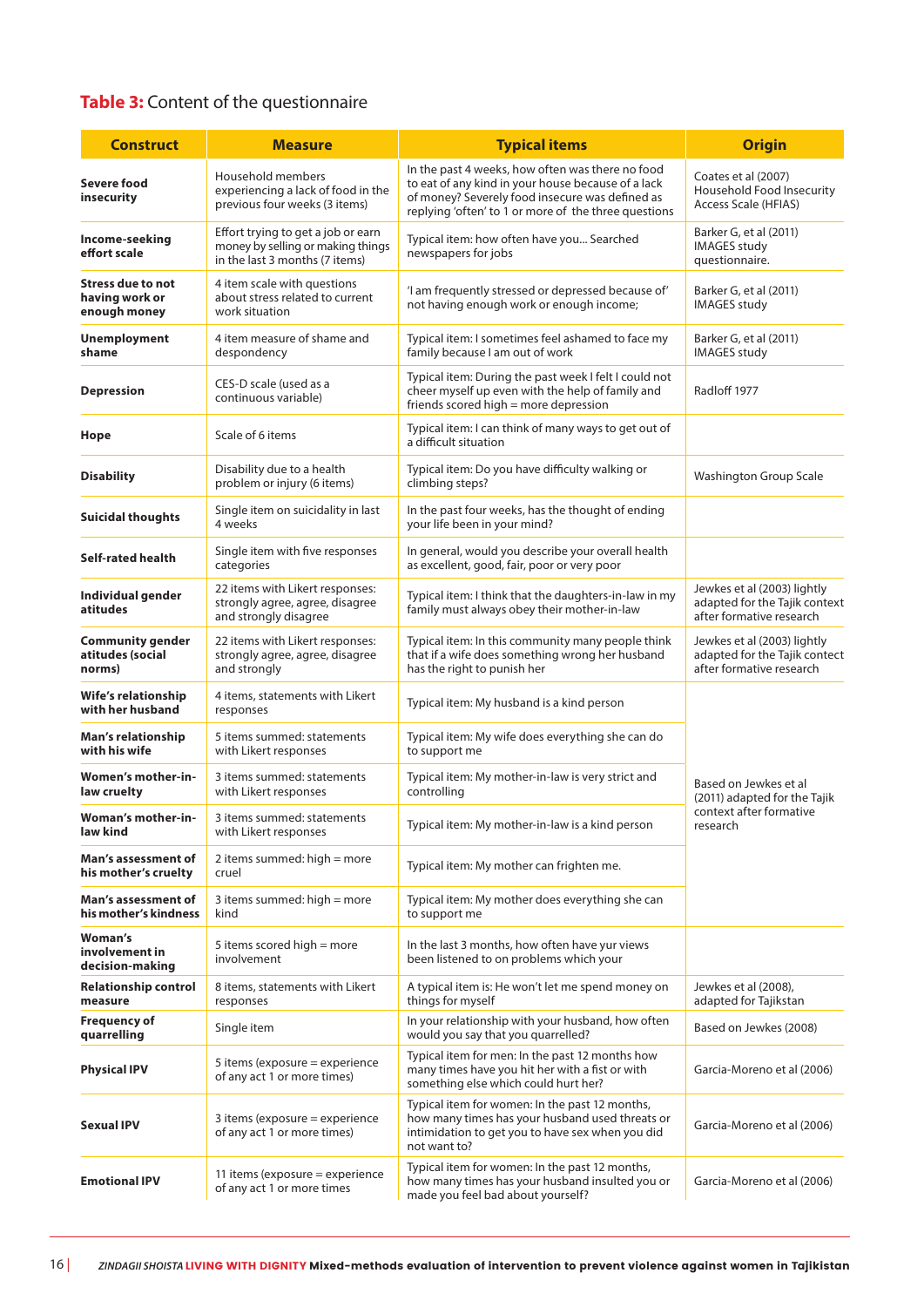#### *Qualitative research*

Qualitative data at baseline was collected through 21 IDIs (two (and, in one case, three) men and three women interviewed in each village) and eight FGDs (one per gender per village) with between 9 and 13 participants. In addition, two FGDs were conducted with facilitators at each of the target districts involving four facilitators per district. During the midline data collection, 25 IDIs (mostly six per village with an even gender spilt) and eight FGDs (one per gender per village) were conducted. During the final data collection, again 25 IDIs and eight FGDs were held with participants and two FGDs with facilitators. Selection of participants for IDIs and FGDs was conducted in consultation with local NGO partners, who were provided with the criteria for potential participants for FGDs. Research participants were required to be involved in the project, be over 18 years of age, have no cognitive impairment and give their verbal and written consent. Local NGO partners provided the research team with double the number of participants necessary for the FGDs (around 40 participants each, half of them women and half men of different ages) and from this the research team randomly selected 10-15 people.

After the FGDs, the research team informed participants of the opportunity for participating in subsequent individual interviews. Participants in FGDs who volunteered to be interviewed were approached by the research team to schedule the interviews. In addition, the research team conducted participant observation during the time of the FGDs and made a list of potential interview participants. The research team approached these potential participants and explained the interview goals and modality in more detail for them to make a voluntary decision. These were often participants who overall did not feel comfortable discussing sensitive issues during FGDs but were willing to share their life stories and perspectives when interviewed alone. Other potential participants were those who were actively engaged in the FGDs during general discussions but were reluctant to share their views on personal experiences or provide any input for the everyday change indicators based on their individual experiences. Lastly, NGO partners also provided the research team with names of potential interview participants who were not part of the FGDs but who were willing to be interviewed.

The IDIs were semi-structured, and at the baseline stage participants were asked about their life experiences, including of violence, of their gender norms and expectations for both genders, as well as their general life situation at the outset of the project. During the midline and end-line data collection, IDIs were conducted with the same cohort, and the research team explored experiences of and changes since the intervention. The FGDs and IDIs were conducted by the field research assistants with men approaching male participants and women approaching female participants. The research team included one male research assistant who was facilitating the FGDs with men and conducting the interviews. During the baseline research, one of the female research assistants took notes from the FGDs with men, and the male research assistant took notes during interviews himself. However, the participant observation process showed that men were not openly engaged in the FGDs in the presence of the female research assistant. At the midline and end-line stages, the project team decided to allow the male research assistant to facilitate FGDs and take notes himself. The FGDs and interviews with women were conducted by female research assistants in pairs, who alternated in facilitation, interviewing and note taking. The data was collected only through note taking in original language (Tajik) and with Uzbek female participants through an interpreter. This was translated back into English and transcribed.

#### *Everyday change indicators*

During the FGDs, participants were also asked to develop suitable 'everyday change indicators' within their villages and families and track how these change over the course of the project. This approach is based on the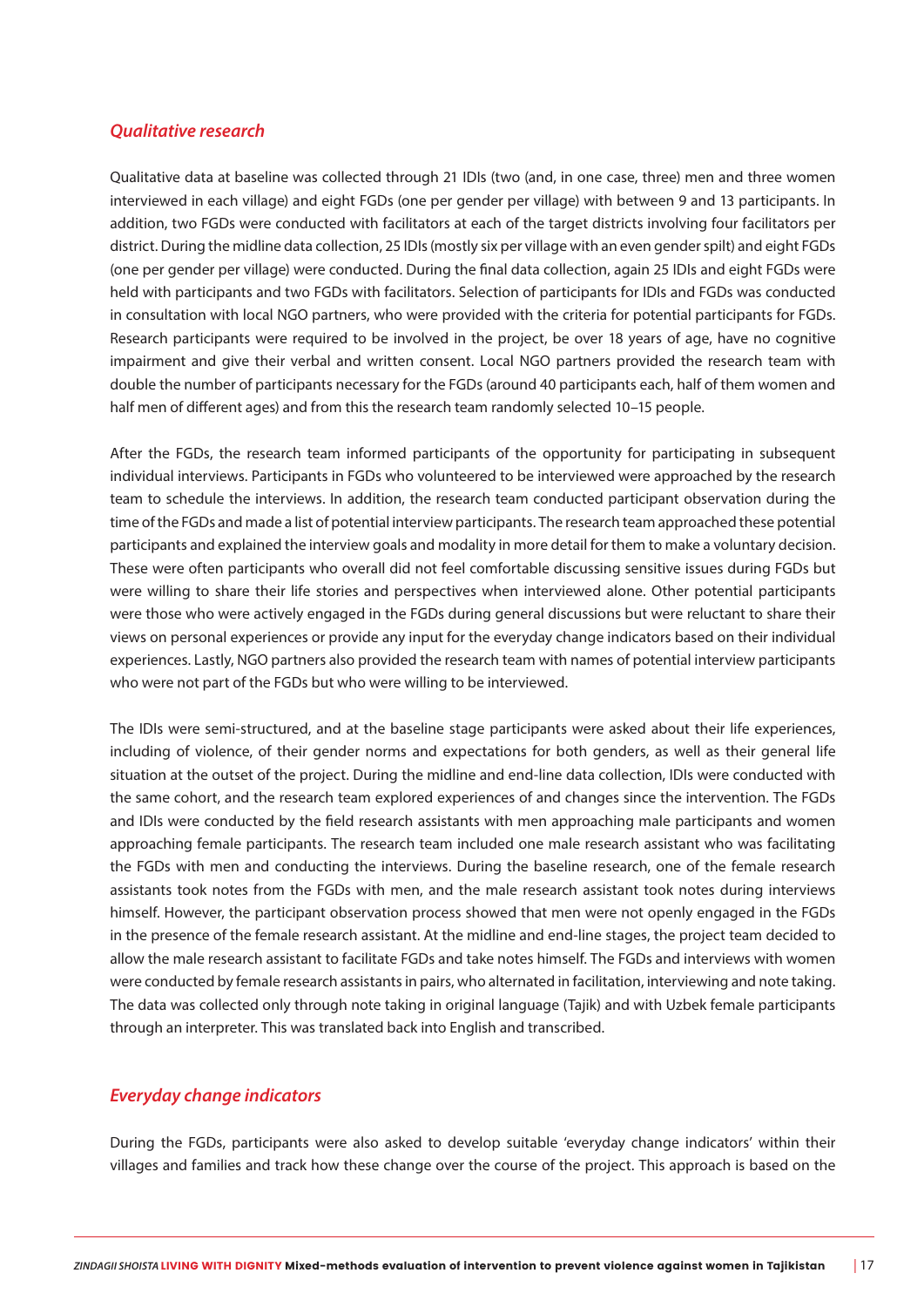'everyday peace indicators' developed by Roger MacGinty.30 The FGD members were asked to develop their own indicators that would reflect improved economic conditions, better community relations, better family relations, less violence in the family and changed gender norms. During the baseline FGD, participants jointly agreed upon a set of indicators for the four categories mentioned above. These included families having more savings, fewer loans taken out by families, men spending more time helping their wives with children, less gossiping and improved women's mobility, and, as a result, more invitations to family functions for women. Participants were asked to track changes to these indicators over the course of the project and were asked by the research team during the midline and end-line evaluation how these indicators had changed and what this might imply.

Due to their format, these indicators were not used in the same way as the questionnaires, FGDs and IDIs for rigorous monitoring and evaluation (M&E), but were in a sense an additional participatory research tool, which gave the research team further insights into how beneficiaries viewed the project and what their – rather than our – hoped-for outcomes were. The methodology also spurred discussions among beneficiaries around change and allowed them to become, and feel, involved in the research and M&E processes.

The local partners ATO, Farodis and Zanoni Sharq were responsible for the implementation of the social and economic components of the intervention at the target villages. The local partners also assisted the research team with the initial recruitment of respondents, securing approval from local formal and informal leaders, supporting administrative arrangements in terms of renting proper venues for the survey, and offering light refreshments to the respondents. The researchers ensured cohort retention for the baseline, midline and end-line interviews. The careful identification of competent local implementation partners and introduction of the project to local authorities were key factors in the success of the project.

#### *Methodological limitations*

One of the key weaknesses of the research was the small sample size. While the purposeful sampling of participant families enabled targeting of the intervention to those most in need, it also meant that certain findings, such as around overall prevalence of violence or economic precarity, are not representative of Tajikistan families. This does not detract from the intervention's impact and consistent positive changes among the participants and their families.

A limitation of the evaluation was the lack of a control arm. This prevented comparison with families who had not received the intervention. However, by having three data points and triangulating all the findings by very extensive qualitative data collection, we are able to have a good degree of confidence in the findings. Only a very small part of the qualitative data and individual change stories have been presented in this report.

In terms of both the research and the intervention, labour migration posed a major challenge as it meant that a key demographic – young men – was only partially or intermittently present during the intervention. Labour migrants among the targeted project population were covered partially by the research. They were interviewed and surveyed if they were present during baseline, midline or end-line research phases, but their participation in all the phases was not ensured through administration of additional surveys and interviews geared towards their return periods. As for the intervention, additional sessions of the adapted Stepping Stones curriculum were

<sup>30.</sup> R. MacGinty, Indicators +: A proposal for everyday peace indicators, Evaluation and Program Planning, 36(1), 2013, pp.56–63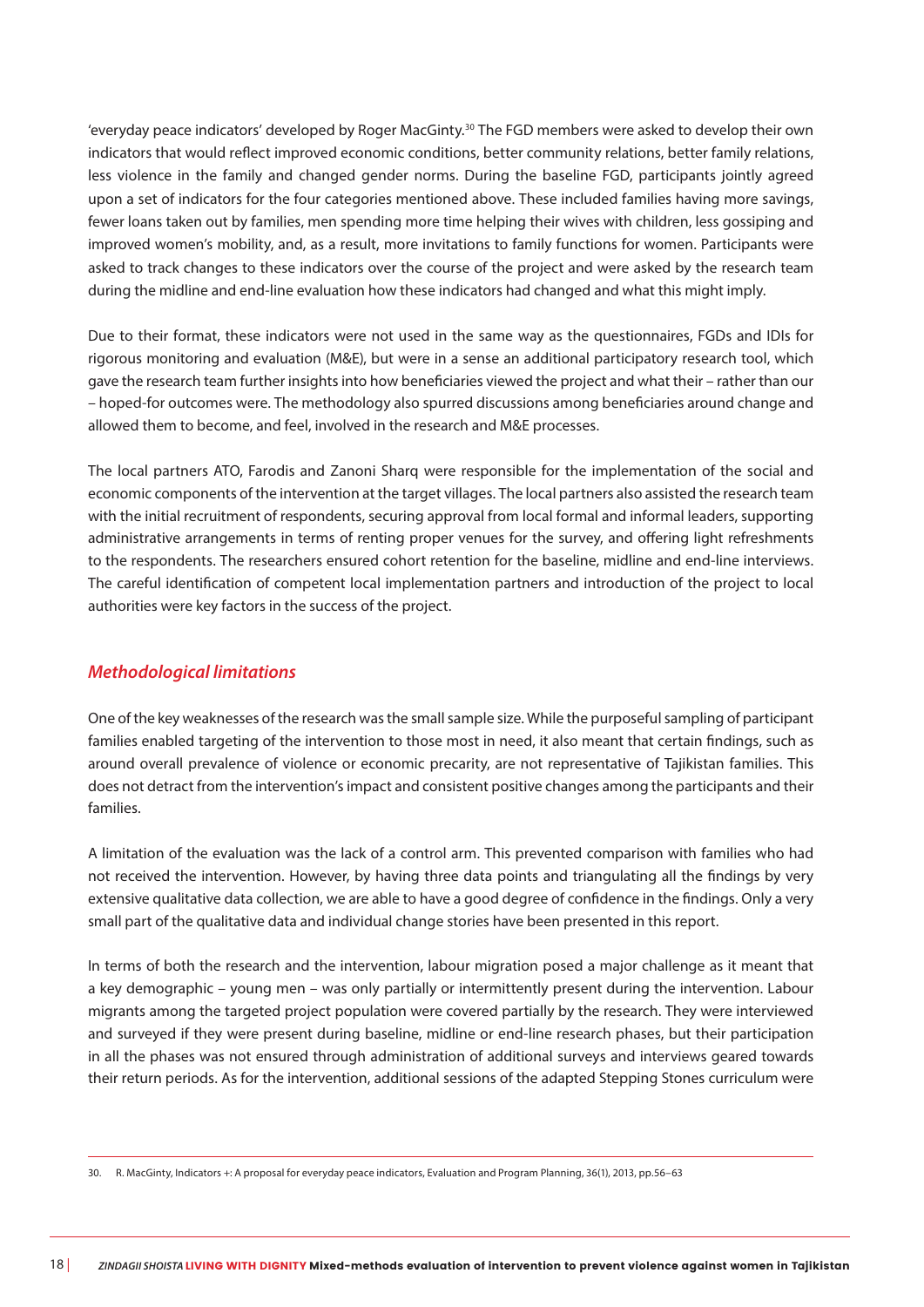conducted for returning migrants from project target families to enable their participation in the intervention together with other family members. They also received individual support from business assistants during development of family enterprises.

Given that the research relied on access facilitated by and, in part, data collected by local partners not accustomed to conducting social sciences research, practical challenges arose intermittently, requiring the research team to explain the purpose of particular research arrangements and methods to partners. The didactic pedagogical style to which at least one of the implementing partners was accustomed also required repeated interventions, as it ran against the purpose of the intervention.

In terms of the IGAs, in a few cases, it was not the intended primary participant of the intervention, i.e. the daughterin-law, who was in control of the IGA, but rather their husband or mother-in-law. In some of the target families, the internal dynamics were also too complicated for the intervention to resolve and would require ongoing support from social services.

The degree to which the implementing partners were involved in supporting the participants can be seen both as a strength and a potential weakness. On the positive side, this allowed for tailored approaches and support, but on the other hand this degree of support would require adaptation for larger-scale roll-outs of the intervention as it involves significant investment in time and resources.

### **Ethics**

The research protocol was reviewed and approved by the SAMRC Human Research Ethics Committee, and written informed consent was obtained from the study participants for the survey and qualitative research in all target villages. Access to villages and written permission to work in the villages was obtained from the local government of the targeted districts. Prior to gaining written permission, local NGO partners conducted several meetings with relevant local governmental officials to secure permission and to explain the details of the project and the research. The research was informed by the WHO guidelines on research on violence against women. Interviews were conducted by trained interviewers in private and were interrupted if participants expressed distress. Counselling was available from the NGO partners after the interviews for any participants requesting it.

### **Analysis of the data**

#### *Quantitative data analysis*

Analysis was by intention to treat (ITT), thus all participants enrolled into the intervention at baseline were included irrespective of their attendance. Descriptive statistics such as frequencies, percentages, means and standard deviations were used to summarise socio-demographic characteristics of participants, and proportions were used to summarise categorical or dichotomous outcomes. For scales such as gender attitudes and decisionmaking scales, an additive score was derived from the item responses and mean scores were presented as summary statistics at each time point. Multiple imputation was used to address data that was missing for the study outcomes.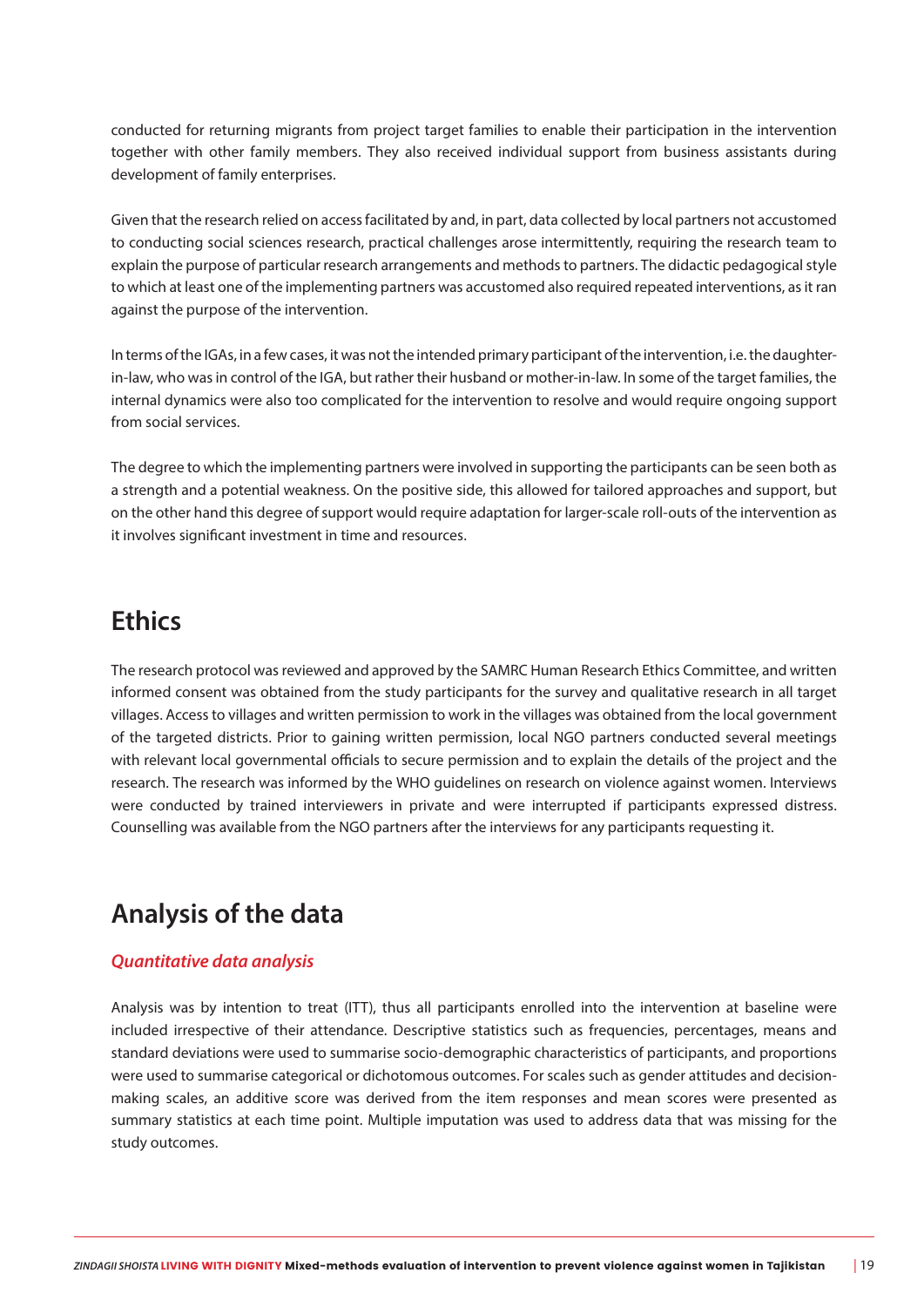Generalised random effects regression models were used to assess the trend in proportions or mean score over time, with each participant as a random component (cluster) in the model. Study time points were entered as the main exposure and were used to determine trends in each outcome measure over time. All random effects models were adjusted for the age of the participants and all analyses were done in Stata 14. The data for male and female participants was analysed separately.

#### *Qualitative data analysis*

The qualitative data was analysed by the primary researchers and research assistants together with support from International Alert and Cesvi staff. The data analysis was carried out using standard qualitative research methods with a thematic analysis approach. Emerging data was coded and categorised using QSR NVivo 10 as a qualitative analysis tool. After the finalisation of the analysis phase, the first draft of the findings was shared with all project partners. Based on the input, a second draft was written and submitted for a validation meeting of stakeholders before finalisation.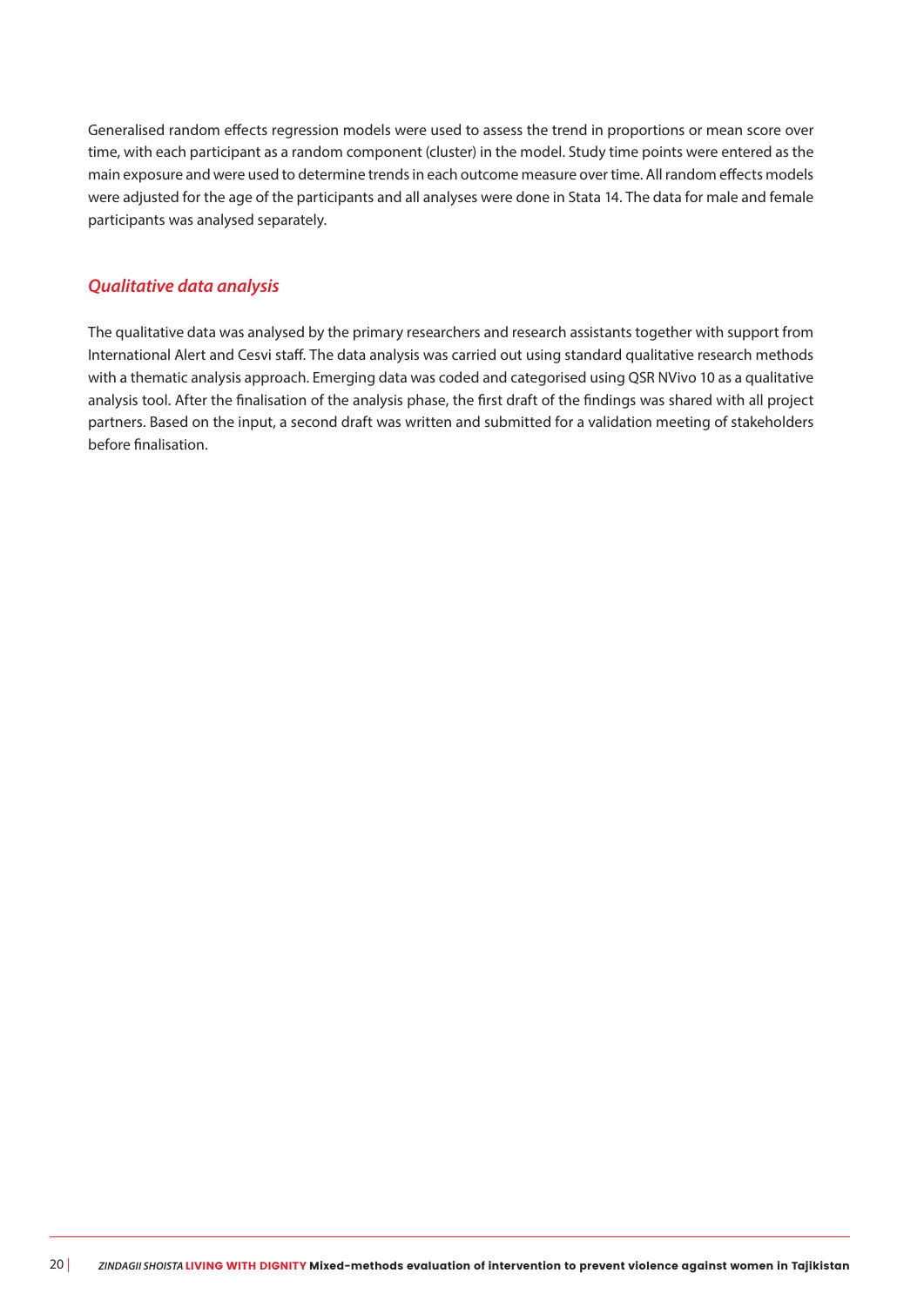# 3. Results

The baseline study covered a total of 236 participants (134 women and 102 men), the midline 242 (89 men and 153 women) and the end-line 249 participants (156 women and 93 men). At end-line, 35 men were outside of the location, mainly in labour migration in Russia, and could not be interviewed. The average attendance rate in both economic and social sessions was approximately 72% in all four groups.

### **Social and demographic characteristics**

The age of the respondents ranged from 18 to 65 years old. Among those, the largest age group was 25–45 (53.0% of women and 42.6% of men) and the proportion of men aged over 55 was more than women (29.0% of men vs. 14.5% of women) (see Table 4). The numbers of ethnic Tajiks and Uzbeks among respondents were almost equal. The proportion of men who studied beyond secondary school was significantly higher than women respondents (62.6% vs. 29.1%). A majority of the respondents were currently married in both groups. In all, 39.0% of women and 5.9% of men reported that they are living with their spouse's family, and 32.2% of women and 24.7% of men were living in a nuclear family (spouse and children). More women were reported to be in a polygamous marriage than men (14.9% vs. 4.9%), which might be explained by the absence of some of the women's husbands during the survey, as they were labour migrants. Labour migration patterns were heavily gendered with 49.0% of men and only 8.2% of women having ever migrated for work. More women reported having experienced physical or sexual IPV in their lifetime than men reported its perpetration (48.5% vs. 32.4%).

### **IPV perpetration or experience**

The proportion of women reporting experience of physical IPV in the past year decreased from 44.9% to 16.5% and of sexual IPV from 29.0% to 3.9% (see Table 5 and Figure 2). Men reported a significant drop in perpetration from 28.7% to 0% for physical IPV and from 21.8% to 0% for sexual IPV. At the same time, physical or sexual IPV in the past year reduced from 47.7% to 18.1% for women, and men also reported a significant reduction (from 33% to 0%). In addition, the prevalence of reported experience of emotional IPV fell two-fold: from 64.5% to 32.3% for women. Men also reported significantly decreasing their perpetration of emotional IPV (44.8% to 4.6%). Lastly, severe sexual or physical IPV has dropped roughly more than 2.5 times (from 42.1% for women to 14.3%, and 28.7% to 0% reported perpetration for the men).

The relative consistency in reports between women's experiences of violence and men's reports of perpetration, as well as the overall reduction on all measures of violence gives us strong confidence in the findings, even in the absence of a control arm. The 'no perpetration' reported by men at the end-line should be regarded with caution, and as a much less reliable indicator than women's reports of exposure, but it does fit in with the overall trend in violence reduction. It may also be an indication that men are more aware of the social unacceptability of these various forms of violence at the end-line compared to the situation prior to the intervention where men at times openly stated that violent and controlling behaviour was their 'right'.<sup>31</sup>

<sup>31.</sup> S. Mastonshoeva et al., Op. cit., 2016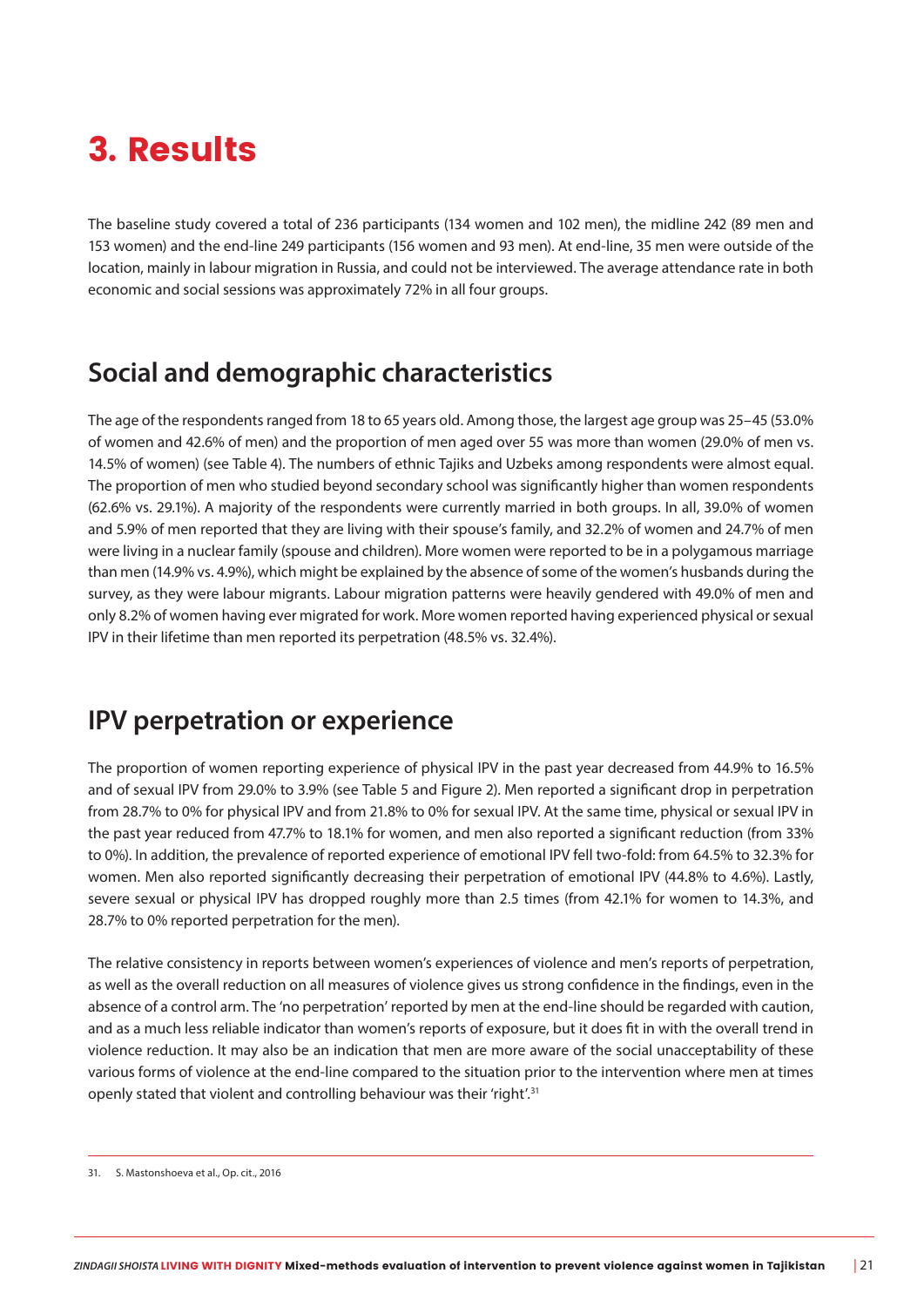|                                                          |                | Women $(n = 134)$ | Men ( $n = 102$ ) |             |  |
|----------------------------------------------------------|----------------|-------------------|-------------------|-------------|--|
| <b>Age group</b><br>(women: $n = 131$ ; men: $n = 100$ ) | $\mathbf n$    | $\frac{9}{6}$     | $\mathbf n$       | %           |  |
| 18 - 24 yrs                                              | 22             | 16.8              | 13                | 13.0        |  |
| 25 - 34 yrs                                              | 47             | 35.9              | 30                | 30.0        |  |
| 35 - 44 yrs                                              | 25             | 19.1              | 18                | 18.0        |  |
| 45 - 54 yrs                                              | 18             | 13.7              | 10                | 10.0        |  |
| $>$ = 55 yrs                                             | 19             | 14.5              | 29                | 29.0        |  |
| <b>Ethnicity</b>                                         |                |                   |                   |             |  |
| Tajik                                                    | 67             | 50.0              | 46                | 45.1        |  |
| Uzbek                                                    | 62             | 46.3              | 50                | 49.0        |  |
| Other                                                    | 5              | 3.7               | 6                 | 5.9         |  |
| <b>Education level (men n = 99)</b>                      |                |                   |                   |             |  |
| None                                                     | 6              | 4.5               | $\overline{2}$    | 2.0         |  |
| Primary                                                  | 11             | 8.2               | 5                 | 5.1         |  |
| Secondary                                                | 78             | 58.2              | 30                | 30.3        |  |
| Above secondary                                          | 39             | 29.1              | 62                | 62.6        |  |
| <b>Currently married</b>                                 | 92             | 68.66             | 78                | 76.47       |  |
| <b>Married to a relative</b>                             | 29             | 21.64             | 10 <sup>°</sup>   | 9.8         |  |
| <b>Living arrangements</b>                               |                |                   |                   |             |  |
| Lives with husband/wife and<br>children                  | 38             | 32.2              | 21                | 24.7        |  |
| With husband's family (women) or<br>wife's family (men)  | 46             | 39.0              | 5                 | 5.9         |  |
| With husband/wife and own family                         | 6              | 5.1               | 39                | 45.9        |  |
| Living with their children without a<br>spouse           | 13             | 11.0              | 14                | 16.5        |  |
| Living with own family (no spouse<br>or children)        | 12             | 10.2              | 6                 | 7.1         |  |
| Living alone                                             | 3              | 2.5               | $\mathbf 0$       | $\mathbf 0$ |  |
| In polygamy                                              | 20             | 14.93             | 5                 | 4.9         |  |
| <b>Migrated for work</b>                                 | 11             | 8.21              | 50                | 49.02       |  |
| Average number of children                               | $\overline{4}$ | 1.9               | 5                 | 4.9         |  |
| Lifetime sexual or physical IPV                          | 65             | 48.5              | 33                | 32.35       |  |

#### **Table 4:** Social and demographic characteristics of the research participants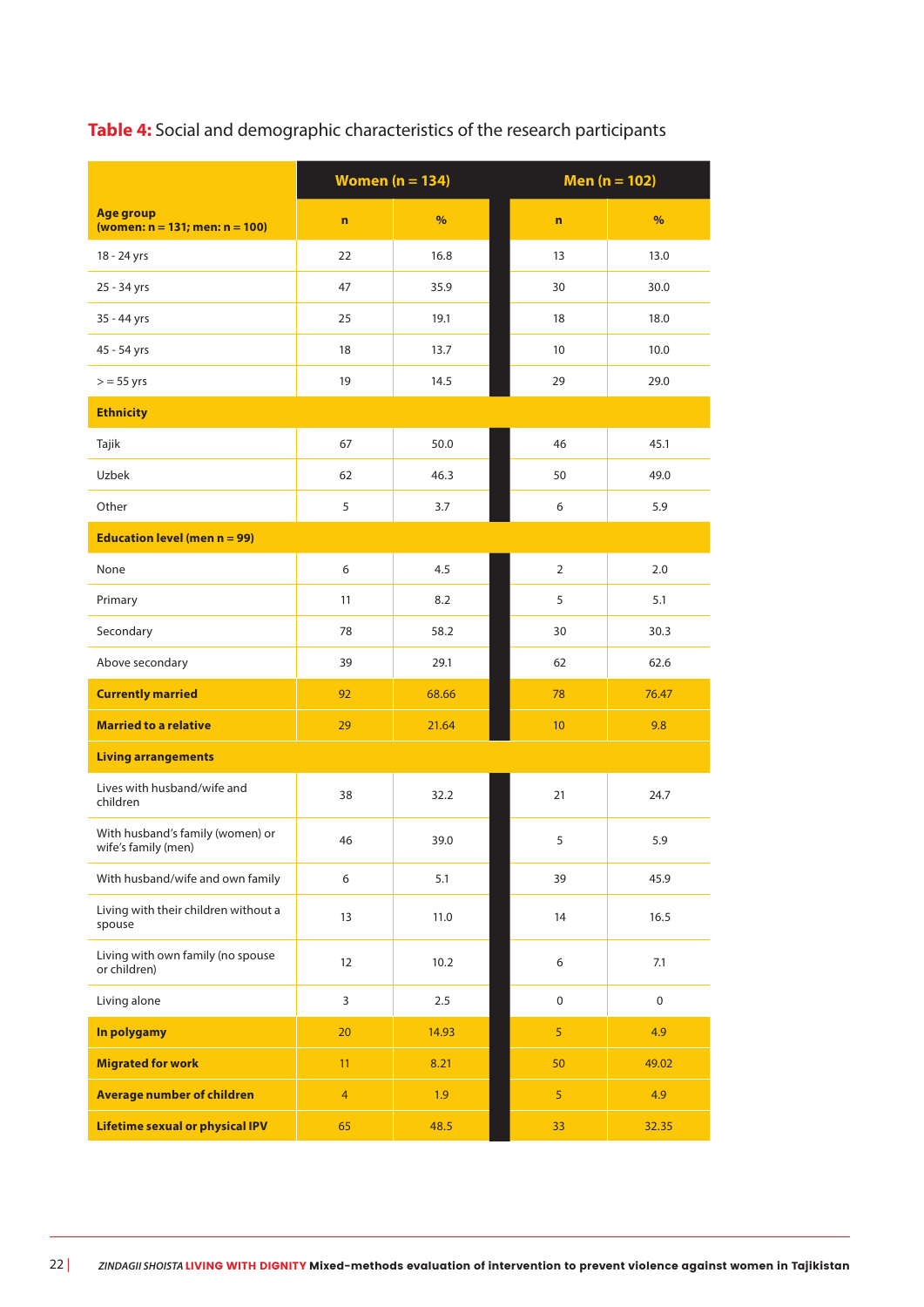**Table 5:** Trends in IPV perpetration or experience of currently married men and women

|                                                                               |                                | <b>Women</b>                  |                                |         |                                 | <b>Men</b>                   |                        |         |
|-------------------------------------------------------------------------------|--------------------------------|-------------------------------|--------------------------------|---------|---------------------------------|------------------------------|------------------------|---------|
|                                                                               | <b>Baseline</b><br>$(n = 107)$ | <b>Midline</b><br>$(n = 131)$ | <b>End-line</b><br>$(n = 133)$ |         | <b>Baseline</b><br>$(n = 87)$ ‡ | <b>Midline</b><br>$(n = 85)$ | End-line<br>$(n = 87)$ |         |
|                                                                               | $\%$                           | $\%$                          | $\%$                           | P value | $\%$                            | $\%$                         | $\%$                   | P value |
| <b>Physical IPV in past</b><br>12 months                                      | 44.9                           | 20.6                          | 16.5                           | < 0.001 | 28.7                            | 9.4                          | $\Omega$               | 0.001   |
| Sexual IPV in past 12<br>months                                               | 29.0                           | 15.3                          | 3.8                            | < 0.001 | 21.8                            | 10.6                         | $\mathbf{0}$           | 0.001   |
| <b>Physical or sexual</b><br>IPV in past 12<br>months                         | 47.7                           | 29.8                          | 18.1                           | < 0.001 | 33.3                            | 15.3                         | $\mathbf 0$            | < 0.001 |
| <b>Emotional IPV in</b><br>past 12 months                                     | 64.5                           | 43.5                          | 32.3                           | < 0.001 | 44.8                            | 21.2                         | 4.6                    | < 0.001 |
| Severe sexual or<br>physical IPV (more<br>than two acts) in<br>past 12 months | 42.1                           | 22.9                          | 14.3                           | < 0.001 | 28.7                            | 9.4                          | $\Omega$               | 0.001   |
| <b>Emotional, sexual or</b><br>physical IPV in past<br>12 months              | 66.4                           | 49.6                          | 33.1                           | < 0.001 | 48.3                            | 24.7                         | 4.6                    | < 0.001 |

Figure 2: Reduction in DV/IPV between base-, mid- and end-line data collection points

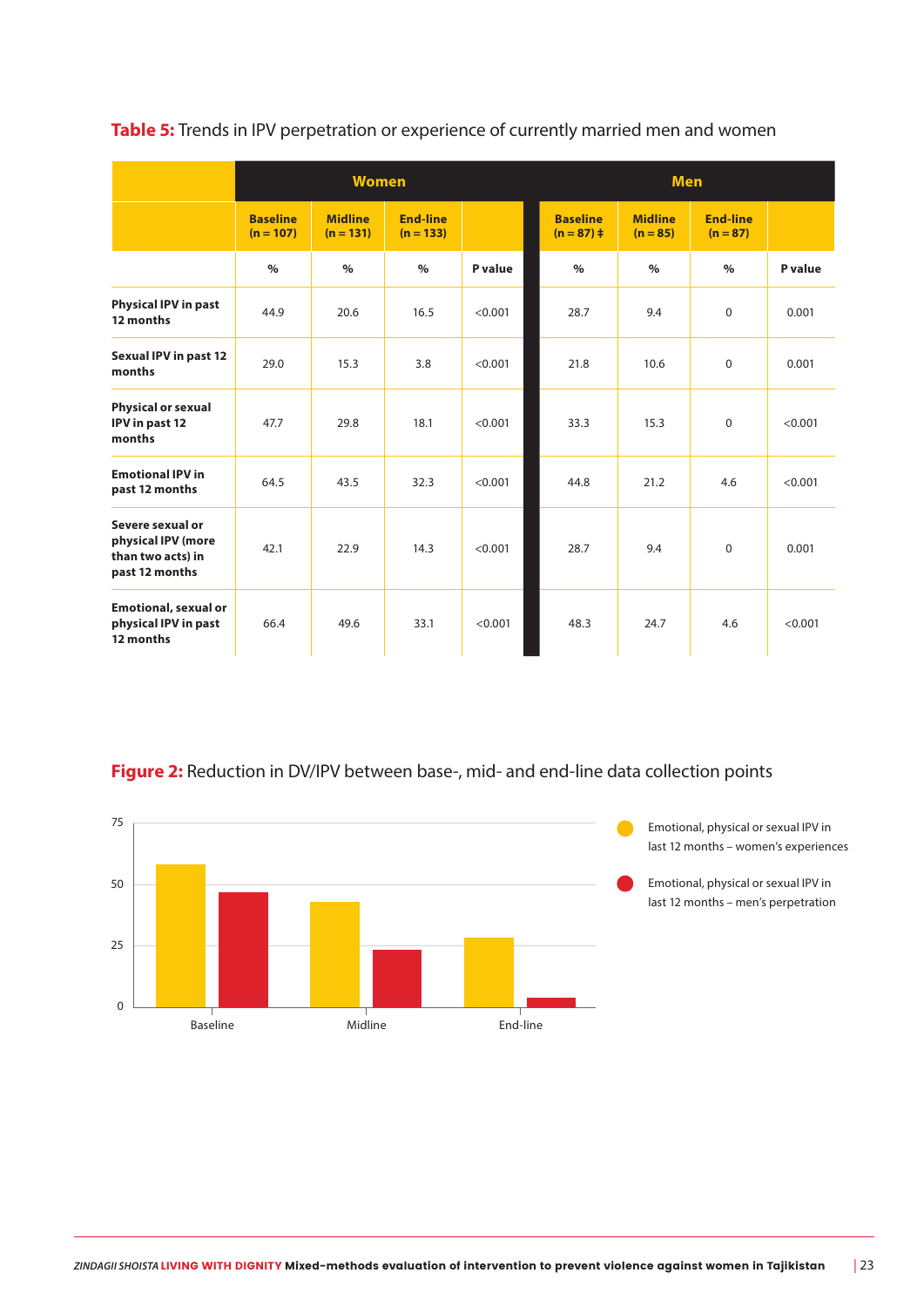Based on the quantitative data, the overall level of violence in the targeted families had thus decreased significantly by approximately half. The qualitative responses by women participants also support this. As one of the older women shared:

*"I have only daughters and my husband married for the second time. He brought his second wife to our house. It was really difficult for me to live under one roof with his second wife. All this depression led to problems with my heart and problems with blood pressure. My husband did not take care of me and my daughters. The project sessions on violence had a good impact on my husband. His attitude and behaviour towards me and my daughters has changed. Now he pays attention to family problems. He asks what we need while previously he never did. Now he asks for my opinion about family issues and now when he speaks to me he uses the word zanak (wife) which is pleasing to hear. I am trying to forgive him; otherwise it is difficult to live with hate in heart. Now my husband wants me to teach my daughters sewing; he says that they will need this skill in the future. My husband has a son from his second marriage. Now his attitude towards his daughters and son is the same, there are no differences. My husband's second wife lives at her parents' house now. Me and my husband are constructing a house for our family and after its completion I want to bring her back with her son, so that my husband can see his son every day."* 

### **Socio-economic status (SES)**

At baseline, the SES of the participating families was low. The great majority of women and most men had not earned money in the past month, and among those earning most had not saved anything. Only 6.7% of women and 22.6% of men had any savings. Over the past three months prior to the survey, less than a quarter of women (23.9%) and just over half of men (54.9%) had earned money. When asked how easy it would be to raise 500 Somonis (at the time, US\$63.5) in an emergency, 87% of women and men said it would be difficult. A majority of women and men said they had borrowed money or food in the previous month due to not having enough (61.9% women and 57.8% men). More than half of women (55.7%) and 33.8% of men disclosed severe food insecurity. Considerable stress and shame due to not having enough money and work was reported by both men and women.

The findings of the end-line evaluation pointed to significant positive changes in the economic situation of the families over the subsequent data points (see Table 6 and Figure 3). Substantial increases were seen in earnings and savings in the past month, and the proportion with overall savings, both for men and women. By the end-line, only a minority were not earning and most women were saving. The proportion of women who reported that they would find it difficult to borrow money in an emergency dropped from 87.3% to 10.9%, but there was much less of a change for men (from 87.3% to 85.0%). While the proportion of women and men still borrowing food or money dropped significantly for both groups, it nearly halved for women (to 35.9%) and dropped five times for men (to 10.75%). Similarly, severe food insecurity was reported by 19.4% of women and none of the men at end-line, from a very high starting point. The level of unemployment stress decreased for both groups, and shame associated with having little work also reduced.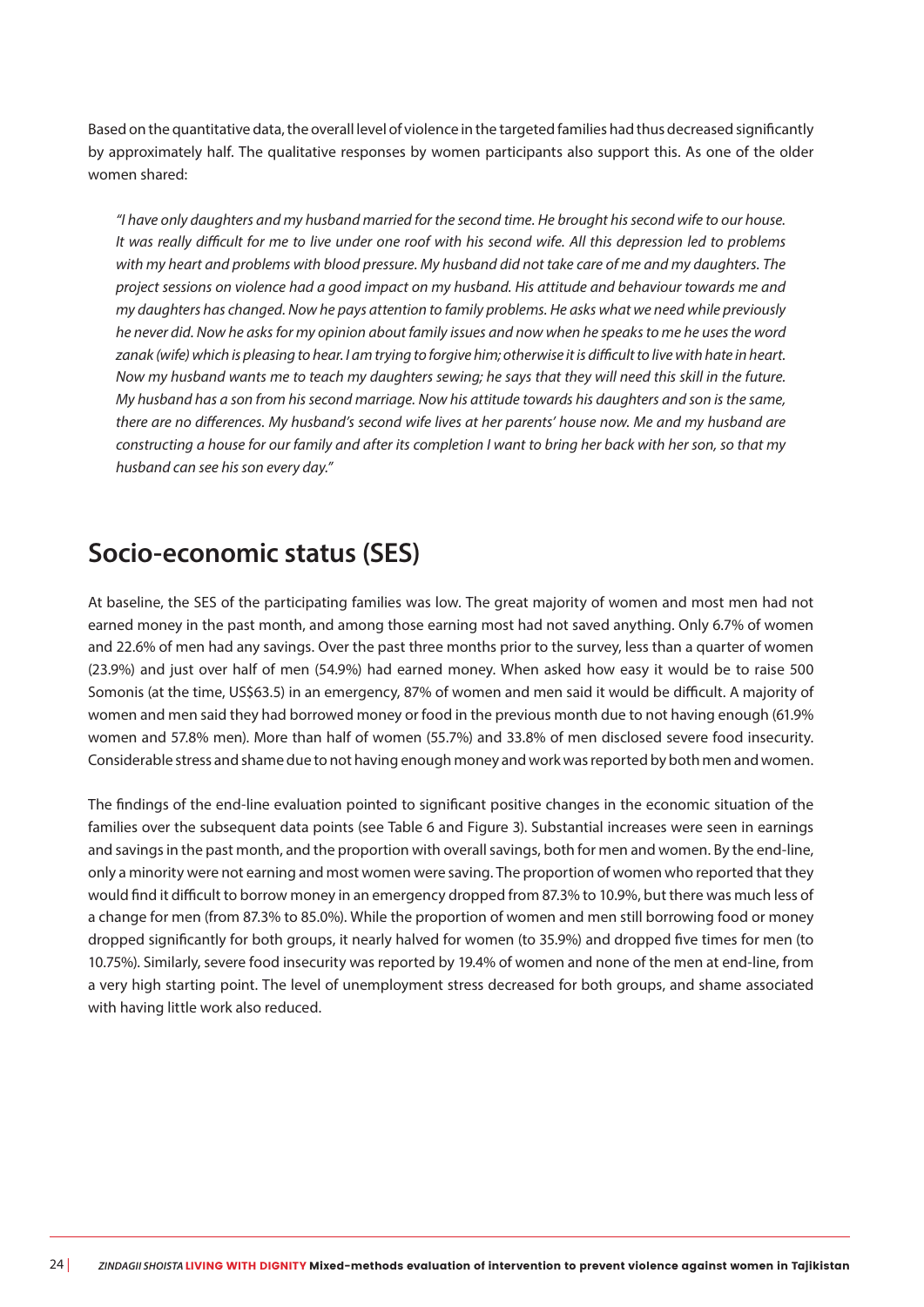#### **Table 6:** Trends in SES of participants

|                                                                                                                      |                                |                               | <b>Women</b>                   |         | <b>Men</b>                     |                              |                               |         |
|----------------------------------------------------------------------------------------------------------------------|--------------------------------|-------------------------------|--------------------------------|---------|--------------------------------|------------------------------|-------------------------------|---------|
|                                                                                                                      | <b>Baseline</b><br>$(n = 134)$ | <b>Midline</b><br>$(n = 153)$ | <b>End-line</b><br>$(n = 153)$ |         | <b>Baseline</b><br>$(n = 102)$ | <b>Midline</b><br>$(n = 89)$ | <b>End-line</b><br>$(n = 93)$ |         |
|                                                                                                                      | $\frac{0}{0}$                  | $\%$                          | $\%$                           | P value | $\frac{0}{0}$                  | $\%$                         | $\%$                          | P value |
| Any earnings in past month                                                                                           | 17.91                          | 63.4                          | 78.85                          | < 0.001 | 44.12                          | 69.66                        | 70.97                         | < 0.001 |
| Any savings in past month                                                                                            | 6.72                           | 43.79                         | 55.13                          | < 0.001 | 14.71                          | 43.82                        | 44.09                         | < 0.001 |
| <b>Any overall savings</b>                                                                                           | 6.72                           | 59.48                         | 62.18                          | < 0.001 | 22.55                          | 69.66                        | 66.67                         | < 0.001 |
| Done something to earn money<br>in past three months                                                                 | 23.9                           | 66.01                         | 79.49                          | < 0.001 | 54.9                           | 68.54                        | 77.42                         | 0.009   |
| Difficult to find 500 Somonis in<br>an emergency                                                                     | 87.31                          | 13.73                         | 10.9                           | < 0.001 | 87.25                          | 86.52                        | 84.95                         | 0.066   |
| <b>Borrowed food or money in</b><br>past month because there was<br>not enough                                       | 61.94                          | 39.87                         | 35.9                           | < 0.001 | 57.84                          | 33.71                        | 10.75                         | < 0.001 |
| <b>Severely food insecure</b>                                                                                        | 55.7                           | 19.7                          | 19.4                           | < 0.001 | 33.8                           | 4.6                          | $\Omega$                      | < 0.001 |
| Effort to get a job or earning<br>money by selling or making<br><b>things</b> score (mean) (high $=$ more<br>effort) | 10.6                           | 9.9                           | 11.5                           | < 0.001 | 8.4                            | 8.5                          | 9.6                           | 0.062   |
| <b>Stress due to not having work</b><br>or enough money<br>(mean) (high = more stress)                               | 10.9                           | 10.8                          | 9.4                            | < 0.001 | 10.9                           | 10                           | 8.7                           | < 0.001 |
| Shame and despondency due<br>to lack of work<br>(mean) (high = more shame)                                           | 10.7                           | 8.4                           | 7.5                            | < 0.001 | 11.5                           | 9.3                          | 8.1                           | < 0.001 |

#### **Figure 3:** Changes in SES between base-, mid- and end-line data collection points

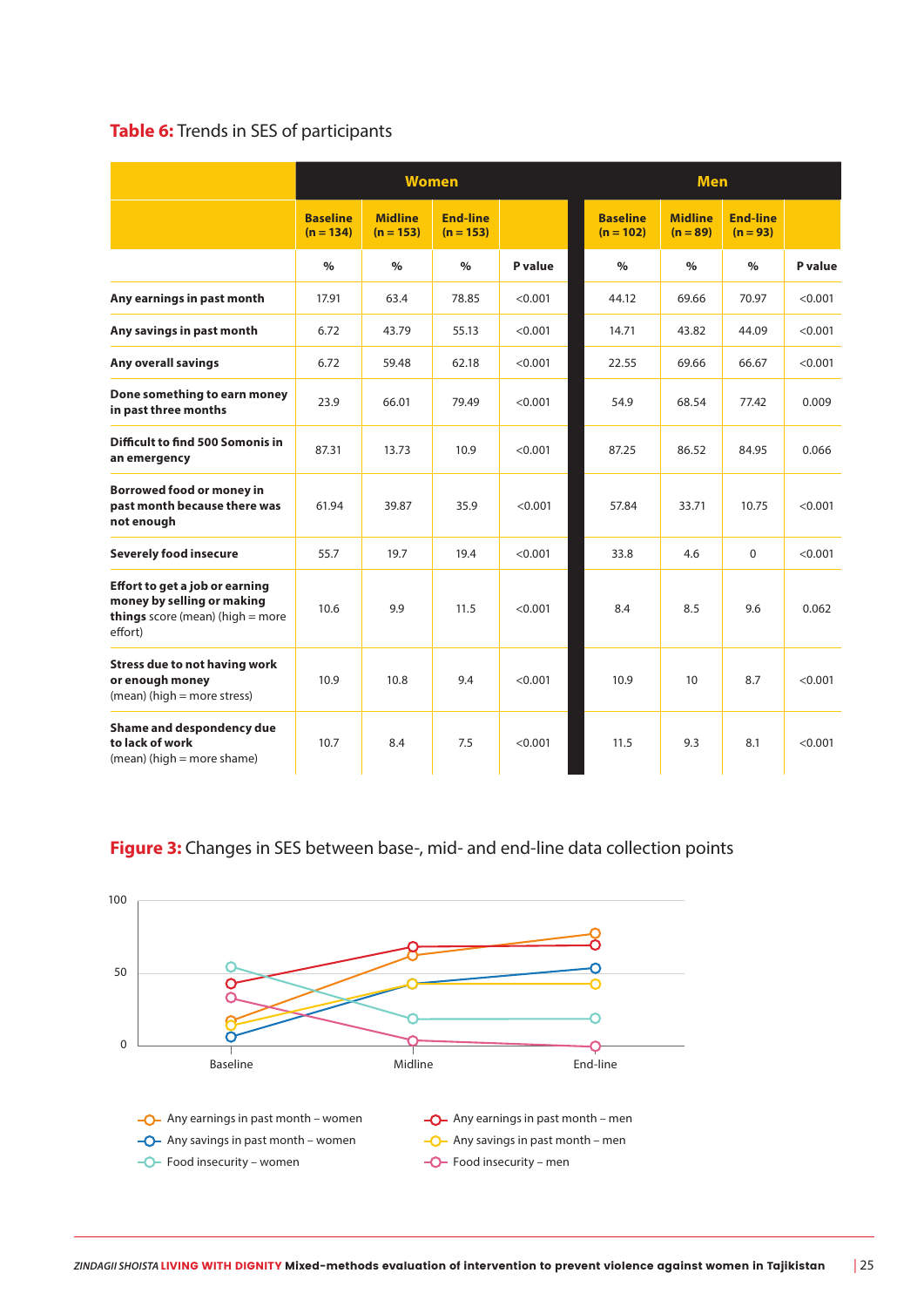The economic improvement of participating families overall has been an extremely positive outcome for the participants, for whom often even seemingly small increases have had substantial impact. However, the special effect of the IGAs in raising the status of *kelin* (daughters-in-law) within families and subsequently improvement in more equal treatment and relationships should be noted. Participants of an FGD comprised of young women from one of the villages, for instance, mentioned that indicators of economic improvement for themselves had been changes in clothing style, having a more confident voice and more open smiles. Further, they mentioned that they are able to contribute to the family budget, for instance, in some cases they paid for electricity or purchased groceries for preparing various dishes for the family. One of the younger women noted that:

*"I was treated like a cow in this family before engagement in the project. If, for instance, my son would break a cup, my mother-in-law would start shouting at us. Now, my mother-in-law supports me and does not allow others to interfere in my business. If my son breaks a cup, she says that it's OK, he is just a kid. My motherand father-in-law even borrow money [from the extra funds gained through the IGA] from me sometimes. The wives of my brothers-in-law call me the family accountant, we joke about it and laugh."* 

Another young woman from the same village mentioned that she was able to buy small things for all the children in the family as presents, which helps in building better relationships with her in-laws. Older women in another village mentioned during the FGDs that the economic empowerment of their daughters-in-law has had a positive impact. According to them, the men now did not carry the burden of financial responsibility for the family alone and this also helped family relationships to be more positive.

### **Mental health outcomes**

At baseline, mental health in the participant families was poor. The mean score of the CES-D depression scale for women was 28.5 and for men was 17.9. Both were above the cut points for depression (16+). In the previous four weeks, 12.5% of women and 4.9% of men had had suicidal thoughts. A disability due to a health problem was reported by 9.5% of women and 8.4% of men. Less than three-quarters of women and men (73.9% and 68.6%) described their health as fair, good or excellent at baseline, the others perceiving it to be poor or very poor. (See Table 7 and Figure 4.)

The findings suggest a considerable decrease in depression, among both women and men, over the course of the intervention and a significant positive change in terms of hope. The end-line mean depression scores were well within the non-depressed range for both women and men (15.1 and 6.9). Importantly, the evaluation revealed the high suicidality at baseline was significantly reduced with 0.6% of women and no men reporting suicidal thoughts in the past month at end-line. The disability scores for men and women also significantly reduced, most likely due to less over-working of women and better food security, which affects factors considered in the Washington Group criteria for disability, such as ability to concentrate. Self-rated health also improved, with 93.6% of women and 97.9% of men rating themselves as being in fairly good or excellent health at end-line.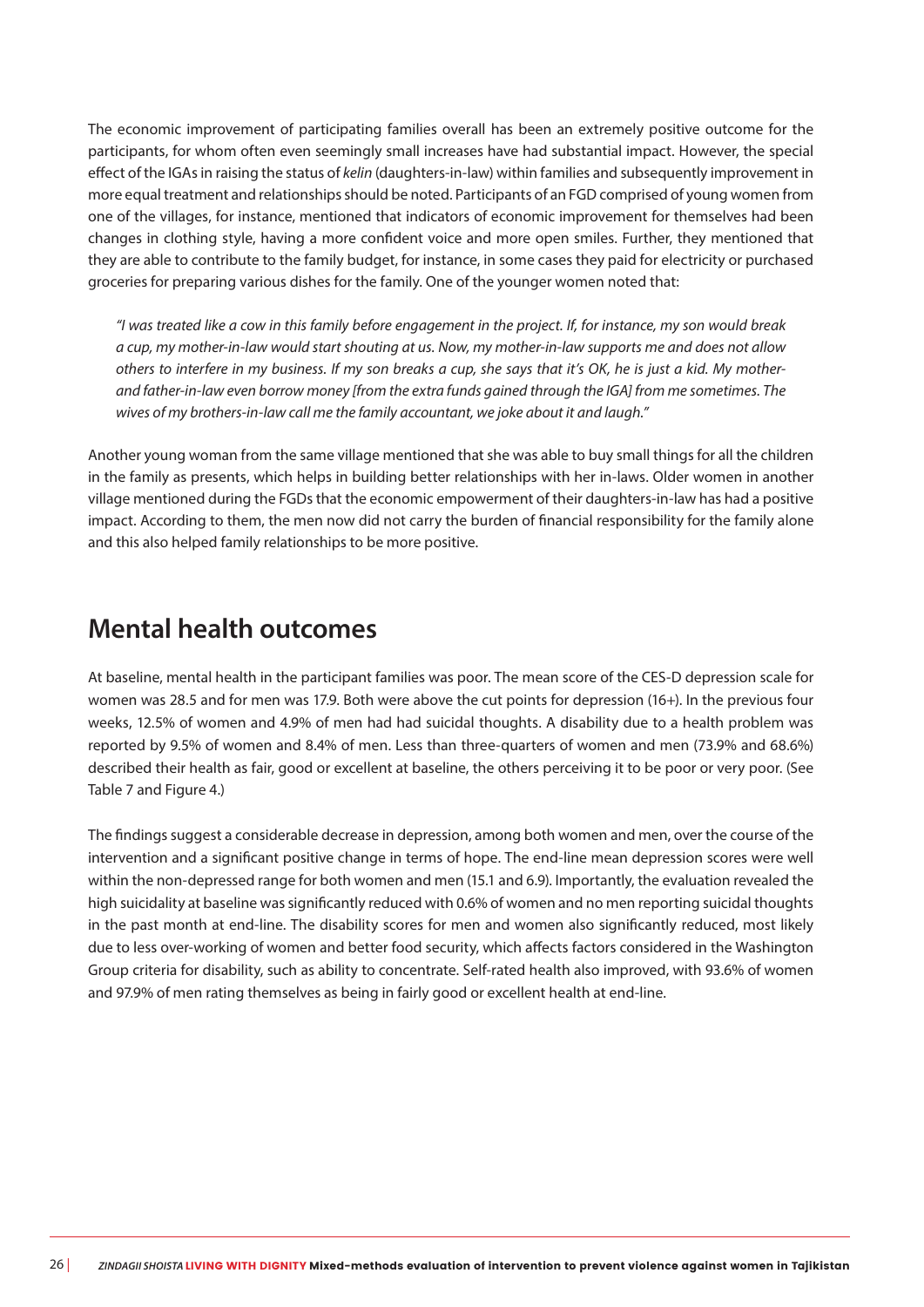#### **Table 7:** Trends in mental health outcomes

|                                                    | <b>Women</b>                   |                               |                                |         | <b>Men</b>                     |                              |                               |         |
|----------------------------------------------------|--------------------------------|-------------------------------|--------------------------------|---------|--------------------------------|------------------------------|-------------------------------|---------|
|                                                    | <b>Baseline</b><br>$(n = 134)$ | <b>Midline</b><br>$(n = 153)$ | <b>End-line</b><br>$(n = 153)$ |         | <b>Baseline</b><br>$(n = 102)$ | <b>Midline</b><br>$(n = 89)$ | <b>End-line</b><br>$(n = 93)$ |         |
|                                                    | $%$ /mean                      | $%$ /mean                     | %/mean                         | P value | %/mean                         | $%$ /mean                    | $%$ /mean                     | P value |
| <b>Depression score</b> (low = $qood$ )            | 28.5                           | 17.4                          | 15.1                           | < 0.001 | 17.9                           | 10.5                         | 6.9                           | < 0.001 |
| <b>Hope scale</b> (high $=$ more hopeful)          | 17.1                           | 18.8                          | 18.3                           | 0.001   | 16.9                           | 18                           | 18.4                          | < 0.001 |
| <b>Disability score</b> (high $=$ more disability) | 9.5                            | 7                             | 7.9                            | < 0.001 | 8.4                            | 6.9                          | 6.8                           | < 0.001 |
| Suicidality thoughts in last four weeks (%)        | 12.5                           | 1.3                           | 0.6                            | < 0.001 | 4.9                            | 1.1                          | $\mathbf 0$                   | 0.106   |
| Good or excellent general health (%)               | 26.9                           | 30.7                          | 25.6                           | 0.73    | 38.2                           | 64.0                         | 53.8                          | 0.026   |
| Fair, good or excellent general health (%)         | 73.9                           | 91.5                          | 93.6                           | < 0.001 | 68.6                           | 96.6                         | 97.9                          | < 0.001 |

**Figure 4:** Changes in mental health indicators between base-, mid- and end-line data collection points



Improvement in mental health indicators of project participants was also evident from the qualitative data. A 44-year-old woman told her story during the end-line interviews. She said,

*"I lost my daughter and I thought it is the end of my life. I always thought about suicide myself too in order to join her. A boy from this village wanted to get married to my daughter but his parents were against since she was from poor family and her parents did not even have a house – we live in rented house. All these thoughts might have pushed her to put an end to her life. Both sessions of the project had a big impact on my life. My life has totally changed after these sessions, I am encouraged and motivated again, I have never ever thought that, after I lost my daughter and all the difficulties I had in my life, I would be able to enjoy life again."*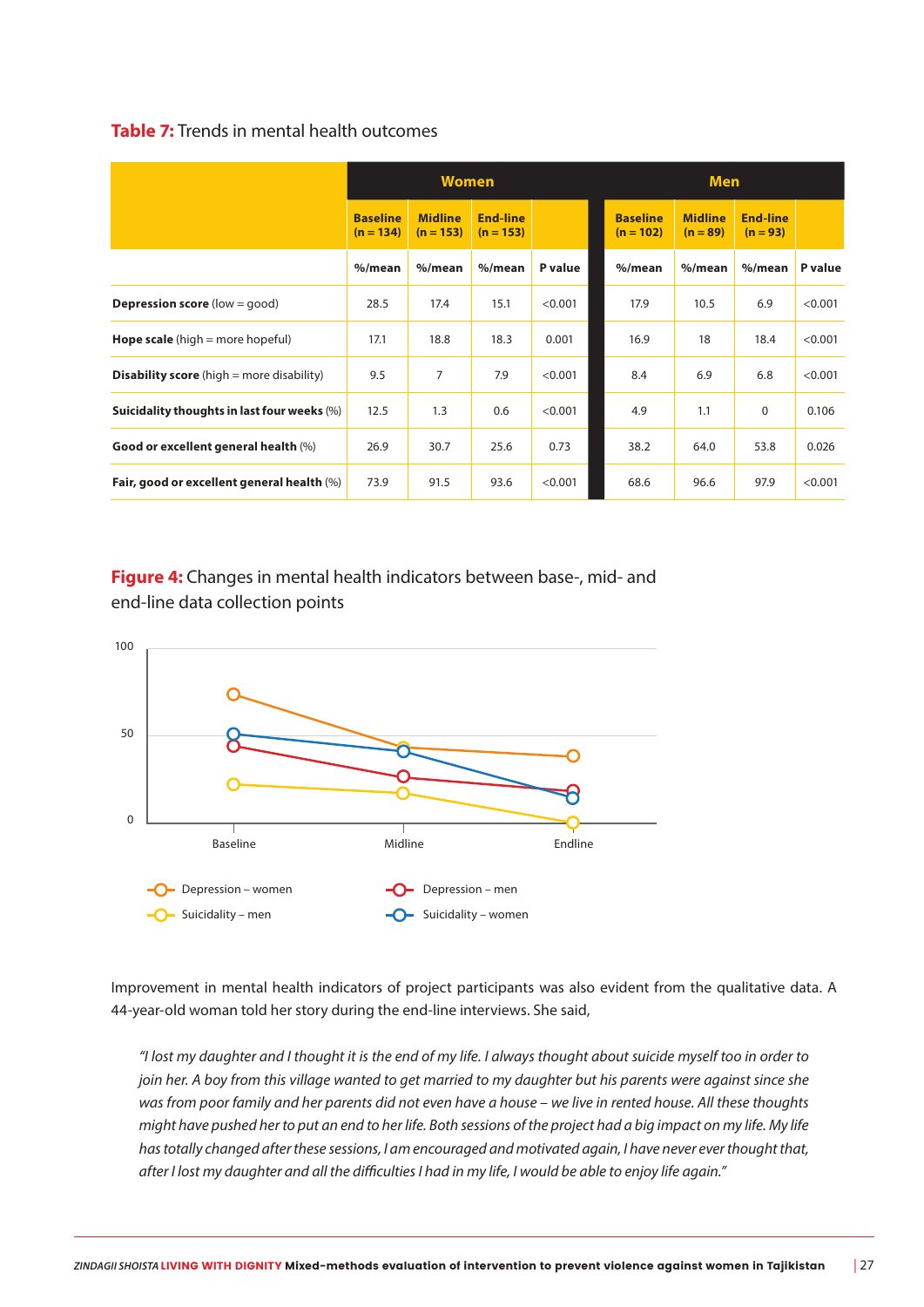Another young woman participant shared that:

*"When I see educated people I regret that my parents could not educate me. After the project sessions the way my husband and mother-in-law relate to me has changed. I found a job in a bathhouse as a cleaner. My husband and my mother-in-law are not against my work, although before they were opposed to this idea. My mother-in-law says that I can work and she will look after my kids. My mother-in-law now supports me; whenever I go to work, she takes care of my children, helps with daily chores. My husband supports me too. My behaviour has changed too. I have heard it from my mother, husband and mother-in-law. I became more brave and lively and have a vision for my future."* 

Younger women indicated during FGDs that their hopes and dreams were revived after being engaged in the project. This, as they mentioned, helped them to be emotionally and mentally more stable, as well as to have the energy and willingness to spend more time with their children. They are more willing to spend time on cooking for pleasure, preparing something special for the whole family.

### **Gender attitudes and relationships**

Across the three time points, women's and men's gender attitudes became more equitable. Women and men also perceived that social norms in the community were becoming increasingly equitable. Women perceived that their mother-in-law was becoming kinder.

Women reported that they were increasingly involved in decision-making. Men's reports of women's involvement in decision-making reflected improvement from baseline to end-line, but this improvement was not consistent across the three time points, or statistically significant. Overall, women and men both reported a reduction in men's controlling behaviour (p<0.0001). Women's reports of this at end-line were a little higher than at midline, but the overall trend was of a significant reduction.

Women reported an initial reduction in quarrelling with their husband. The proportion who reported quarrelling 'sometimes' fell from 29.1% at baseline to 21.5% at midline, and the proportion reporting this 'often' fell from 12.7% to 4.6% over this time period (see Table 8). However, there was a rise in 'sometimes' quarrelling at end-line to 37.2%, although 'often' quarrelling remained low at 4.5%. This may be due in some families and couples to a shift in power dynamics, as was evidenced through some of the qualitative interviews. Men reported a consistent decrease in quarrelling across the three time points from 15.7% reporting 'sometimes' quarrelling at baseline to 5.4% reporting it at end-line, and 'often' quarrelling reduced from 5.9% to none reported at end-line. Women reported a significant reduction in alcohol use by their husband across the time points. Men's self-reports were inconsistent and the trend was not statistically significant, but baseline was higher than end-line (34.1% vs. 23.7%).

There was one inconsistent finding and that was of women's reports of their relationship with their spouse. This was measured on a scale and the score at end-line was poorer than at baseline. This dynamic was not supported by any of the qualitative research.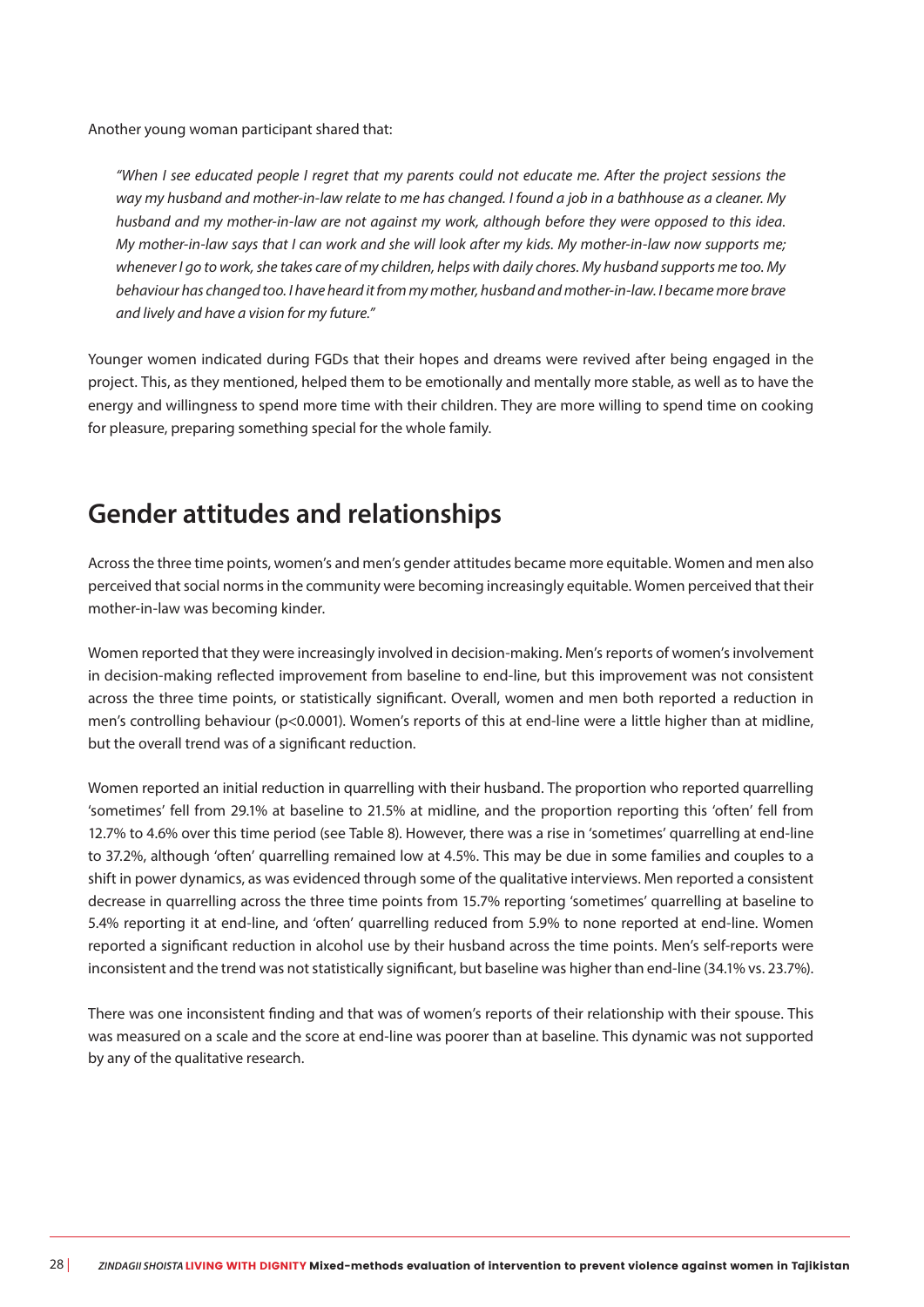#### **Table 8:** Trends in gender attitudes and relationships

|                                                                             |                              | <b>Women</b>                |                              |         |                              | <b>Men</b>                 |                             |         |
|-----------------------------------------------------------------------------|------------------------------|-----------------------------|------------------------------|---------|------------------------------|----------------------------|-----------------------------|---------|
|                                                                             | <b>Baseline</b><br>$(n=134)$ | <b>Midline</b><br>$(n=153)$ | <b>End-line</b><br>$(n=153)$ |         | <b>Baseline</b><br>$(n=102)$ | <b>Midline</b><br>$(n=89)$ | <b>End-line</b><br>$(n=93)$ |         |
|                                                                             | %/mean                       | %/mean                      | %/mean                       | P value | %/mean                       | %/mean                     | %/mean                      | P value |
| Individual gender attitudes<br>(high = patriarchal)                         | 49.8                         | 49.0                        | 46.1                         | < 0.001 | 52.8                         | 46.3                       | 41.2                        | < 0.001 |
| <b>Community attitudes</b><br>(high = patriarchal)                          | 53.6                         | 52.1                        | 48.0                         | < 0.001 | 53.7                         | 52.7                       | 46.5                        | < 0.001 |
| Woman's relationship with husband<br>(high = better relationship) (4 items) | 10.4                         | 9.8                         | 9.4                          | < 0.001 |                              |                            |                             |         |
| Man's relationship with wife<br>(high = better relationship) (5 items)      |                              |                             |                              |         | 15.3                         | 16.1                       | 16.9                        | < 0.001 |
| Woman's mother-in-law cruel<br>(high = more cruel) (4 items)*               | 9.9                          | 8.7                         | 8.0                          | < 0.001 |                              |                            |                             |         |
| <b>Man's mother cruel</b><br>(high = more cruel) (2 items)*                 |                              |                             |                              |         | 4.4                          | 3.4                        | 2.5                         | < 0.001 |
| Woman's mother-in-law kind<br>(high = more kind) (3 items)*                 | 7.4                          | 8.3                         | 8.8                          | < 0.001 |                              |                            |                             |         |
| Man's mother kind<br>(high = more kind) 3 items*                            |                              |                             |                              |         | 9.7                          | 9.5                        | 9.6                         | 0.900   |
| Woman's involvement in decision-making<br>(high = more involvement)         | 7.3                          | 9.0                         | 10.0                         | < 0.001 | 8.1                          | 7.6                        | 8.7                         | 0.077   |
| Woman controlled by husband<br>(high = more control)                        | 20.8                         | 18.6                        | 19.3                         | < 0.001 | 19.5                         | 17.8                       | 16.3                        | < 0.001 |
| <b>Quarrelling frequently</b><br>(% )                                       | 12.7                         | 4.6                         | 4.5                          | 0.012   | 5.88                         | 3.37                       | $\Omega$                    | 0.044   |
| <b>Husband drinks alcohol</b><br>(%)                                        | 27.6                         | 17.7                        | 12.2                         | < 0.001 |                              |                            |                             |         |
| Alcohol use in past year<br>(% )                                            |                              |                             |                              |         | 34.31                        | 41.57                      | 23.66                       | 0.072   |

\*Analysis of married women and men aged <40 years

Making a significant positive change in gender attitudes is especially difficult in communities where patriarchal norms are strong and have a long legacy. During the qualitative data collection, the life stories indicated a considerable change in behaviour of individuals and families, and to an extent the communities. Thus, while respondents may state that they adhere to patriarchal norms and practices considered to be traditional, their actual behaviour may have changed.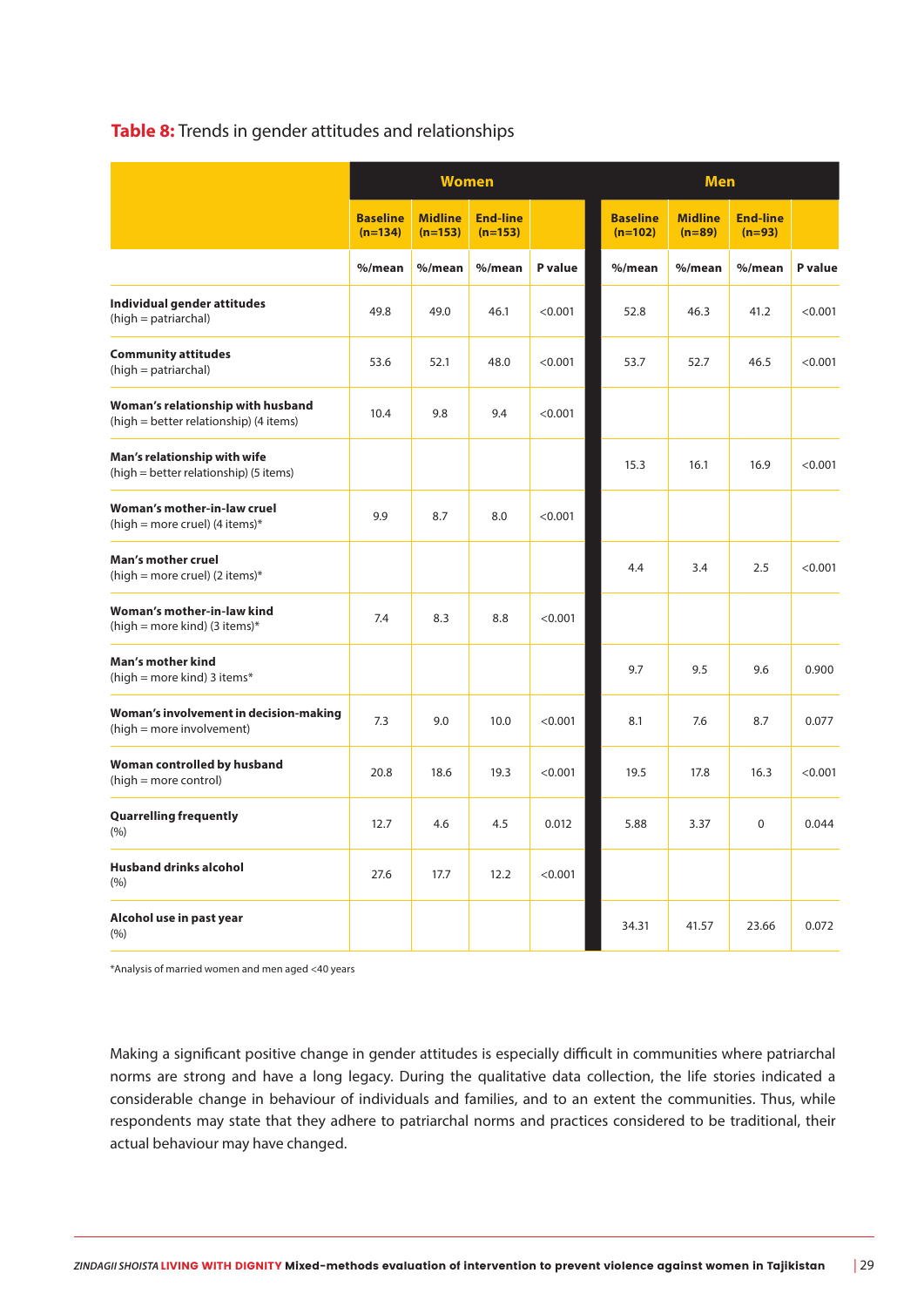One of these changes was in the division of roles within families over the course of the intervention, where child rearing was regarded as solely being (young) women's responsibility. According to the data from FGDs, young women in all four villages stated that men were now helping them with caring for their children and with work in the fields. In one of the villages, young women said that they are now allowed to have mobile phones, which appeared to be a significant concern during formative and baseline research in this village due to fears that these might lead young women to 'immoral behaviour'.<sup>32</sup> Furthermore, young women reported being able to purchase groceries for the family now, even in markets outside of the village, which traditionally is regarded as men's duty. This can be indicative of both individual behaviour changes and change in communal attitudes towards gender roles pertaining to spending of earnings and women's mobility and connectivity. Young women in two target villages also reported that their husband sends money directly to them now, while previously the recipients of remittances were usually the parents-in-law or another male in-law.

### **Everyday change indicators**

As discussed in the Methods section, a further method used was that of 'everyday change indicators'. These were not used as a traditional M&E tool per se in this project, but rather as a participatory research tool. For developing these indicators, the participants were divided into groups based on age (older/younger) and gender (women/ men), as these characteristics had important implications for their views on what would be important indicators of change. Over the course of the project, some of the participants changed these indicators from ones that initially were more in support of the gendered status quo to more equitable ones, for example, around allowing women to have mobile phones or husbands caring for pregnant wives. (See Table 9.)

#### *Better family relations and reduction in violence*

The indicators developed by the participants for better family relations were reflective of dominant gender norms as well as of the different positions of power in which the older and younger women and men found themselves. Common across all groups, however, was the wish for improved mutual understanding.

One of the central figures in Tajik families is the mother-in-law; therefore, it is not surprising that indicators of better family relations developed by the project participants explicitly mentioned positive relationships between daughter-in-law and mother-in-law. This indicator was mentioned by older men, older women and younger women. Younger men did not specify this but underlined a desire for a respectful attitude of children towards their parents as an indicator, which also includes the relationships of the daughter-in-law towards the mother- and father-in-law. There was no explicit indication of relationships between daughter-in-law and father-in-law or with other in-laws as a measurement of better family relations. This underscores the centrality of the mother-in-law in Tajik families and the prevalence of intergenerational women-to-women violence.

At the baseline stage, older women focused on the behaviour of daughters-in-law, which they stated should be positive towards all family members. They demanded that daughters-in-law should respect their husband and the older in-laws, which in turn would contribute to harmonious family relationships. The responses of younger women were often shaped by their desire to be welcomed by their in-laws and appreciated for their efforts in the household.

<sup>32.</sup> S. Mastonshoeva et al, Op. cit., 2016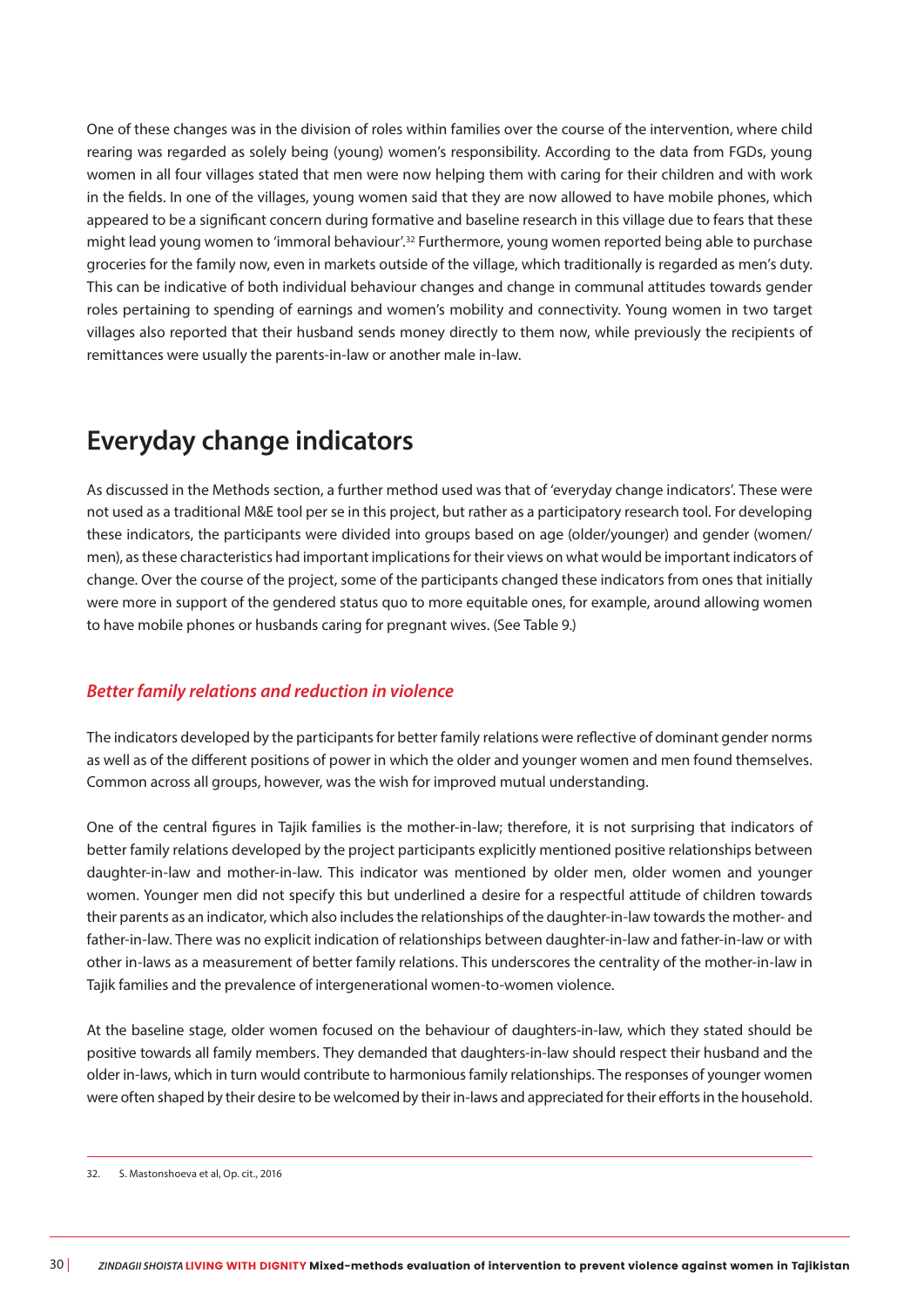#### **Table 9:** Everyday change indicators of better and less violent family relations

| Indicators developed by men                                          |                                                                                                              |
|----------------------------------------------------------------------|--------------------------------------------------------------------------------------------------------------|
| Older men                                                            | Younger men                                                                                                  |
| Work in the household is equally distributed among family members    | Parents are respected by children                                                                            |
| Family members respect each other                                    | Men help women with some household chores, i.e. take care of<br>children when women are working in the field |
| Men and women respect each other                                     | Mutual understanding between family members                                                                  |
| Mutual understanding between mothers-in-law and daughters-<br>in-law |                                                                                                              |

| Indicators developed by women                                                         |                                                                                                         |
|---------------------------------------------------------------------------------------|---------------------------------------------------------------------------------------------------------|
| <b>Older women</b>                                                                    | <b>Younger women</b>                                                                                    |
| Husband travels abroad with spouse                                                    | Mothers-in-law forgive their daughters-in-law's mistakes                                                |
| Husband does not take second wife                                                     | Daughters-in-law respect their mothers-in-law                                                           |
| Husband is kind to wife and takes care of her                                         | Household chores are equally divided between family members                                             |
| Wife and husband are kind to each other                                               | Young women are allowed to have mobile phones                                                           |
| Young people become more caring for elderly                                           | Mutual understanding between wife and husband                                                           |
| Family decisions are made through joint consultations                                 | Husband sends remittances to his wife                                                                   |
| There is no dispute among husband and wife, children and parents                      | No physical violence and verbal abuse; everything is resolved<br>through communication and consultation |
| Husband has pleasant attitude towards his wife, gives presents                        | Family members and husbands are more caring and supportive<br>of pregnant women/wives                   |
| Family members start talking to each other after long time<br>avoidance and ignorance | Men are more caring and loving                                                                          |
| Less alcohol consumption among men                                                    | Gratitude from husband and his family for his wife's efforts                                            |
| Mutual understanding between husband and wife and other<br>family members             | Mothers-in-law are wiser and women look to them as a role<br>model                                      |
|                                                                                       | Young women are allowed to choose their outfits                                                         |
|                                                                                       | Young women are travelling abroad with their husbands                                                   |

At the baseline stage, the majority of young women supported the idea of obedience to their husband and in-laws as a prerequisite for harmonious family relationships. At the midline and end-line stage, both young and older women in all four villages mentioned that family relationships have positively improved because of mutual understanding, equal attitudes towards young women in the families and mutual respect among family members. Obedience was not mentioned at all within the framework of these discussions, and instead respect and understanding were dominant words used when describing family relations.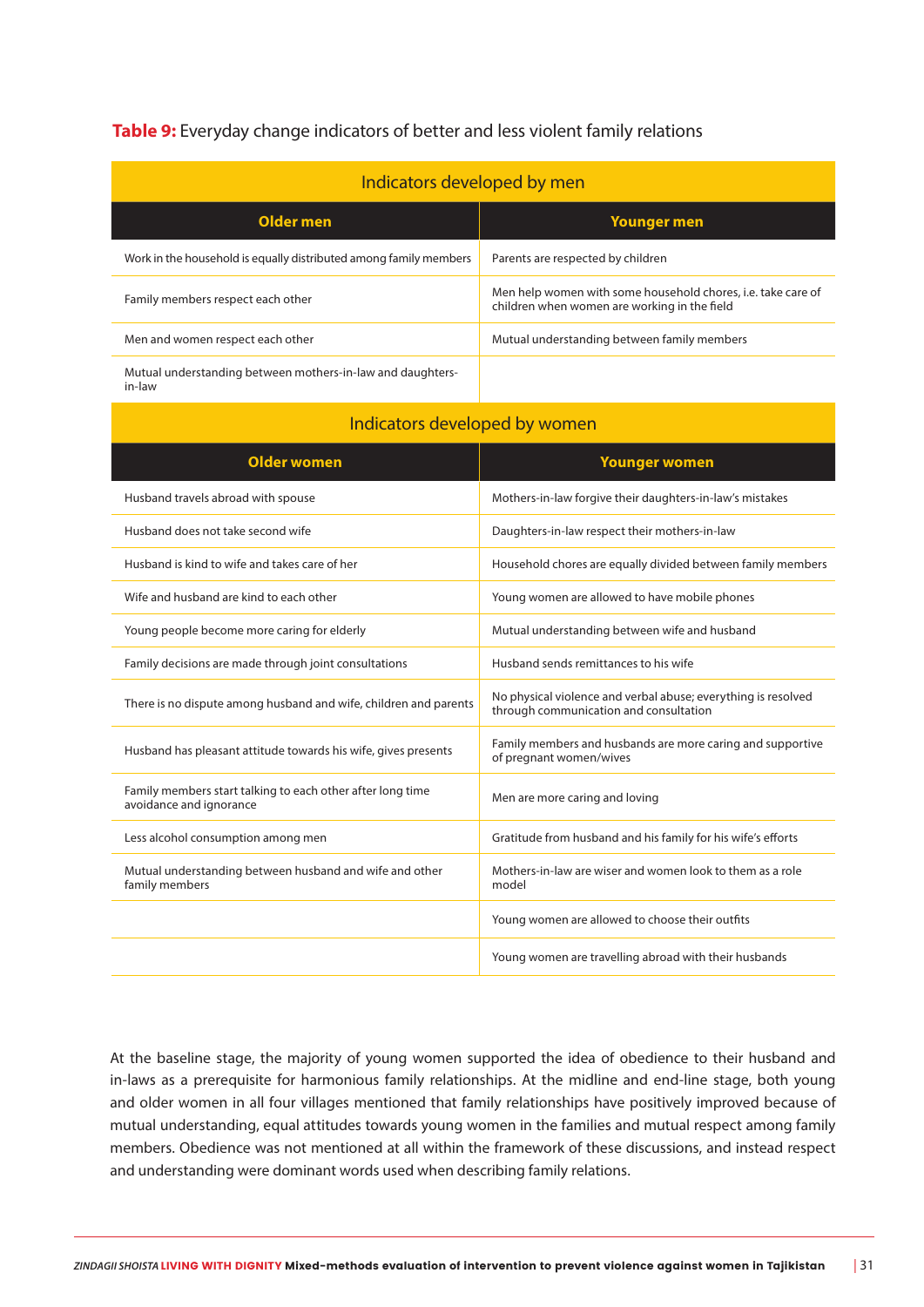According to the observations of the facilitators, at the baseline stage, when discussing family relationships, younger women in all four villages had the tendency to criticise dominant gender norms and mother-in-law/ daughter-in-law relationships when speaking in a smaller circle without older women present. However, in the larger group discussions, older women's views tended to be dominant and younger women generally did not question these views, the majority of which were not favourable to daughters-in-law. At the midline and especially end-line, facilitators observed that larger group discussions involved more younger women putting forward their views and questioning dominant gender norms. At the same time, older women at times encouraged younger participants to speak and generally were more attentive and respectful of their comments. Responses also questioned the traditional division of responsibilities between husbands and wives. The younger women desired a fairer division of labour, with men helping their wives around the house and with children.

Problematically, however, help-seeking behaviour and revealing violence in the family to outside third parties was still criticised by both men and women of all age groups at the end-line stage. The dominant preferred option was to attempt to resolve issues within the family with the participation of all family members and seeking advice only from a close circle of family members, rather than engaging outsiders.

Another aspect of Tajik family life reflected in the indicators of better family relations is labour migration. Women of both age groups stated that women joining their husbands abroad during labour migration would be an indicator of better family relations. According to the project participants, this would decrease the frequency of polygamy among Tajik men, especially labour migrants, as it is not uncommon for men to establish second families in Russia. Another indicator was young wives' access to their husband's remittances in cases where the wives remain in Tajikistan. Traditionally, remittances are sent to older members of the family, usually the mother- and father-inlaw. By the end-line, increased trust in their daughter-in-law's ability to manage family funds wisely and spending with consideration of the needs of all family members had resulted in mothers-in-law transferring some of the remittances to the daughters-in-law. Younger women also mentioned their increased access to mobile phones for having regular communication with their husband and other family members as a result of better family relations.

#### *Improved economic situation*

Developing the indicators for an improved economic situation was among the most challenging tasks for the project participants. (See Table 10.) At the baseline stage, project participants did not fully understand the type of IGAs that they might be undertaking. Therefore, some of the indicators developed at the baseline stage, for instance creation of services that the villages lacked, including a barber shop, gym and playgrounds for children, were not addressed during the midline as they were not relevant to the goals of the project.

Overall, the responses from both men and women of various ages were often linked with less reliance on taking loans and increases in savings. During the FGDs at the end-line, the majority of both men and women participants in all four villages stressed that their families have indeed stopped taking loans and that they could save some money to pay their debts and manage to run their household without taking loans in future. This illustrates the overall success of the IGAs as well as improved knowledge of family budgeting, improved family relationships, communication and trust building among family members resulting in better planning and consideration of family needs.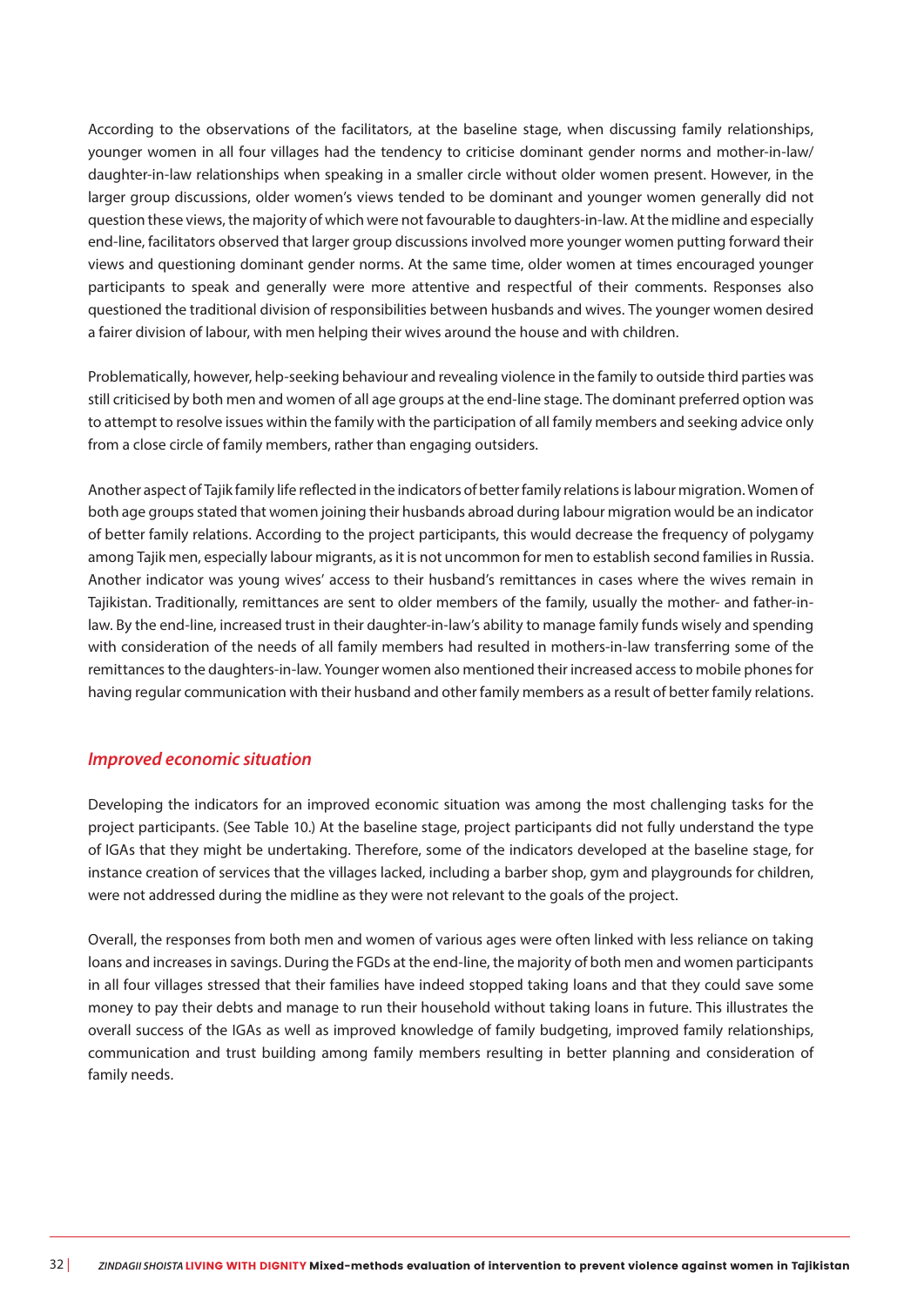#### **Table 10:** Everyday change indicators of improved economic conditions

| Indicators developed by men                                                                          |                                                                                                             |  |
|------------------------------------------------------------------------------------------------------|-------------------------------------------------------------------------------------------------------------|--|
| <b>Older men</b>                                                                                     | <b>Younger men</b>                                                                                          |  |
| Family budget is sufficient for consideration of everyone's needs                                    | Families are not taking loans                                                                               |  |
| Household land is used effectively                                                                   | Villagers have the financial opportunity to invest in more small<br>businesses                              |  |
| Families are financially capable of organising their children's<br>weddings                          | Men are not leaving the village for labour migration                                                        |  |
| Indicators developed by women                                                                        |                                                                                                             |  |
| <b>Older women</b>                                                                                   | <b>Younger women</b>                                                                                        |  |
| Money is available for eye and dental treatment                                                      | Contribution to family budget and assisting with payments, for<br>instance paying for utilities             |  |
| We can afford to go to health resorts                                                                | Money is available to purchase clothes, cosmetics and perfume<br>to look good, and clothes for our children |  |
| Having stable financial situation to marry off our children                                          | No loans from neighbours, small shops and banks; current loans<br>paid off                                  |  |
| Houses and yards are being renovated and improved, more houses<br>have indoor kitchens and bathrooms | To have your own earnings                                                                                   |  |
| Ability to economically support disabled and vulnerable people                                       | Allocating money on a monthly basis for savings                                                             |  |
| New household items are bought, such as refrigerator, washing<br>machine, sewing machine             | More houses are renovated, more houses have indoor<br>bathrooms                                             |  |
| No need to take loans                                                                                |                                                                                                             |  |
| Savings are in place through proper family budgeting                                                 |                                                                                                             |  |
| Meat, fruit and eggs are available weekly                                                            |                                                                                                             |  |
| We can allocate money for improvement of our health conditions                                       |                                                                                                             |  |

Women in all four villages indicated that their family's diet had improved significantly, as they are able to prepare more nutritious food. According to the women, they can now afford to serve their family eggs, fruit, meat and dairy products on a weekly basis, as well as preparing special treats for their children more frequently. Economic improvements were also mentioned by both older and younger men in all villages, stressing that families can now afford to renovate their houses, including building restrooms and bathrooms.

Both older men and women highlighted their parental responsibilities to organise the weddings of their children. Traditionally, this is considered a principal responsibility and families anticipate their children's weddings from early childhood. It is a matter of pride and family honour to organise weddings, which also are the main social events in the villages. In the absence of financial resources and adequate savings, a common practice is taking loans to fund them. Thus, for target families, the availability of the family funds for organising weddings was an important indicator of improved economic conditions.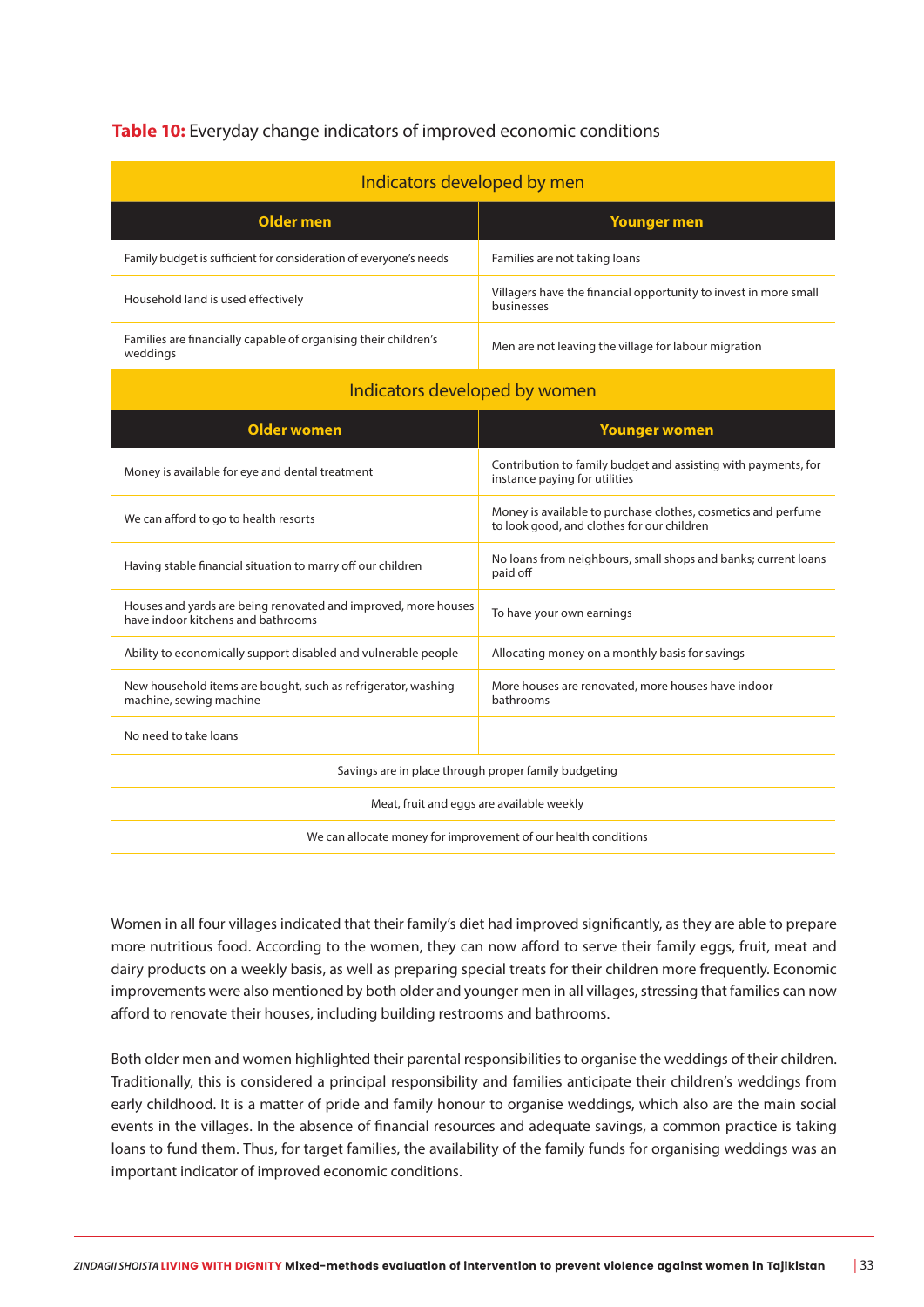The changes recorded based on these indicators demonstrated an increased role of women in decision-making and contributions to the family budget. As an example, older women mentioned during the end-line that they are able to go to a spa or health resort of the type that they or their parents had enjoyed during Soviet times. They had previously been unable to spend money on this due to the difficult financial situation of their families or because their concerns were not taken into consideration when financial decisions were being made in the family.

Other indicators mentioned by women, such as the purchase of sewing and washing machines, and the availability of an indoor kitchen and bathroom with running water, were indicative of a more gender-sensitive family budgeting. These household items and the renovation of their houses contributed to reducing the work burden of women and allowing them to have more time to spend with children or spouses, or to have some leisure time for themselves.

As an indicator of improved economic conditions, the younger women respondents from two of the villages mentioned the ability to take their small children to entertainment places such as parks or cinemas, to buy desired clothes for themselves and their children, and to prepare nutritious meals for the entire family. Positive changes in these indicators demonstrated both economic improvements and an improvement of younger women's status in the family, allowing them to voice their concerns and those of their children when planning family finances. This was further enhanced by the increased financial contribution of young women to the family budget, which has led to improved status in the family.

The improved status of younger women was also remarked upon by facilitators, who noted that they had become more confident in articulating their arguments. They were now fully engaged in discussions on the economic situation, giving valuable insights and being listened to by the older women. Younger women demonstrated an improved knowledge of family budgeting, and to some extent the village-level market reflected the positive impact of the IGA sessions.

#### *Better community relations*

Older women in particular focused on overall community relations, mentioning an increase in mutual support and help for resolving issues, such as accessing drinking water, irrigation and other infrastructure by the end-line evaluation. Younger women were more concerned with changing community attitudes towards them, as they are often the target of gossip and stigmatisation, which serve as tools of social control and policing. For them, an indication of better community relations at the midline and end-line stages was a reduced level of gossiping, a more supportive attitude towards women's employment outside the household and increased physical mobility. (See Table 11.)

During the baseline stage, younger women mentioned that their mobility is limited and it is difficult for them to travel alone outside of the village. Larger markets, higher education institutions, secondary schools (in the case of one village), hospitals and reproductive centres are all located outside of the target villages in the administrative centres. Only two of the target villages were close to the local administrative centres. In all four villages, young women experienced challenges with free movement between their villages, the administrative centre and other places. Young women were not allowed by their male, and sometimes older female, relatives to travel alone to visit markets, any administrative branches or even hospital because of concerns about gossiping and honour. However, at the end-line stage, younger women in all four villages emphasised that they were now allowed to go to the local markets to purchase groceries, which indicates a change in perception both at family and community level.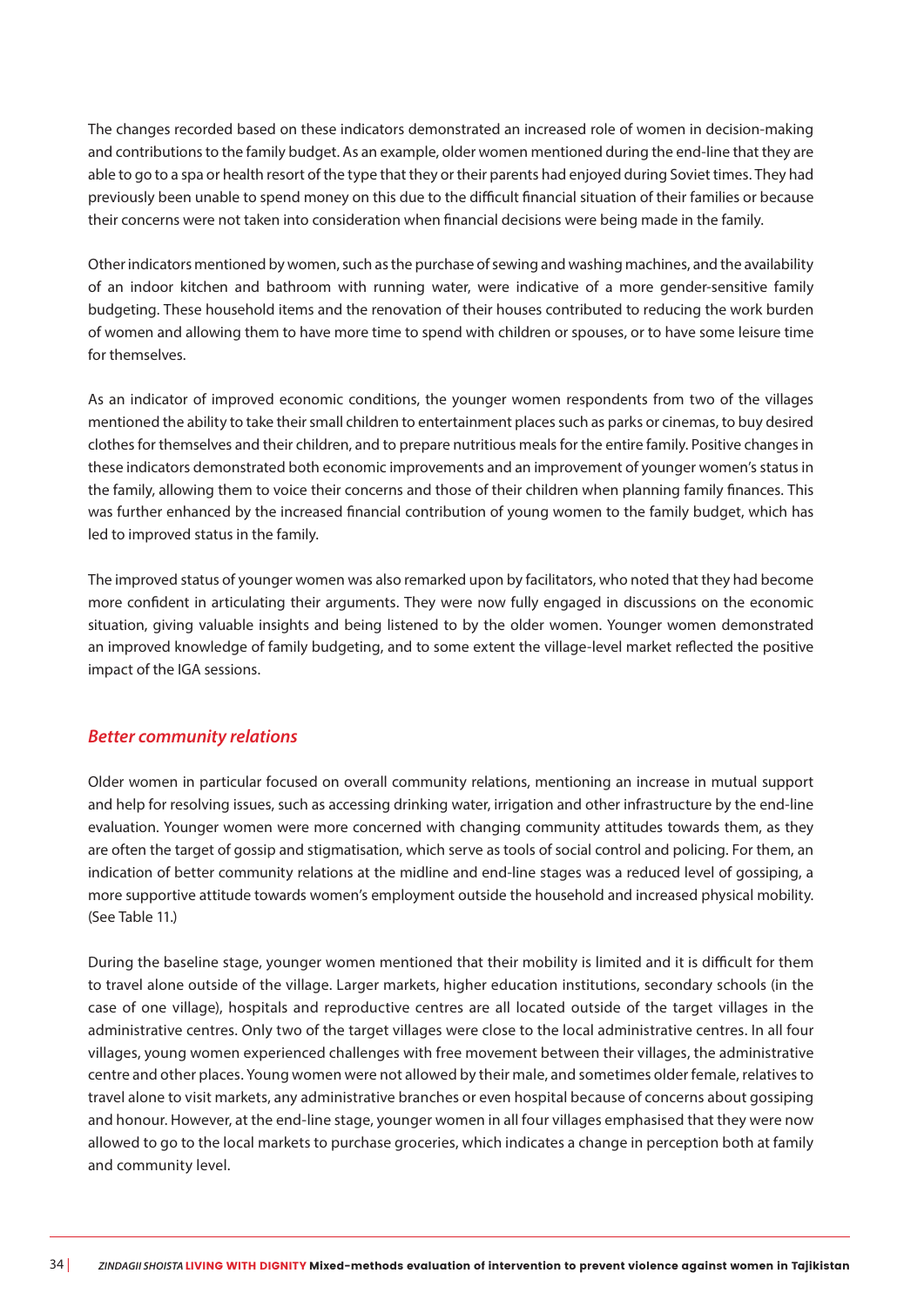#### **Table 11:** Everyday change indicators for better community relations

| Indicators developed by men                                                                                             |                                                  |
|-------------------------------------------------------------------------------------------------------------------------|--------------------------------------------------|
| Older men                                                                                                               | <b>Younger men</b>                               |
| Vulnerable families in the village are receiving support                                                                | Neighbours support each other in difficult times |
| Existing problems in the community are resolved jointly (i.e.<br>water, irrigation, harvest, etc.)                      | People treat each other well                     |
| All members of the community are participating in the village-<br>level events (wedding, funeral, hashar) <sup>33</sup> | People are kind to each other                    |
| Everybody is invited to <i>mahalla</i> meetings both men and women                                                      | People respect each other                        |
|                                                                                                                         |                                                  |

Neighbours have good relationships

| Indicators developed by women                                     |                                                                                            |  |
|-------------------------------------------------------------------|--------------------------------------------------------------------------------------------|--|
| <b>Older women</b>                                                | <b>Younger women</b>                                                                       |  |
| Men do not consume alcohol and drugs                              | The relation between neighbours is improved                                                |  |
| Level of gossiping is reduced                                     | Families maintain a good relationship with families of their<br>daughters- and sons-in-law |  |
| Good relationship with neighbours                                 | No ethnic division into Tajik and Uzbek                                                    |  |
| No division between rich and poor families in the community       | Neighbours support each other and treat each other well                                    |  |
| People in the community better understand each other's needs      | Gossiping is reduced                                                                       |  |
| Positive attitude in the community towards disabled people        | Less judgements that ruin people's reputations                                             |  |
| Mutual understanding among neighbours, less revelation of secrets |                                                                                            |  |
| Women are allowed to attend community meetings                    | People have positively changed their opinion about girls' education                        |  |
|                                                                   | People do not ruin other people's reputations by gossiping                                 |  |

#### *Changed gender norms*

Changed gender norms were primarily noticeable in terms of women's engagement in economic activities both inside and outside of the household. (See Table 12.) Both older and younger women reported positive changes in this respect and their financial contribution to the family budget. The majority of young women in the target families had had their first exposure to economic activities through the project, enabling them to earn and contribute to their family budget. This affected their status in the family positively, along with their self-esteem, empowering them to explore other ways of engaging in economic activities beyond the scope of the project. The

*<sup>33.</sup> Hashar* refers to a voluntary collective gathering to do a large-scale work as a charity, which is guided by cultural traditions. The types of work conducted through *hashar* can involve construction of a house, cleaning of streets, construction of irrigation structures, renovating mosques, schools, sport fields, etc.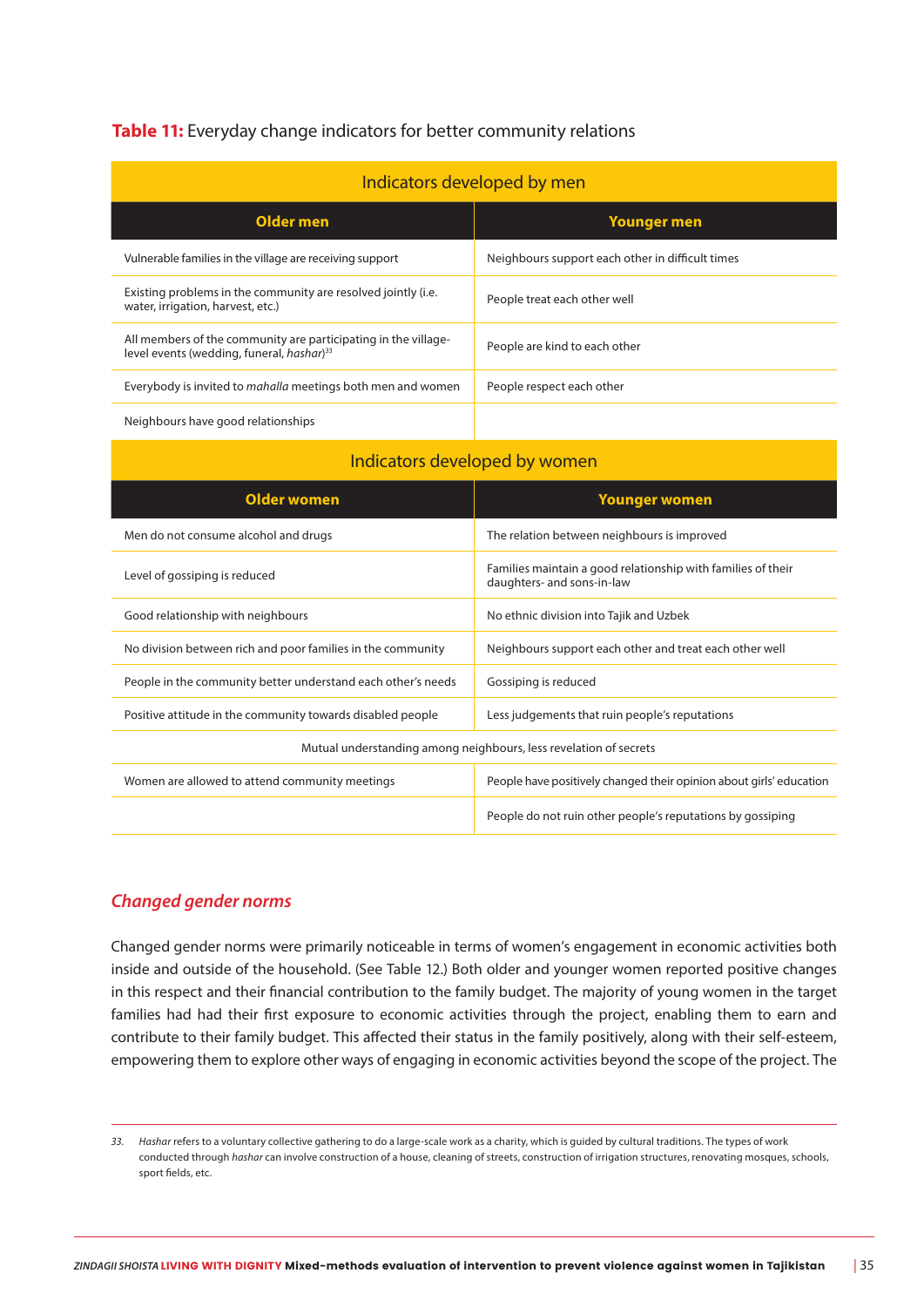project allowed families to build trust, improve communication and express their needs and concerns. Younger women reported having more liberal views in the family towards their employment and IGAs beyond the project. Furthermore, both younger and older women in all four villages reported that they were attending community meetings more often now beyond just weddings and other traditional gatherings. In one of the villages, both women and men of different ages were discussing renovation of the roads in their neighbourhood together and voluntarily carried out the work, with men working and women preparing food for them.

#### **Table 12:** Everyday change indicators of changed gender norms

| Indicators developed by men                          |                                                                                  |
|------------------------------------------------------|----------------------------------------------------------------------------------|
| Older men                                            | Younger men                                                                      |
| Marriage rate of girls under 18 years old is reduced | Women are no longer doing men's jobs, which has changed due<br>to male migration |
| Men are participating in bringing up children        |                                                                                  |

| Indicators developed by women                                                          |                                                                                                                                                        |  |
|----------------------------------------------------------------------------------------|--------------------------------------------------------------------------------------------------------------------------------------------------------|--|
| <b>Older women</b>                                                                     | <b>Younger women</b>                                                                                                                                   |  |
| Husband takes part in bringing up children                                             | Husbands help their wives with work in the field                                                                                                       |  |
| Men carry out field work                                                               | Husband/man participates in bringing up children                                                                                                       |  |
| Husband spends more time with wife, encourages and<br>compliments her                  | Wife has a say on how family money is spent                                                                                                            |  |
| Girls and women work outside the home                                                  | Both husband and wife are involved in making family decisions                                                                                          |  |
|                                                                                        | Men help women with some housework                                                                                                                     |  |
| Mother's consent is considered during marriage of daughter                             | Women are allowed to have formal jobs and make contribution to<br>family budget                                                                        |  |
| Women are allowed to go to markets to purchase groceries and<br>other household items  | Men are also taking care of the children, doing homework with them                                                                                     |  |
| Both men and women know their responsibilities                                         | Compliments (gratitude) from the side of men and other family<br>members                                                                               |  |
|                                                                                        | Both men and women work outside the house (inside the house)<br>and generate income                                                                    |  |
| Daughters-in-law are working outside of the house and<br>contributing to family budget | Pregnancy and child bearing is a private issue, only to be decided<br>between husband and wife (i.e. not due to pressure from in-laws or<br>community) |  |
| Husband and wife have mutual agreements in the house<br>regarding household chores     | Women are allowed to go to markets to purchase groceries and<br>other household items                                                                  |  |

Husbands are spending more time with children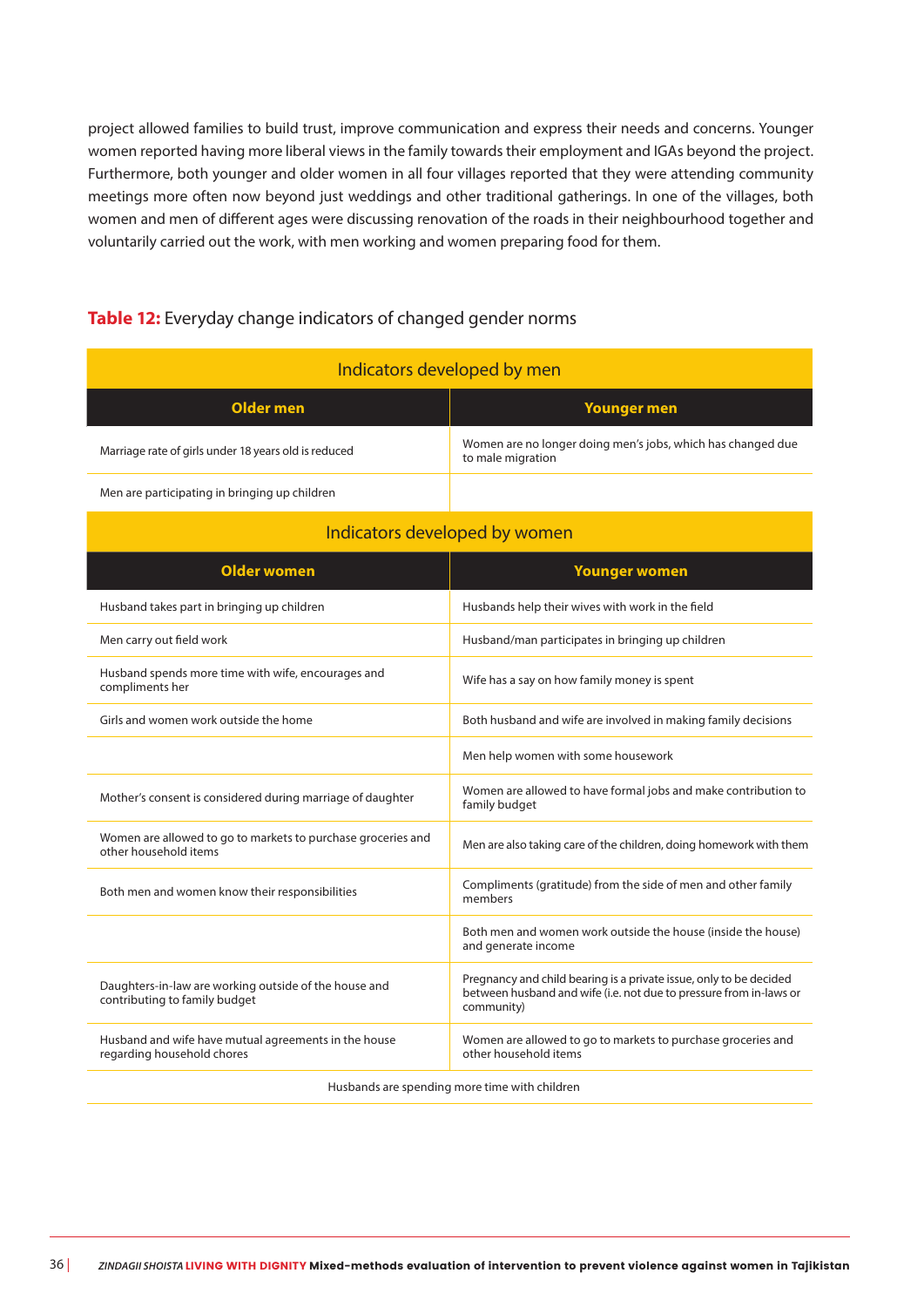Another significant shift related to men demonstrating greater engagement with their children, which traditionally is considered a woman's task. As families were engaged in the project and implementation of IGAs together, each family member had to fulfil certain responsibilities in order for the economic activities to continue generating income. As a result, men were more eager to ease the burden on women, for instance by becoming more involved with childcare and allowing women to fulfil their responsibilities within the IGA, as well as participation in other project sessions. Based on the change indicators, the project also improved men's understanding of women's needs and their everyday burden. The social component of the project provided the necessary venue for the entire family to talk and listen to each other in order to reconsider their behaviour and perceptions, which was a new development for the villages. In addition, young women were more engaged in family decision-making and in the purchasing of household items in the market.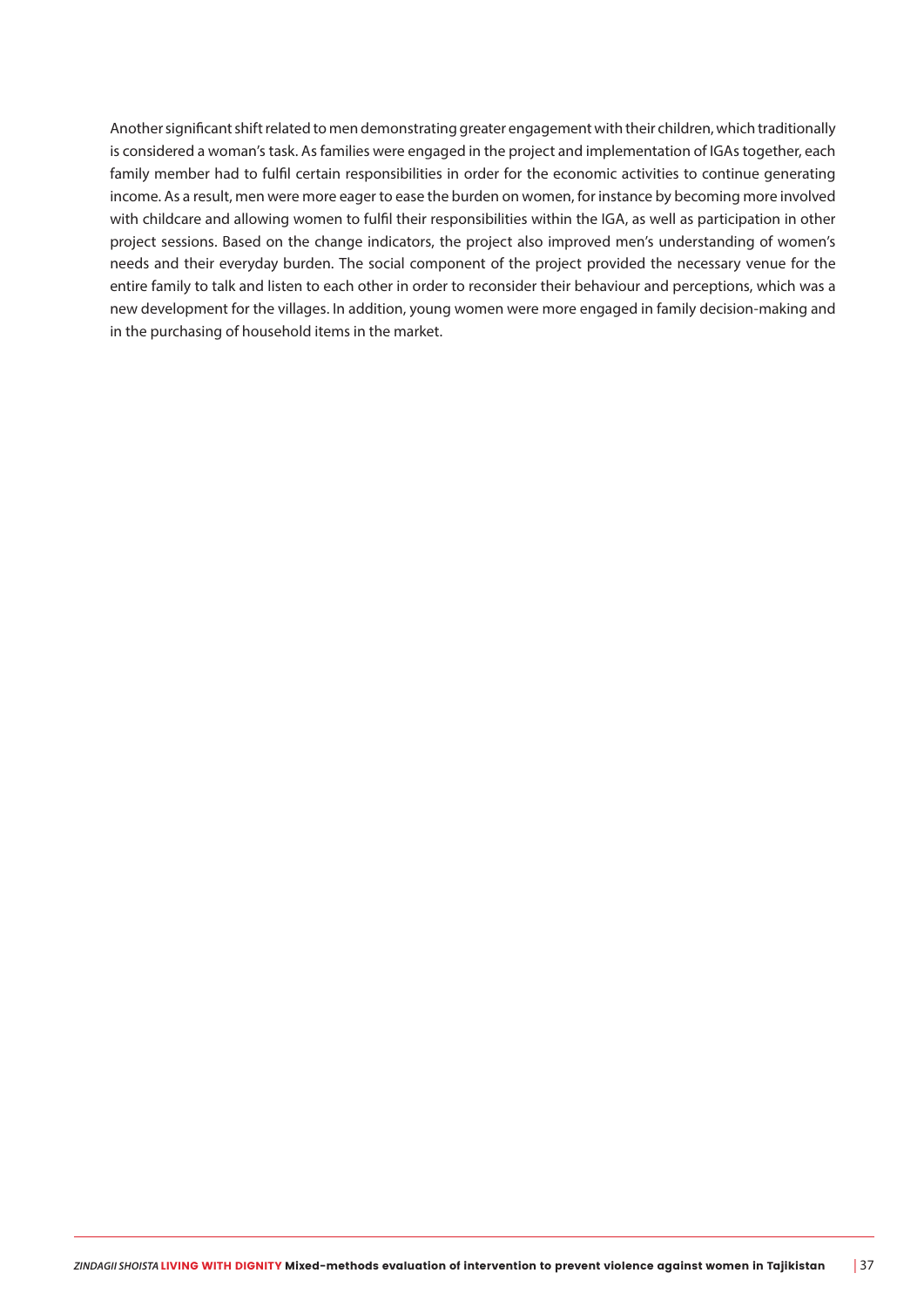# 4. Discussion

The Zindagii Shoista intervention and attendant research is one of the first rigorously evaluated interventions to prevent violence against women in Tajikistan and the broader Central Asia region. It is the first, to our knowledge, to address the overlapping problems of poverty, patriarchy and violence against women through an extended family focus. The research findings have deepened our understanding of different forms of violence experienced by women and girls in Tajikistan, whether from their intimate partners or in-laws, and the underlying dynamics. The intervention provides an easily adaptable, thoroughly tested and ultimately successful approach to reducing and preventing DV and IPV, while simultaneously improving livelihoods, family dynamics and emotional wellbeing.

The results corroborate the premises upon which the intervention was designed, i.e. that DV/IPV prevention needs to involve not only the persons at most risk of victimisation but also those more likely to be perpetrating different forms of physical, sexual, but also emotional and economic violence; that in many cases focusing only on couples or nuclear families is not enough; and that tackling VAWG requires addressing a combination of gender norms, harmful behaviours, economic stress factors – including food insecurity – and mental wellbeing.

This combined intervention tackling harmful social norms and promoting economic empowerment resulted in a decrease in women's experience of and men's perpetration of sexual, physical and emotional violence, and improved livelihoods, mental health and family relations. The quantitative evaluation showed that physical, sexual and emotional IPV reported by women in the past year halved. Men reported a very large drop in perpetration of physical, sexual and emotional IPV, though this was likely to have been underreported at end-line.

The findings also suggest a very significant decrease in depression among both women and men. Furthermore, suicidality was very much reduced. Nonetheless, it should be noted that psycho-social support systems in the target villages, as in most of rural Tajikistan, are either inadequate or wholly lacking, and speaking openly about mental health issues is still heavily stigmatised. In addition, findings showed that, across the three time points, women's and men's gender attitudes became more equitable and perceived social norms in the community improved. In all respects, the qualitative research findings supported the quantitative findings. The qualitative findings pointed to more substantial changes in gendered practices than were captured by the attitude scales. Overall, women and men both reported a large reduction in men's controlling behaviour and, based on qualitative findings, improved family relations.

The findings of the evaluation also demonstrate positive changes in the economic situation of the target families. Significant increases were seen in past month earnings and savings, and overall savings, both for men and women. The number of respondents who reported that they have earned money in the past month is considerably higher compared to the baseline data for both men and women. The level of unemployment stress decreased for both groups, which might be explained by self-employment through establishment of a small family-led enterprise. Shame associated with having little work has also reduced.

The main strengths of the intervention lie in its design, which drew on an established model of combining gender and economic empowerment. Importantly, the final design of the intervention was informed by initial and quite extensive formative research. This intervention is among very few in the country and region that have incorporated rigorous research during the project conceptualisation phase. The formative research identified the need for a family-centred approach rather than focusing on the husband/wife dyad. It also helped to design a tailored intervention with consideration of the specific cultural and socio-economic context, potential safe entry points for discussion of violence, power dynamics in the village and within families, potential project allies and gatekeepers.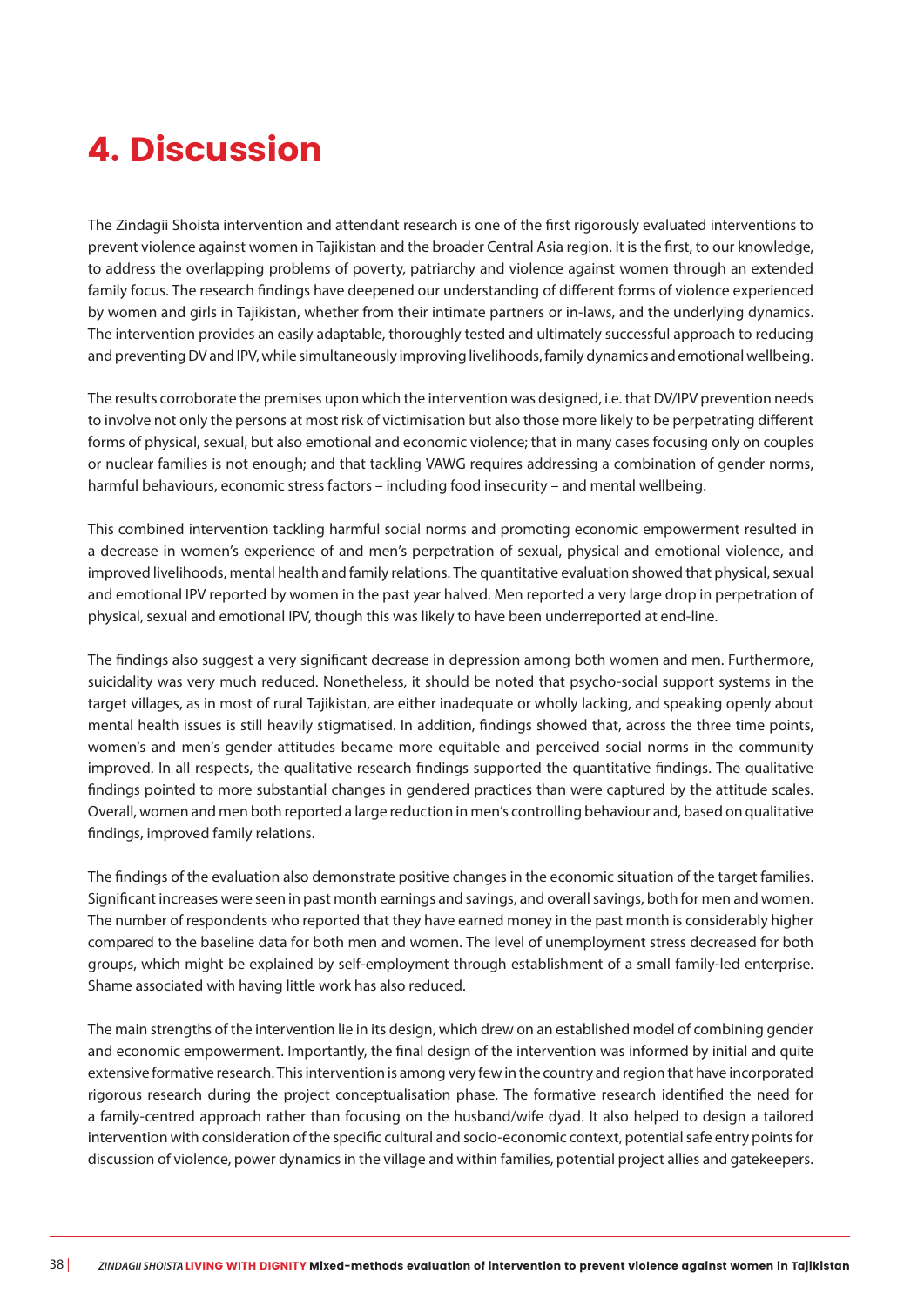In addition, an adaptation workshop was held in Dushanbe, Tajikistan, bringing together implementing partners and the What Works team to brainstorm and draft the manual based on the contextual analysis and the main findings of the formative research. The project methodology was first tested with the local facilitators and the project staff of local partner organisations to ensure it was context-sensitive and, where needed, adjustments were made at that stage. The formative research also contributed to development of criteria for selection of project target families.

The evaluation research design included application of different methods to increase the reliability of the collected data through triangulation, and to capture a variety of relevant interconnected factors contributing to violence. The quantitative and qualitative data collection methods contributed to in-depth understanding of violence occurrence, socio-economic conditions of targeted families, and prevalent gender norms and attitudes both at individual and community level. The validity of statistical data collected through surveying each project participant was further strengthened by qualitative data collected through individual IDIs and FGDs involving randomly selected project participants. In order to further increase the validity of the data, the researchers and numerators were selected and trained with careful consideration of the local context, sensitivity of the issue, culture, language and positionality of the researchers.

The study included baseline, midline and end-line phases, which allowed us to track trends and changes throughout the intervention cycle. This is much more robust than a pre-/post-design. The project approach and methodologies were discussed among local and international project partners and the local context was reflected in the project methodologies. Specifically, the topics in the modules, terms, language of facilitation, sequence of modules, exercises of the modules, the settings and venues for the group discussions, and the timing were analysed and adapted to the context of the targeted villages. The selected project methodologies for social norm change and livelihood improvement were previously tested. This allowed for careful adaptation of the methodologies into the context of Tajikistan and translation into languages spoken in the targeted villages (Tajik and Uzbek). Key contributing factors to the success were also the dedication of staff to the project, the careful identification and training of local implementing partners, as well as ensuring the buy-in of local authorities and other potential gatekeepers into the project.

Based on our findings, we recommend a rolling out of the manualised intervention further in the districts of this research and to other areas of Tajikistan and to other Central Asian countries. Further research to continue to build knowledge of the intervention and its effects in the context of roll-out would be invaluable. The intervention has been shown to have made a substantial difference to development of the participant families, and through our research we have shown that it has been successful not only in VAWG prevention and reduction, but also in improving mental and physical wellbeing, livelihoods and food security.